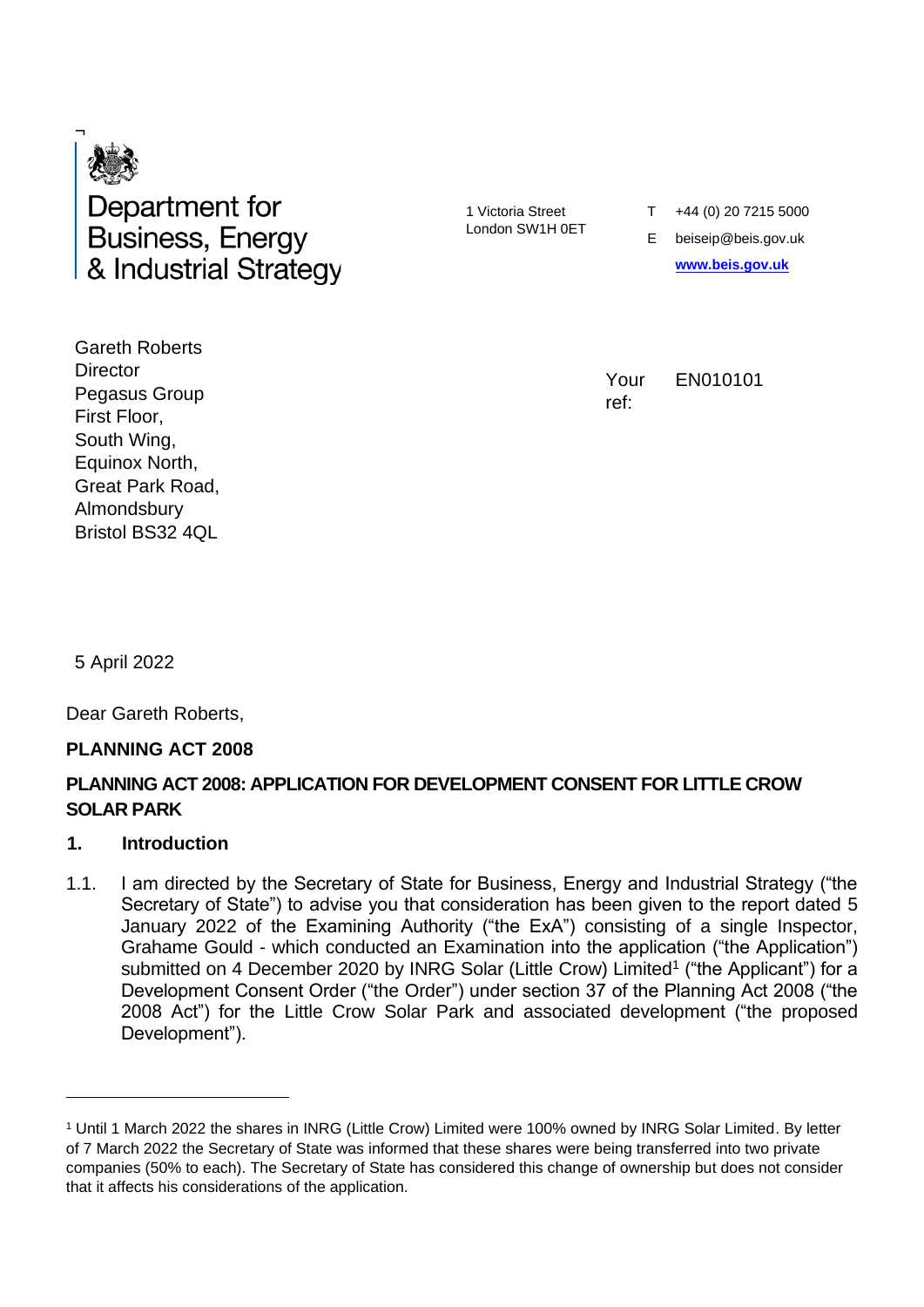- 1.2. The Application was accepted for Examination on 23 December 2020. The Examination began on 20 April 2021 and closed on 5 October 2021.
- 1.3. The Order, as applied for, would grant development consent for the construction, operation, maintenance, and decommissioning of a solar photovoltaic array with a gross electrical output of more than 50 megawatts ("MW"), associated development including an electrical storage facility with a capacity of up to 90 MW, and connection infrastructure.
- 1.4. Published alongside this letter on the Planning Inspectorate's National Infrastructure Planning website<sup>2</sup> is a copy of the ExA's Report of Findings and Conclusions and Recommendation to the Secretary of State ("the ExA's Report"). The ExA's findings and conclusions are set out in Chapters 4-6 of the ExA Report, and the ExA's summary of conclusions and recommendation is at Chapter 8.

## **2. Summary of the ExA's Report and Recommendation**

- 2.1. The principal issues considered during the Examination on which the ExA has reached conclusions on the case for development consent are set out in the ExA Report under the following broad headings:
	- Meeting energy need, including the generating capacity for the proposed Development;
	- Site selection, including effects for agriculture and consideration of alternatives;
	- Landscape and visual effects, including recreational effects for users of the public rights of way network;
	- Historic environment:
	- Ecology;
	- Traffic and transport;
	- Noise;
	- Air quality;
	- Socio-economic effects: and
	- Habitats Regulations Assessment.
- 2.2. The ExA recommended that the Secretary of State should make the Order in the form recommended at Appendix D to its Report [ER 8.3.1].

# **3. Summary of the Secretary of State's Decision**

3.1. The Secretary of State has decided under section 114 of the 2008 Act to make, with modifications, an Order granting development consent for the proposals in the Application. This letter is a statement of the reasons for the Secretary of State's decision for the purposes of section 116 of the 2008 Act and the notice and statement required by regulations 31(2)(c) and (d) of the Infrastructure Planning (Environmental Impact Assessment) Regulations 2017 ("the EIA Regulations").

# **4. The Secretary of State's Consideration of the Application**

4.1. The Secretary of State has considered the ExA's Report and all other material considerations, including representations received after the close of the ExA's Examination.

<sup>2</sup> <https://infrastructure.planninginspectorate.gov.uk/projects/yorkshire-and-the-humber/little-crow-solar-park/>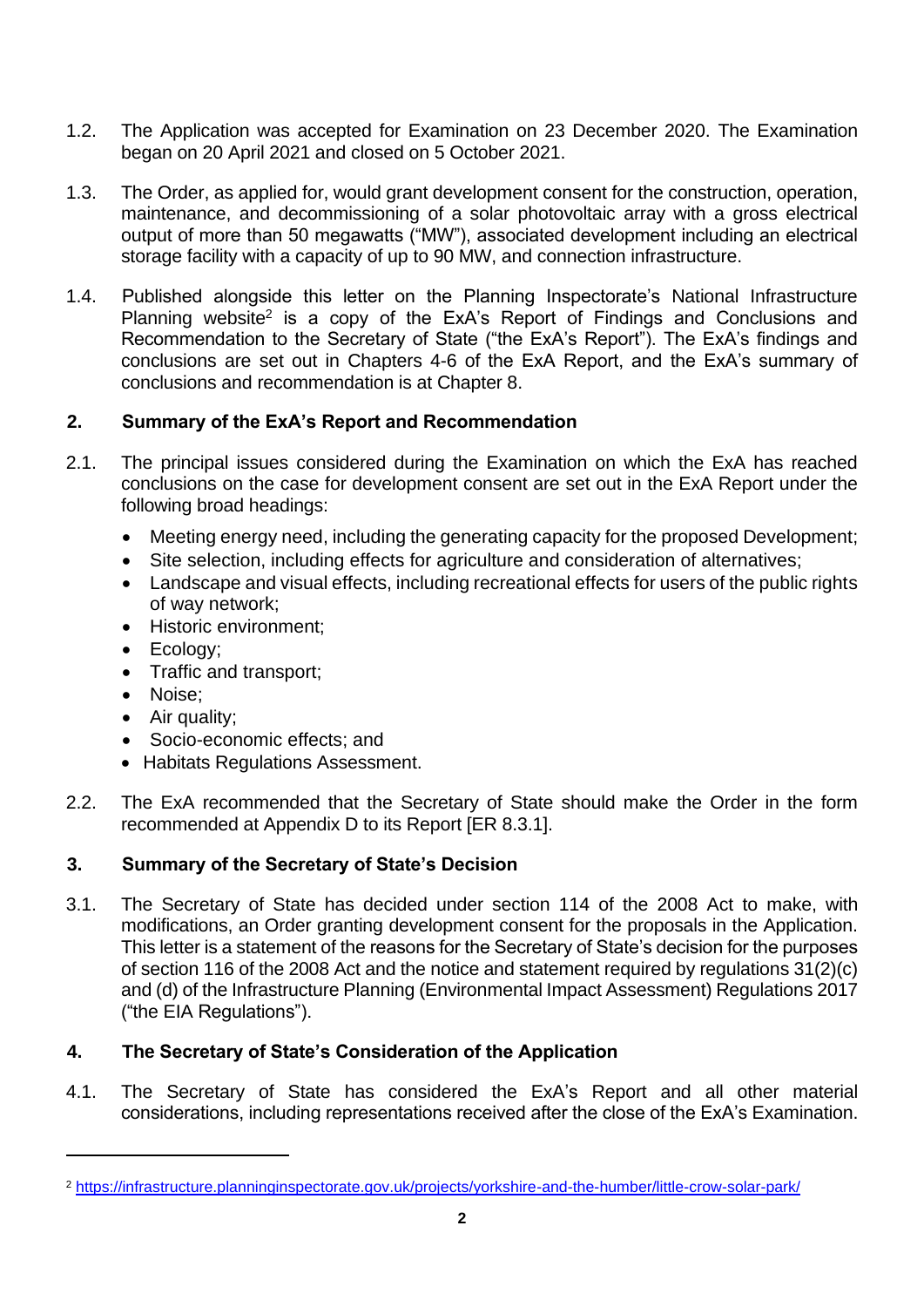The Secretary of State's consideration of the ExA's Report is set out below. All numbered references, unless otherwise stated, are to paragraphs of the ExA's Report ["ER \*.\*.\*"]. A list of abbreviations used in this letter is set out in [Annex B: List Of Abbreviations.](#page-33-0)

- 4.2. The Secretary of State has had regard to the Local Impact Report ("LIR") submitted by North Lincolnshire Council, environmental information as defined in Regulation 3(1) of the 2017 Regulations and to all other matters which are considered to be important and relevant to the Secretary of State's decision as required by section 105 of the 2008 Act including relevant policy set out in the National Policy Statements ("NPSs"). The Energy White Paper, Powering Our Net Zero Future, was published on 14 December 2020. It announced a review of the suite of energy NPSs but confirmed that the current NPSs were not being suspended in the meantime. The review of the energy NPS suite is currently underway and draft versions of the new NPSs were subject to a consultation which closed on 29 November 2021. The transitional guidance in the consultation paper makes clear that the assessment of and decision-making about National Significant Infrastructure Projects ("NSIP") applications in progress, should continue to be made with reference to the currently designated NPS suite which remain in force and therefore remain the basis of the Secretary of State's consideration of the Application.
- 4.3. Although the new NPSs are in draft form and have not been designated, the Secretary of State considers them to be important and relevant for the purpose of section 105 of the 2008 Act. As such, the Secretary of State has had regard to the draft energy NPSs in deciding the Application but does not consider that there is anything contained within the drafts of the relevant NPS documents that would lead him to reach a different decision on the Application. In making the decision, the Secretary of State has complied with all applicable legal duties and has not taken account of any matters which are not relevant to the decision.
- 4.4. 16 Relevant Representations were made in respect of the Application by statutory authorities, businesses, and individuals. Written Representations, responses to questions and oral submissions made during the Examination were also taken into account by the ExA. Unless indicated otherwise in the paragraphs below, the Secretary of State agrees with the findings, conclusions and recommendations set out in the ExA's Report, and the reasons for the Secretary of State's decision are those given by the ExA in support of his conclusions and recommendations.

#### The proposed Development

- 4.5. The site comprises 226 hectares ("ha") of land which for the most part is arable farmland, predominantly within agricultural land classification grades 3b and 3a [ER 2.1.1]. The site is predominantly fields used to cultivate cereal and root crops, demarcated by a mixture of hedgerows, trees and fencing [ER 2.1.2].
- 4.6. The site is immediately east of the existing Scunthorpe steel works and a little to the north west of the village of Broughton [ER 2.1.1]. There is dense mixed deciduous and coniferous woodland immediately to the north and east of the site, and some woodland to the south providing separation between the proposed Development and Broughton's residential area [ER 2.1.2].
- 4.7. Vehicular access to the proposed Development is via an east/west farm track which links the site to the B1207 to the east. A public right of way crosses the site, providing an east/west route of around 1.6 km [ER 2.1.3].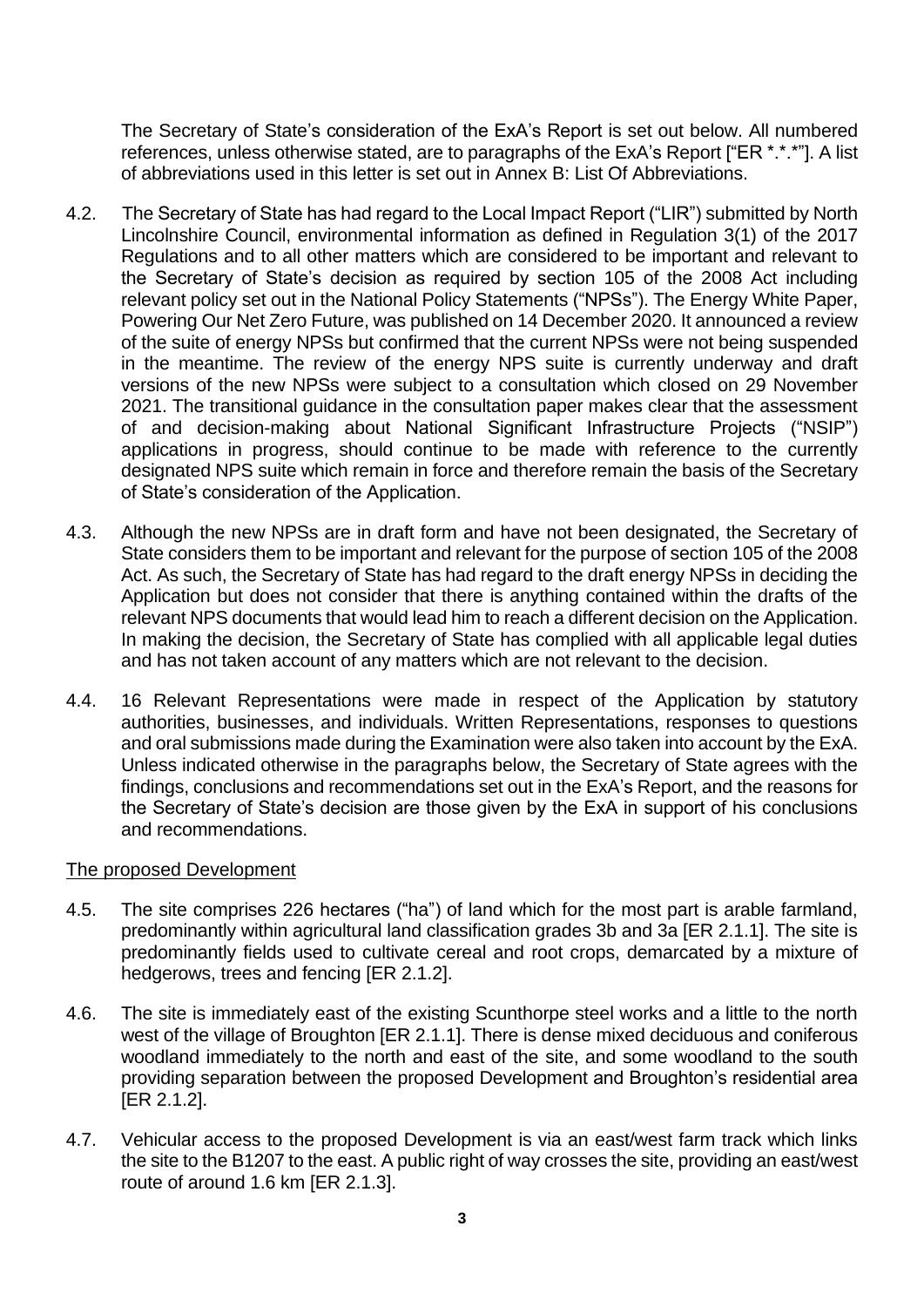- 4.8. Two runs of pylon mounted 132 kilovolt ("kV") distribution network power lines cross the site on an essentially north/south orientation, and a single pylon mounted run of 132kV power lines crosses part of the north eastern section of the site [ER 2.1.4].
- 4.9. Under the candidate design<sup>3</sup> assessed in the Environmental Statement, the installed capacity for the proposed solar arrays would be around 150 megawatts ("MW") peak ("MWp") [ER 2.2.1]. The photovoltaic solar panels would be fixed to aluminium racks to form arrays of panels set out in multiple parallel rows, and would occupy an area of up to 153 ha, of which the solar panels would occupy around 92.4 ha [ER 2.2.2]. In total 356,670 solar panels would be installed [ER 2.2.4] with each panel rated as having a maximum power output of 420 watts ("w"). The arrays would be static and have an east/west orientation, making them south facing, with a maximum height of 3.5 metres ("m") and a space between the rows of between 3.5m and 6.0m [ER 2.2.5].
- 4.10. The proposed Development would be connected to the 132kV distribution network operated by Northern Powergrid (Yorkshire) plc ("NGP") via an existing underground cable within the Order Limits, which links with the above ground 132kV lines within the Order Limits [ER 2.2.16]. The capacity limit for the agreed connection is 99.9MW at any time [ER 1.7.1]. The proposed Development includes a substation as associated development, incidental to the operation of the generating station [ER 8.2.3].
- 4.11. The proposed Battery Energy Storage System ("BESS") would have a proposed candidate capacity of up to 90MW and would occupy 0.529 to 1.138 ha. It would allow for electricity to be stored when the amount generated by the solar array exceeded the grid export limit and exported when the output of the solar array was less than the export limit and the demand for electricity warranted it, or allow importation and subsequent exportation of electricity when the solar arrays were not utilising the full grid connection limit [ER 2.2.11]. It would be implemented in one location either as Work No. 2A or Work No. 2B, but the Order would prevent both Works being implemented [ER 2.2.13 et seq.]. The BESS is associated development to the solar array and the ExA noted that since 2 December 2020<sup>4</sup> it no longer falls under the NSIP regime and therefore is not covered by either the Overarching National Policy Statement for Energy (EN-1) ("NPS EN-1") or National Policy Statement for Renewable Energy (EN-3) ("NPS EN-3") [ER 3.1.4 and 8.2.2].
- 4.12. The construction compound would be at the northern end of the site and accessed by an existing farm track connecting with the B1207 [ER 2.2.17]. Construction hours would be 07:00 to 18:00 hours on Monday to Friday and 08:00 to 13:30 on Saturdays, with an exception for emergency works and those that would not cause audible noise at the boundaries of the site [ER 2.2.18]. If the photovoltaic arrays and BESS are constructed concurrently it is anticipated that the construction period would be eleven months; constructing the BESS separately would require approximately an additional three months [ER 2.2.21].

<sup>&</sup>lt;sup>3</sup> The Environmental Statement refers to a candidate design in order that the physical parameters of the development (i.e. the panels and the battery) could be assessed. That candidate design was based on an example capacity that could be accommodated within the size of panels and battery assessed at the time of the preparation of the Environmental Statement and the Application.

<sup>4</sup> The Infrastructure Planning (Electricity Storage Facilities) Order 2020.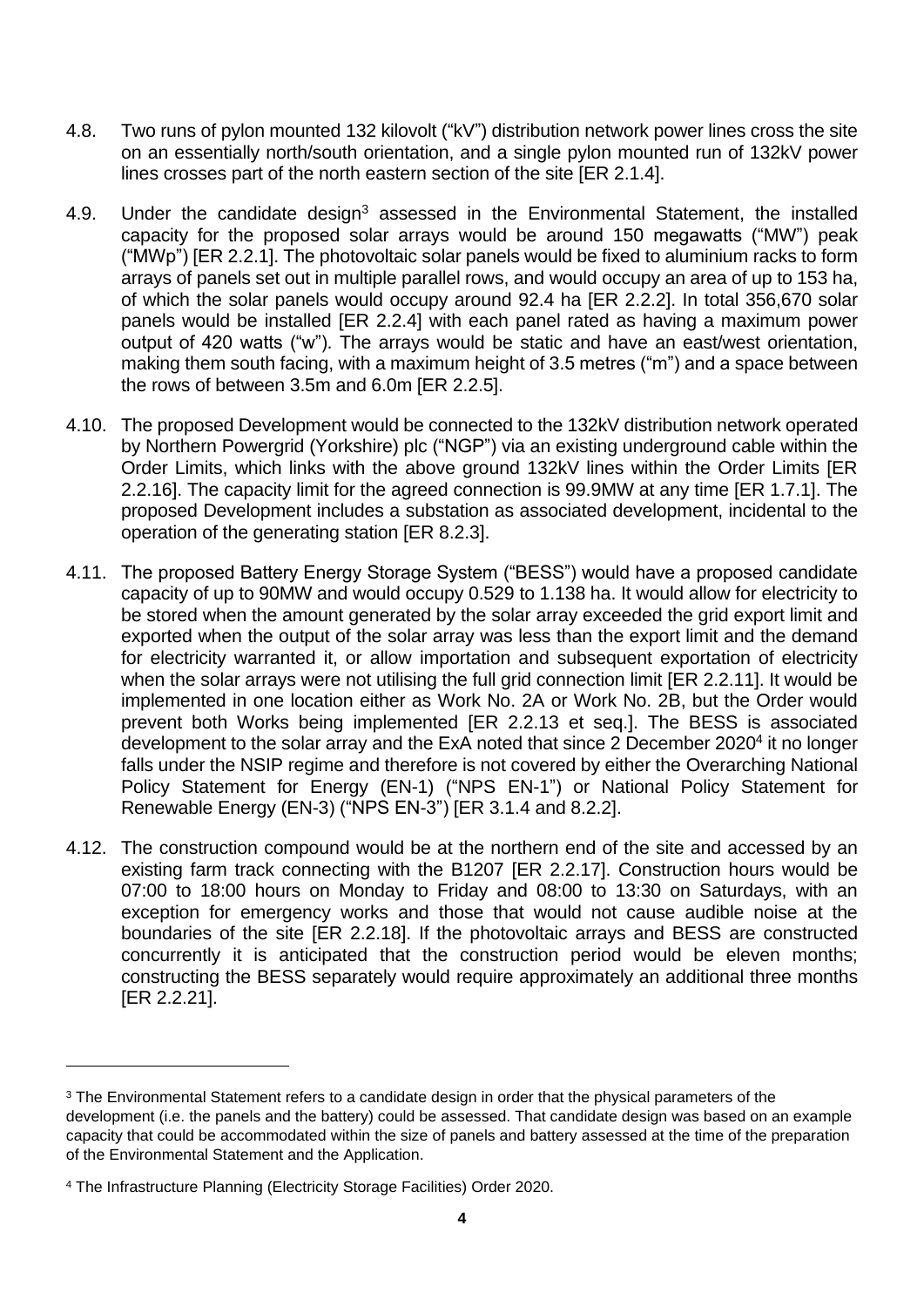- 4.13. The proposed Development would have an operational life of 35 years, ceasing electricity generation following the thirty-fifth anniversary of electricity having first been exported from the site, and would then be decommissioned in accordance with a decommissioning and site restoration scheme which would be submitted for North Lincolnshire Council's approval [ER 2.2.22]. The Secretary of State notes that this is secured via Requirements 3 and 4 of the draft Order. The substation would remain until NPG decommissioned it, and the Order would require its removal unless its operator had confirmed a need for its retention [ER 2.2.23 et seq.].
- 4.14. The ExA noted that the Applicant made no changes to the design, layout or extent of the proposed Development between its submission and the close of the Examination, although changes were made to the application documents that did not result in any material changes to what was applied for [ER 3.12.3].

#### Relevant planning policy

4.15. The Application is a 'Nationally Significant Infrastructure Project' as defined in sections 14 and 15 of the 2008 Act by virtue of being an onshore solar farm with a generating capacity of greater than 50MW.

#### *National planning policy*

- 4.16. Solar photovoltaic generation was not included in national policy when NPS EN-3 was published in 2011 and consequently does not benefit from the Government's demonstration of need for energy infrastructure and the substantial weight in favour of an application in section 3.1 of NPS EN-1 [ER 4.4.7, 4.4.14, and 4.9.5]. The ExA concluded that NPS EN-3 should not be considered as important or relevant to the determination of this Application [ER 3.2.8 and 3.2.25].
- 4.17. The ExA considered that as the BESS stored electricity to address the intermittency of renewable energy generation, the policy in paragraphs 3.3.12 and 3.3.31 of NPS EN-1, is important and relevant under section 105 of the 2008 Act [ER 3.1.5, 3.2.3, and 3.2.6].
- 4.18. The substation falls within the scope of NPS EN-1 and the NPS for Electricity Networks Infrastructure (EN-5) ("NPS EN-5"), and the ExA noted it would be associated development as it would be entirely incidental to the solar generation station, and the grid connection would be via an existing 132kV underground cable within the site, with substantive installation of new lower voltage electricity lines: the ExA concluded that the substation to a very limited extent comes within the coverage of NPS EN-5, and regard must be had to NPS EN-1 and NPS EN-5 for the substation, but due to its incidental nature relative to the totality of the proposed Development the conformity (or not) of this aspect of the proposed Development would not be determinative [ER 3.1.4, 3.2.10 et seq, and 3.2.24].
- 4.19. NPS EN-1's overarching policy objectives include meeting UK demand for energy generation and transitioning to low carbon sources and reducing greenhouse gas emissions, including the need for secure and reliable electricity supplies during the transition [ER 4.4.3 et seq.]. The ExA considered the policy statements in favour of renewable electricity generation in NPS EN-1, in particular that increasing renewable electricity generation would be essential to improve energy security, reduce dependence on fossil fuels, decrease greenhouse gas emissions and provide economic opportunities, but the intermittency of some of these forms of generation means that additional overall capacity is required to provide back-up when the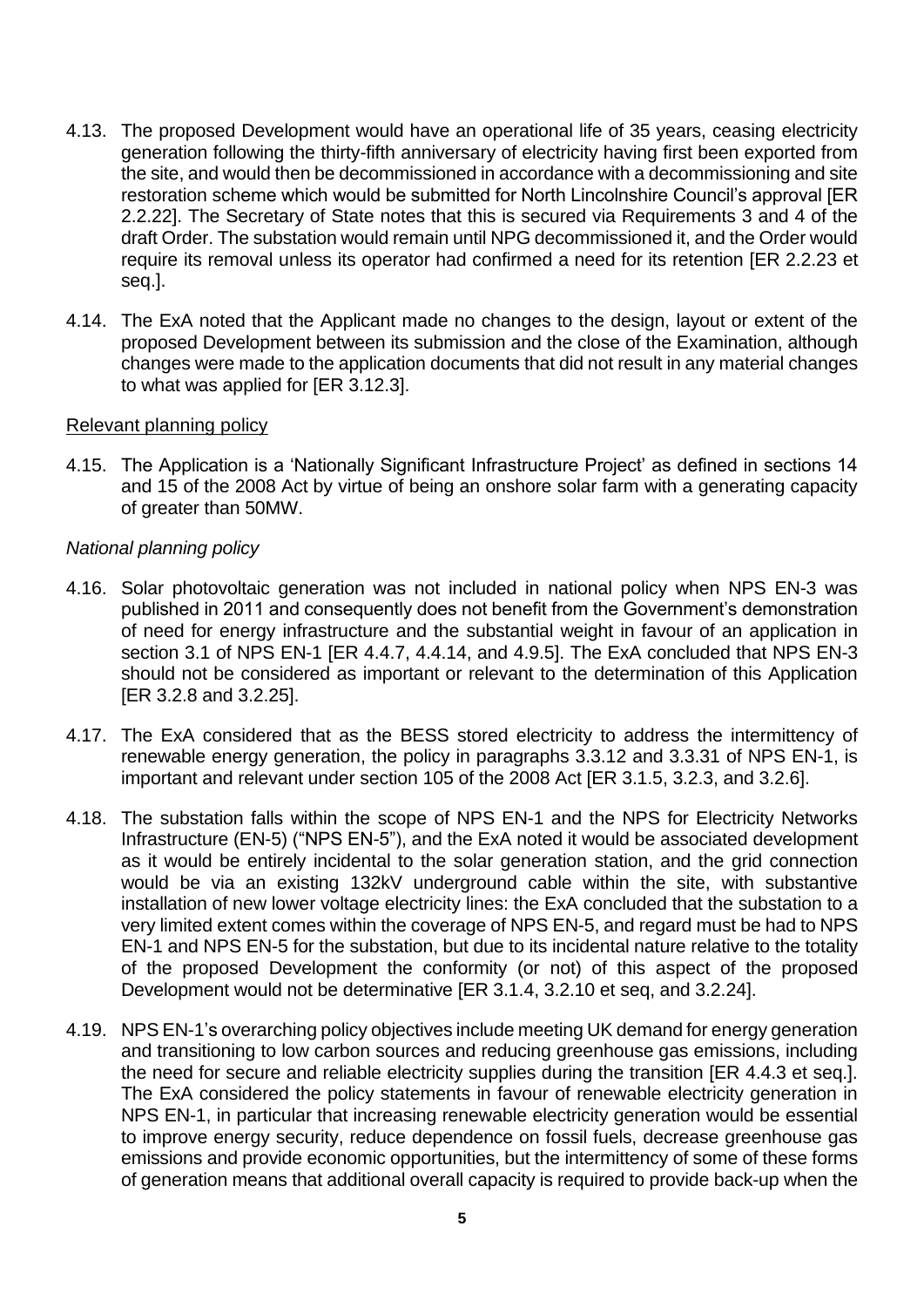availability of these intermittent renewable sources is low, including reference to electricity storage [ER 4.4.10 et seq.]. The ExA concluded that the Application falls to be decided under section 105 of the 2008 Act but there was no inconsistency between the proposed Development and the thrust of the policy expressed in NPS EN-1 and NPS EN-5 [ER 3.2.26 and 4.4.18].

- 4.20. The Energy White Paper, *Powering our Net Zero Future,* published on 14 December 2020, announced a review of the suite of energy NPSs but confirmed that the current NPSs were not being suspended in the meantime. Consultation drafts of the revised NPSs were published during the Examination and the ExA gave all parties the opportunity to comment on any implications for the Application [ER 4.11.2 et seq.]. The Application was accepted for Examination before replacement NPSs were designated, but the ExA confirmed it had treated the draft NPSs as important and relevant in considering the Application [ER 3.11.7].
- 4.21. Draft replacement NPS EN-1 and NPS EN-3 signal the Government's intention to bring solar photovoltaic electricity generation within the scope of the NPSs [ER 3.11.4, 4.9.13 and 4.9.22]. Section 1.6 of draft NPS EN-1 confirmed the existing NPSs would remain the basis for the determination of applications received before the designation of the proposed amendments, but that emerging draft NPSs are capable of being important and relevant considerations in the decision-making process [ER 3.11.5 et seq.]. Paragraph 3.2.6 of draft NPS EN-1 highlights that substantial weight should be given to the need for new energy infrastructure when determining NSIP applications [ER 4.9.16]. The role of storage in providing flexibility in the management of electricity generation from intermittent sources such as solar is recognised in part 3 of draft NPS EN-1 and paragraph 3.3.17 of draft NPS EN-3 [ER 4.9.17]. Draft NPS EN-1 paragraph 3.3.22 refers to the requirement for sustained growth in capacity for solar generation in the next decade, but the ExA notes that no target has been identified [ER 4.9.21]. The ExA considered that the proposed Development would be consistent with the relevant emerging policy in draft NPS EN-1 and NPS EN-3 [ER 6.2.13].
- 4.22. The ExA identified a number of additional policy statements relevant to the decision, including the National Planning Policy Framework ("the NPPF") and the Planning Practice Guidance ("the PPG"). The most up to date version of the NPPF was published on 21 July 2021 [ER 3.8.1]. As solar generation is not currently within the scope of NPS EN-1 and NPS EN-3 the ExA considered that the NPPF is important and relevant to the decision and has had regard to the relevant policies during the Examination [ER 3.8.3]. Section 5 of the PPG provides guidance for solar energy generation and the ExA considered that it, and in particular paragraphs 001, 012 and 013 are important and relevant to the Application [ER 3.8.5].
- 4.23. The ExA considered that the proposed Development would be broadly consistent with the objectives in NPSs EN-1 and EN-3 for generating electricity, and generally compliant with the NPPF, most particularly part 14 which addresses meeting the challenge of climate change [ER 6.2.3 et seq.]. The Secretary of State agrees.

### *Local planning policy*

4.24. Due to the ExA's conclusions in relation to the energy NPSs, it considered the development plan for North Lincolnshire is important and relevant to the determination of the Application, which reflected both the Applicant's view and paragraph 4.1.5 of NPS EN-1 [ER 3.10.2]. The ExA lists all the policies within the North Lincolnshire Plan identified by the Applicant and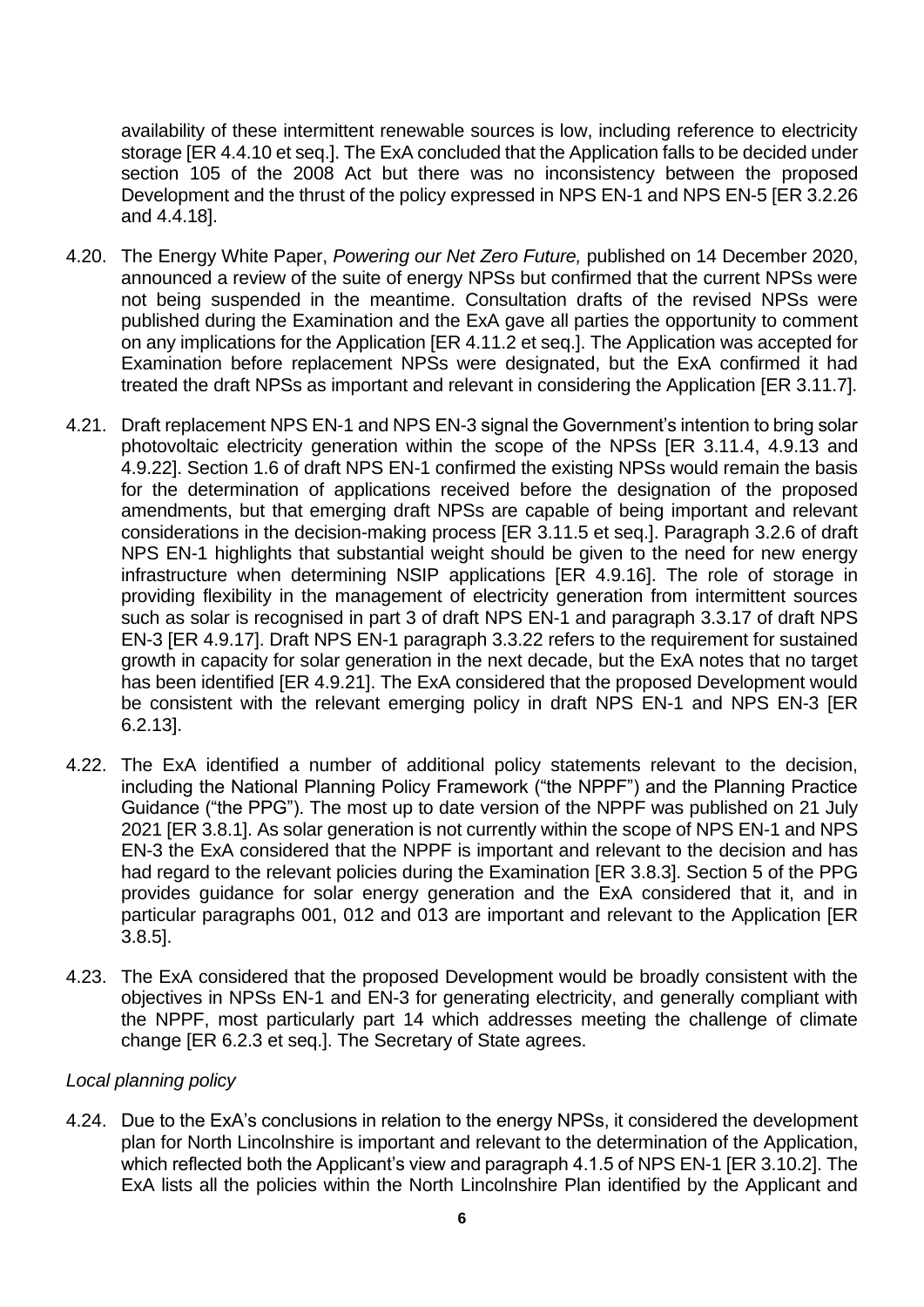North Lincolnshire Council in their Statement of Common Ground [ER 3.10.3 et seq.]. The ExA notes that restrictions in policy CS2 and CS3 of the North Lincolnshire Core Strategy mean development outside settlement boundaries would only be permitted if essential to the functioning of the countryside such as relating to agriculture, forestry, other uses which require a countryside location or which will contribute to the sustainable development of the tourist industry [ER 4.5.3 et seq.]. Policy RD2, a saved policy of the North Lincolnshire Local Plan, sets the policy for development in open countryside, establishing that development will only be permitted for specifically identified types of development including those essential to efficient operation of agriculture or forestry, employment related development appropriate to the open countryside, the re-use and adaptation of existing rural buildings, and the diversification of an established agricultural business [ER 4.5.6 et seq]. Policy RD7 deals with agricultural, forestry and farm diversification and states that diversification will be acceptable provided it does not conflict with the operational needs of the agricultural enterprise, there is no adverse impact on high quality agricultural land, any new building should be sited in or adjacent to an existing group of buildings and be of a design, scale and construction appropriate to the surrounds, the likely level of traffic generated is acceptable taking account of the suitability of existing access and approach roads, and any parking associated with the proposal would not be visually intrusive [\[REP3-037\]](https://infrastructure.planninginspectorate.gov.uk/wp-content/ipc/uploads/projects/EN010101/EN010101-000652-Deadline%203%20Submission%20-%20North%20Lincolnshire%20Council%20-%20RD7%20Agriculture,%20Forestry%20and%20Farm%20Diversification.pdf).

- 4.25. The ExA notes that policies CS2, CS3, RD2 and RD7 do not identify solar farms as acceptable development within the countryside, that North Lincolnshire Council observed in its Local Impact Report that although a brownfield site would be preferred "it is considered that by the very nature of solar farms open countryside can be suitable and still allow agricultural uses such as grazing to take place", and due to the size of the proposed Development there is no known available brownfield site that could accommodate the project and confirmed this in response to a written question from the ExA [ER 4.5.9 et seq]. The Council acknowledged there was some conflict between the wording of RD2 and the NPPF, and the ExA notes paragraph 158 of the NPPF states that renewable and low carbon projects should be approved where the impacts are, or can be made, acceptable [ER 4.5.12 et seq.]. The ExA noted the Council considers there is no in principle conflict between the proposed Development and the North Lincolnshire Local Plan or Core Strategy [ER 4.5.18]. The ExA considered there was no in principle conflict with policy RD7. The proposed Development would increase the use of renewable energy which is supported by policy CS2, and despite some conflict between the proposed Development and policies ERD2, CS2 and CS3 this did not amount to overarching non-conformity with the development plan. [ER 4.5.19]
- 4.26. The Secretary of State has carefully reviewed the ExA's consideration of national and local planning policy and agrees with its conclusions.

#### Meeting energy need, including the generating capacity for the proposed Development

- 4.27. The ExA notes that, based on the installation of solar panels rated at 420 watts ("w") that around 134,530 megawatts hours ("MWh") of electricity would be generated in the first calendar year of operation with a predicted saving of around 31,364 tonnes of carbon dioxide annually (although in the first year, after an allowance for emissions during construction works, this would be reduced to 30,050 tonnes) [ER 4.9.31], but these figures do not include any allowance for the CO<sub>2</sub> emitted during the manufacture of the solar panels [ER 4.9.61].
- 4.28. The solar arrays would provide electricity for 45-60,000 houses per year and displace 31,364 tonnes of CO<sup>2</sup> per year based on the figures in the Applicant's updated ("AQCA") [ER 4.17.4]. The ExA considered that the proposed Development would make a modest contribution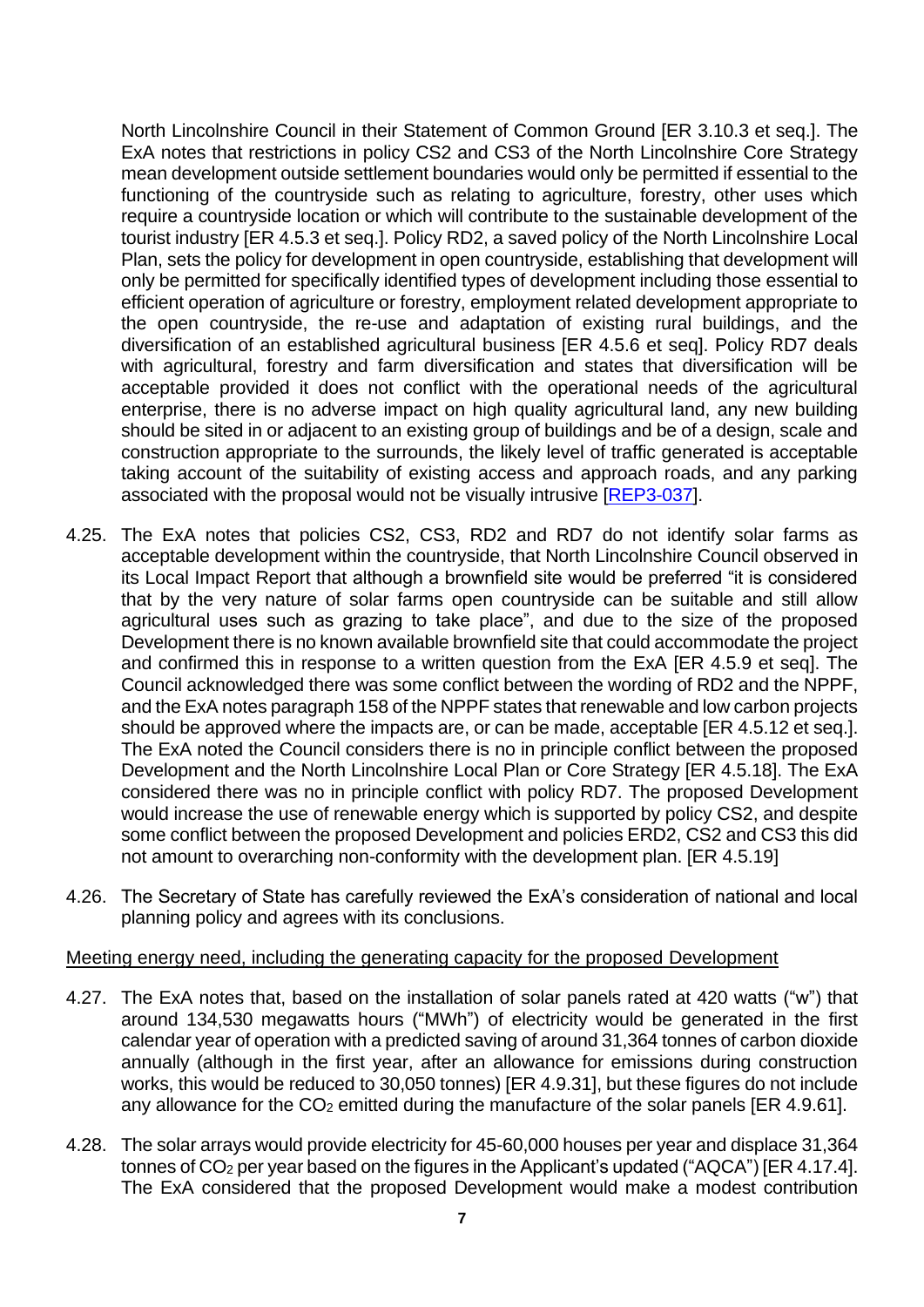towards meeting the UK's target under the Climate Change Act 2008 as amended [ER 6.2.12].

- 4.29. The ExA expressed concern whether the Applicant had considered all reasonable alternatives arising from the potential use of more efficient panels [ER 4.10.46 et seq.].
- 4.30. The ExA investigated the generation capacity of the proposed Development [ER 4.9.33 et seq.]. The ExA expressed concern whether the Applicant had considered all reasonable alternatives arising from the potential use of more efficient panels [ER 4.10.46 et seq.]. The candidate design panels are rated at 420w but the Applicant's Environmental Statement ("ES") explains that panels rated at more than 500w might be installed and panels rated at around 600w achieving efficiency levels exceeding 40% may become available over the next 12 to 18 months [ER 4.9.39]. Replying to a written question from the ExA the Applicant stated it had explored a range of between 150 to 200MWp for the solar park [ER 4.9.43].
- 4.31. The ExA expressed concern over the Applicant's perceived lack of ambition to install solar panels above 420wp and produce as much electricity as possible, and noted the draft Order contains no provision securing the installation of solar panels at a particular power rating (whether 420wp or higher) [ER 4.9.44]. The ExA noted that installing 356,670 solar panels rated at 420wp would mean the installed arrays would have a capacity of approximately 150Mwp whilst occupying 153.42 hectares (ha) of land and questioned whether this would amount to an efficient use of land as promoted by paragraph 124 of the NPPF, and considered this an important and relevant matter in the determination of the Application [ER 4.9.45]. The Secretary of State notes the ExA investigated this in some depth [ER 4.9.46 et seq.].
- 4.32. The ExA considered that despite solar generation being expressly excluded from NPSs EN-1 and EN-3 there was no inherent inconsistency with the policy principles in NPS EN-1 that support the provision of new diversified renewable electricity generating capacity as part of the UKs decarbonisation of energy production and consumption [ER 4.9.71]. However, the exclusion of solar generation from NPS EN-1 means the presumption in favour of consent in the NPSs does not apply [ER 4.9.72]. The ExA noted that if 420w solar panels were installed the proposed Development would be capable of generating between 134,530MWh and 136,240MWh of electricity per year, which would make a useful but modest contribution to providing electricity, attracting no more than moderate weight in favour of consent being granted [ER 4.9.74]. The Secretary of State agrees with the ExA's conclusions in terms of the application of planning policy. However, the Secretary of State disagrees with the ExA's suggested weighting and considers that it is appropriate to accord substantial positive weight to the project due to the contribution it will make towards the decarbonisation of the UK's energy production.
- 4.33. However, the ExA considered the candidate design was an inefficient use of land which weighed significantly against the need for the proposed Development [ER 4.9.75 et seq.]. The Secretary of State has carefully considered the ExA's points in relation to the use of land, including scrutinising the ExA's Table 6.1 [ER 6.2.7]. The Secretary of State notes the ExA's concerns that the installation of 420w solar panels would not be an efficient use of land [ER 8.2.13] and the ExA's suggestion that the Secretary of State may wish to satisfy himself whether it would be appropriate for a minimum solar panel rating to be specified [ER 4.9.77 et seq.]. The ExA cites what it regards as potential conflict with section 11 of the NPPF as possible justification for the Secretary of State to set a minimum power rating for the installed solar panels to ensure a more efficient use of land.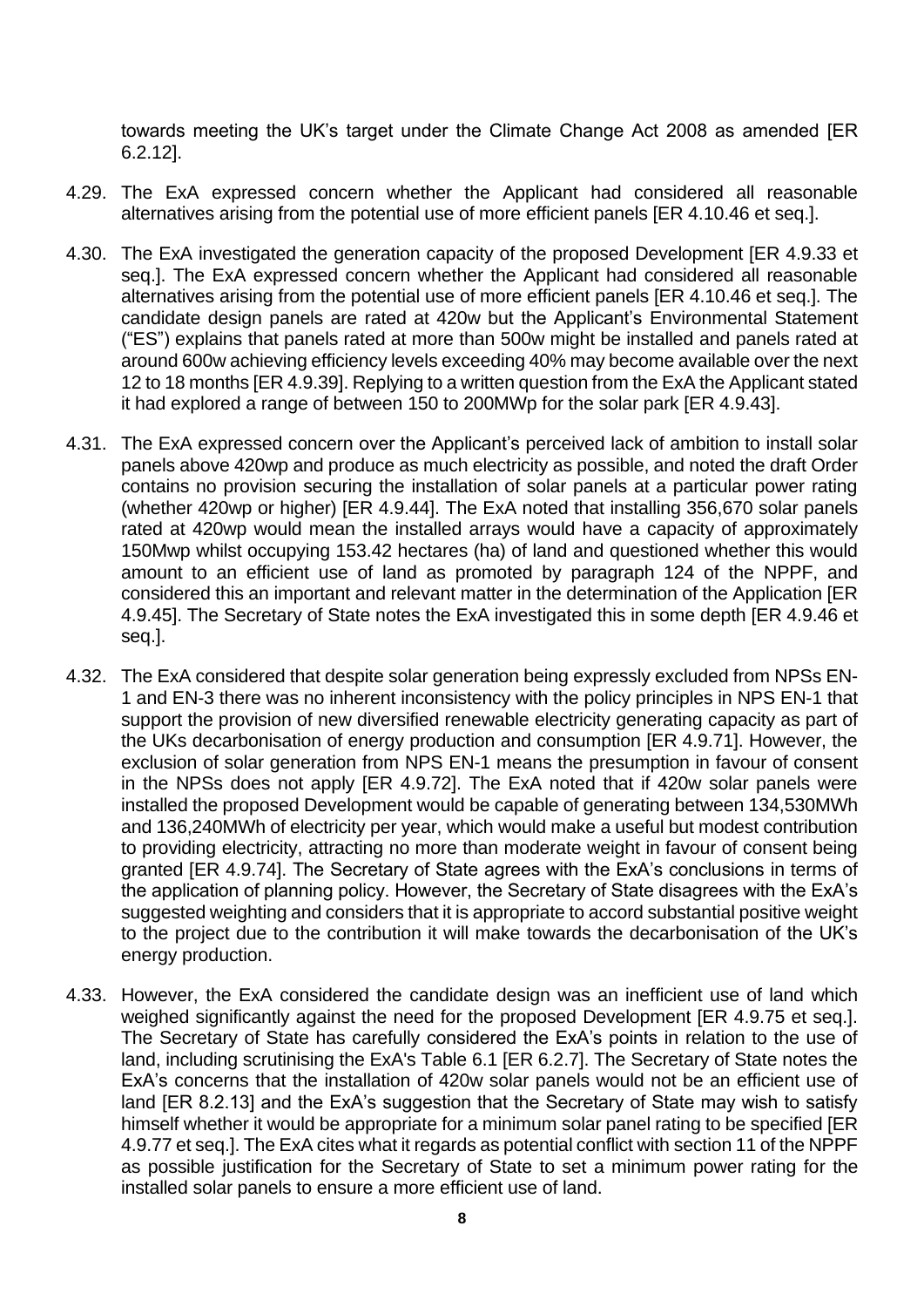- 4.34. The Secretary of State has carefully considered this issue but is not persuaded by the ExA's arguments on this point. He notes NPPF para 124 (b) requires viability to be taken into account when considering the efficient use of land. He further notes that in response to the ExQ4.1.2, the Applicant stated that "whilst there are PV modules with higher outputs continuously entering the market, it takes a few years before they become commonly viable and available. Therefore, the Applicant may opt to construct with lower output modules" [ER 4.9.43].
- 4.35. The Secretary of State has no information in front of him to conclude otherwise than that the Applicant would make best efforts to make the proposed Development as efficient as possible in terms of land use. Indeed the Applicant's request that the Secretary of State should not set a maximum generating capacity is indicative of its desire to ensure the most efficient use of the land that it can in terms of the production of electricity. The Secretary of State anticipates it would in most cases be in an operator's commercial interest to do so.
- 4.36. The Secretary of State does not agree there is necessarily any inconsistency between the Applicant's desire not to have a maximum generating capacity set out in the Order and its retaining the possibility of deploying PV modules with lower capacity than the very latest models. The Applicant is merely seeking a degree of flexibility in its design of the proposed Development which may obviate the need for changes to the Order at a later stage.
- 4.37. The Secretary of State concludes that if the use of PV modules with higher outputs would make the proposed Development unviable then the deployment of PV modules with lower outputs should not be precluded as they would still provide a reasonable benefit in terms of the production of renewable electricity from the land within the Order limits. The Secretary of State does not agree with the ExA's approach and considers that this concern does not weigh against the proposed Development.

#### Site selection, including effects for agriculture and consideration of alternatives

- 4.38. The principal issues were the use of previously developed land as an alternative to farmland and the Applicant's approach to the consideration of alternatives [ER 4.10.1].
- 4.39. Paragraph 4.4.2 of NPS EN-1 requires an applicant's ES to include information about the main alternatives that have been studied and the main reasons for the applicant's choice, taking account of the environmental, social and economic effects and, where relevant, including technical and commercial feasibility [ER 4.10.2].
- 4.40. The Applicant highlighted that a solar park of this scale requires a 132kV grid connection, with distance from the 132kV grid as a potential limiting factor, and explained that a grid connection of 99.9MW had been secured which took the network operated by NPG to its capacity in the area and the National Grid transmission network very close to its capacity [ER 4.10.9].
- 4.41. The Applicant confirmed it had not considered alternative site locations [ER 4.10.10]. The alternatives it had considered were do nothing, using the Order Limits to grow biofuel crops, and different order limits [ER 4.10.11].
- 4.42. NPS EN-1 states that applicants should seek to minimise impacts on the best and most versatile land ("BMVL") (Grades 1, 2 and 3a) and preferably use land of Grade 3b and below except where this is inconsistent with other sustainability considerations [ER 4.10.3]. The NPPF states that decisions should recognise the economic and other benefits of the best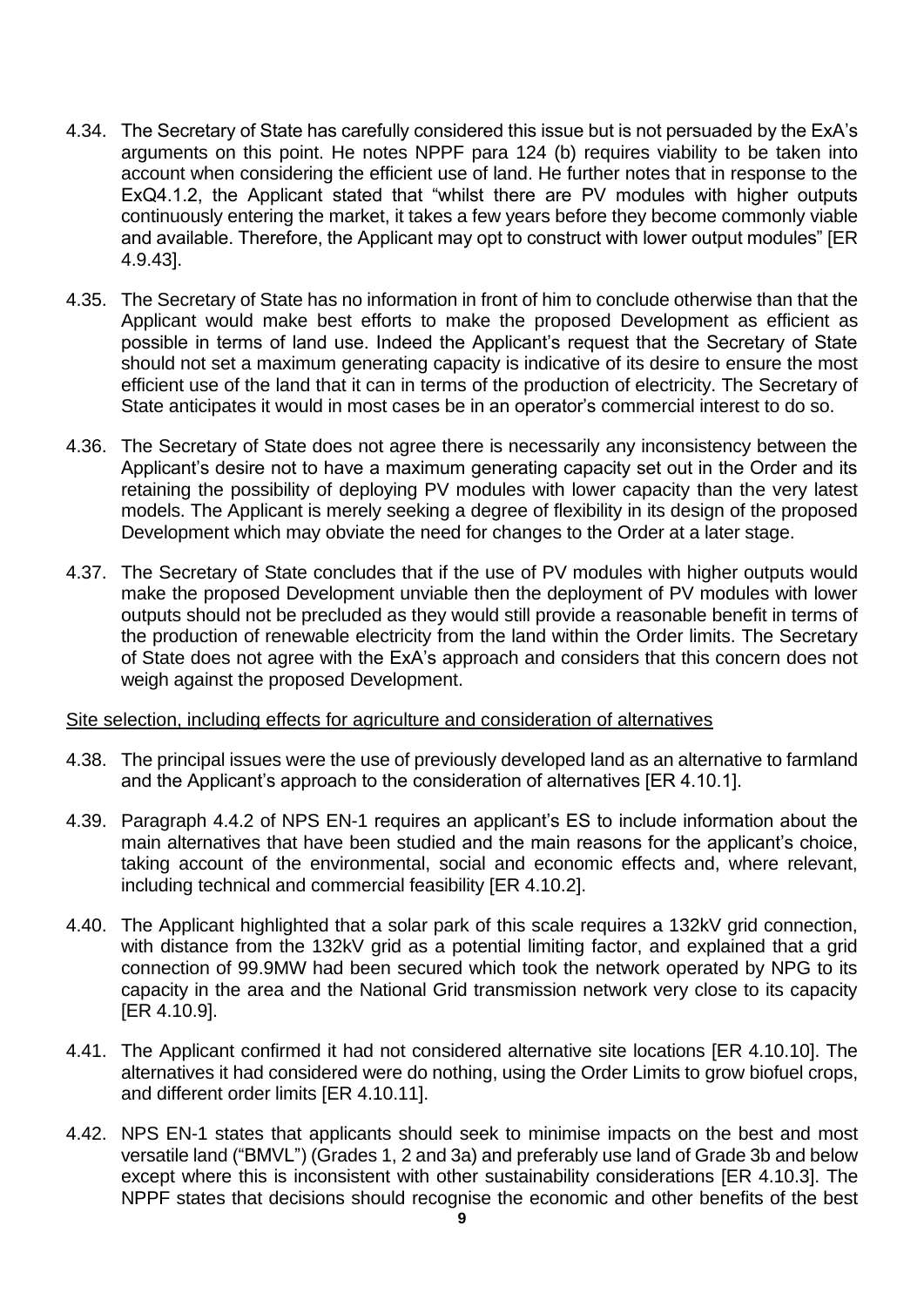and most versatile agricultural land (paragraph 174) [ER 4.10.4]. Section 5 of the PPG requires consideration of several factors, including effective use of land by focussing large scale solar farms on previously developed and non-agricultural land which is not of high environmental value, whether the use of agricultural land is necessary, that poorer quality land is used in preference to higher quality land and the proposals allows for continued agricultural use and/or encourages biodiversity enhancement around the arrays, and that planning conditions can be used to ensure removal of installations and restoration of the land to its previous use when the solar farm is no longer in use [ER 4.10.5].

- 4.43. The land in the Order Limits was 16.3% (36.6ha) Grade 3a, 77.2% (173.5ha) Grade 3b, and 5.9% non-agricultural usage, with no land in Grades 1,2,4 or 5 [ER 4.10.13]. The Applicant noted that 89% of North Lincolnshire is in some form of agricultural use, that 54% of its farmland is Grade 1 (excellent) or Grade 2 (very good) as against 16% on average across England, and that only 2% of North Lincolnshire farmland is Grade 4 (poor quality) and a negligible amount Grade 5 (very poor quality) [ER 4.10.13]. The Applicant submitted that as the effects would be short term and reversible, no BMVL would be lost from construction, operation or decommissioning of the proposed Development. In addition, as the operational phase would have a beneficial impact on the soil no additional mitigation was required [ER 4.10.23].
- 4.44. No solar arrays would be installed within the Gokewell archaeological exclusion zone within the order limits, and this area would provide ecological enhancements. 6.1ha of this area is Grade 3a land and would not be directly affected by the proposed Development. [ER 4.10.14]
- 4.45. Construction works would cause a temporary curtailment of arable production but the results would be short term, reversible, local and have negligible significance [ER 4.10.17]. The Applicant assessed that the construction effects on the farm businesses would result in some temporary curtailment of agricultural activities, but that these would also be short term, reversible, local, and of negligible significance [ER 4.10.18]. Decommissioning impacts were assessed as being comparable with those of construction [ER 4.10.19].
- 4.46. The Applicant acknowledged the solar arrays would physically preclude the growing of crops, but has a "reasonable expectation" the grass below the solar arrays would be grazed by sheep throughout the operational life of the solar park, but if that is not possible the grass would be managed to enhance the biodiversity value of the Order Limits in accordance with the Outline Landscape and Ecological Management Plan ("oLEMP"), and concluded the extent, quality and versatility of the land as an agricultural resource would not be impaired [ER 4.10.20 et seq.].
- 4.47. The impacts during operation were assessed as medium term, reversible, local, and negligible adverse for agricultural land; medium term, reversible, local, moderate beneficial significance; and operation of the farming businesses as medium term, reversible, local, and of negligible significance [ER 4.10.22]. Residual effects from construction and decommissioning would be short term, reversible, local and of negligible significance, and for the operational phase they would be medium term, reversible, local and of negligible significance [ER 4.10.23]. A Soil Management Plan would sit alongside the Construction Environmental Management Plan ("CEMP") and would ensure that the construction and decommissioning effects on the Order Limits' soils would remain short term, reversible, local, and of negligible adverse significance [ER 4.10.24]. The Applicant does not consider that mitigation for effects on the farming businesses is necessary, with the business receiving rental income from the proposed Development [ER 4.10.26].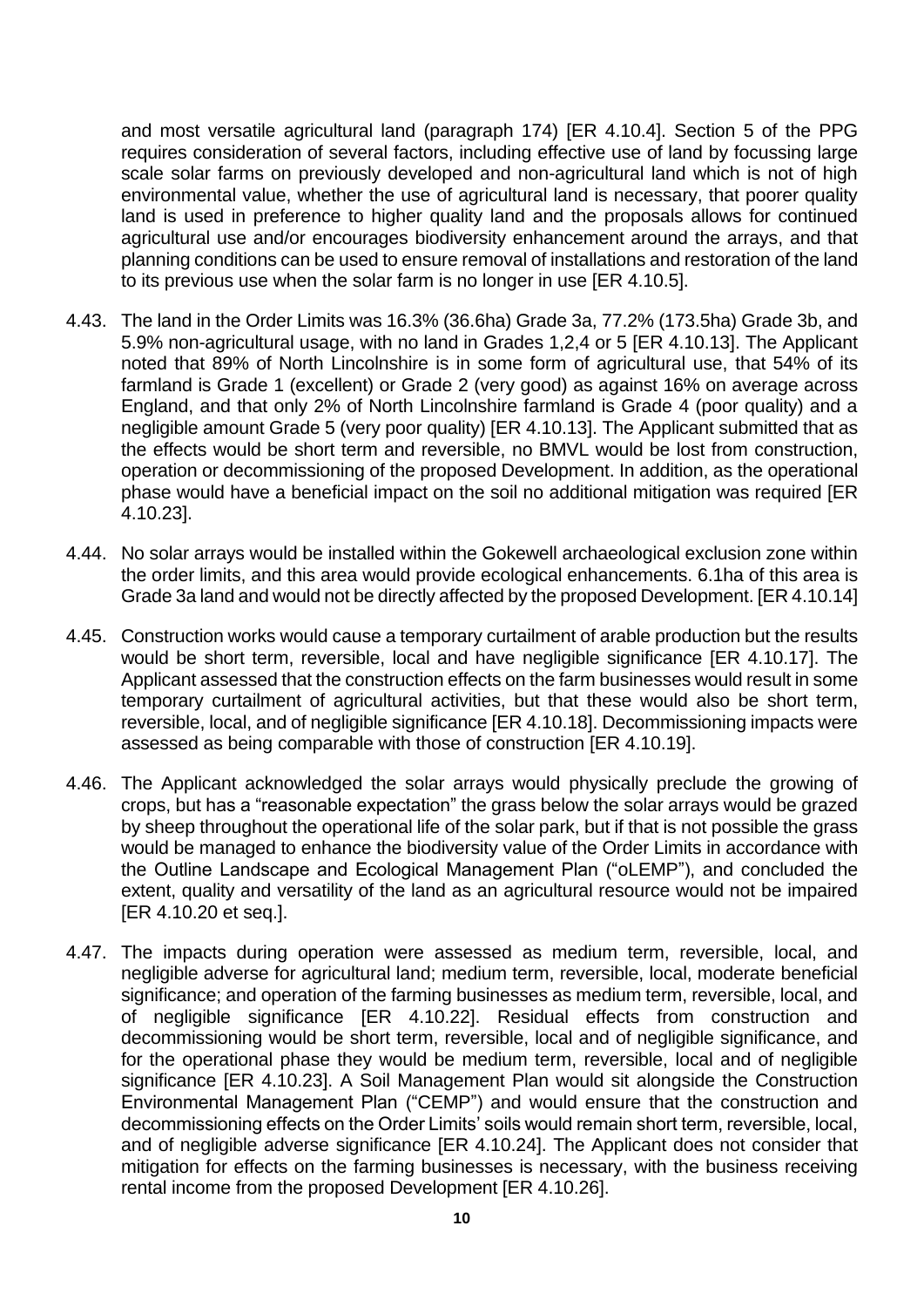- 4.48. The ExA heard evidence that there is previously developed land available in Lincolnshire and that because of the number of solar projects in various stages of development in North and North East Lincolnshire some form of selection amongst the schemes should be made and there might not be a need for the proposed Development [ER 4.10.27 et seq.]. The Applicant drew attention to Part 3 of NPS EN-1, which indicated the need for new energy infrastructure has been demonstrated and is urgent, and paragraph 158a of the NPPF, which advises that applicants should not be required to demonstrate the overall need for their schemes and recognises that even small-scale projects can provide valuable contributions to reducing greenhouse gas emissions [ER 4.10.29].
- 4.49. North Lincolnshire Council was not aware of any parcels of previously developed land within its administrative area that could be used as an alternative to the Order Limits [ER 4.10.31]. The ExA took this, along with the preponderance of farmland in North Lincolnshire Council's area, and the amount of land required to accommodate a solar generating station of the proposed size, into account and considered it was inevitable that the proposed Development would have to use farmland [ER 4.10.33]. The ExA noted that even if sufficient previously developed land was available it might not relate well to the available grid capacity and the Applicant had identified scarcity of grid capacity as a significant constraint for locating a utility scale solar generating station in this part of Lincolnshire [ER 4.10.34 et seq.]. The ExA was not persuaded that a standalone sequential test document would reveal suitable alternative sites that would obviate the use of farmland, and considered the proposed Development did not conflict with section 5 of the Planning Practice Guidance or paragraph 2.48.13 of draft NPS EN-3 as neither mandate that only previously developed land should be used or place an absolute bar on the use of farmland [ER 4.10.36].
- 4.50. The majority of the agricultural land that would be used is Grade 3b, which does not constitute BMVL, although 36.6ha would be Grade 3a (which is BMVL) [ER 4.10.37]. This would be affected for the 35 year lifetime of the proposed Development and then be returned to agricultural use, and the ExA considered this did not amount to a permanent loss of farmland [ER 4.10.38]. The ExA agreed the proposed Development's impact on agricultural land would be short term, reversible, local in extent, and of negligible significance during the construction and decommissioning phases, and medium term, reversible, local in extent and of negligible significance during the operational phase with a moderate beneficial effect for the quality of the soils because intensive cropping would be replaced by the growing of grass [ER 4.10.39]. The 36.6ha of BMVL taken out of arable farming in relative terms would not have a significant effect on agricultural productivity in North Lincolnshire and there would be no unacceptable conflict with extant national and local policy and guidance, and the emerging policy in paragraph 2.48.13 of draft EN-3 [ER 4.10.40]. The ExA acknowledged a conflict with policy RD2 of the North Lincolnshire Local Plan, but noted that the policy is inconsistent with the NPPF and accorded very little weight to the conflict [ER 4.10.41]. The Secretary of State agrees with the ExA's approach to this issue.
- 4.51. The ExA considered the location of the proposed Development was mainly determined by the grid connection it had secured, that the Applicant's descriptions of alternatives it had considered met the requirements of the EIA Regulations, and that a suitable alternative site did not exist [ER 4.19.45].
- 4.52. The ExA considered there was no in principle objection to its location, there were no suitable alternative locations capable of accommodating the proposed Development, and other potential locations had been adequately considered for the purposes of the EIA Regulations. The proposed Development would benefit from a connection to the distribution systems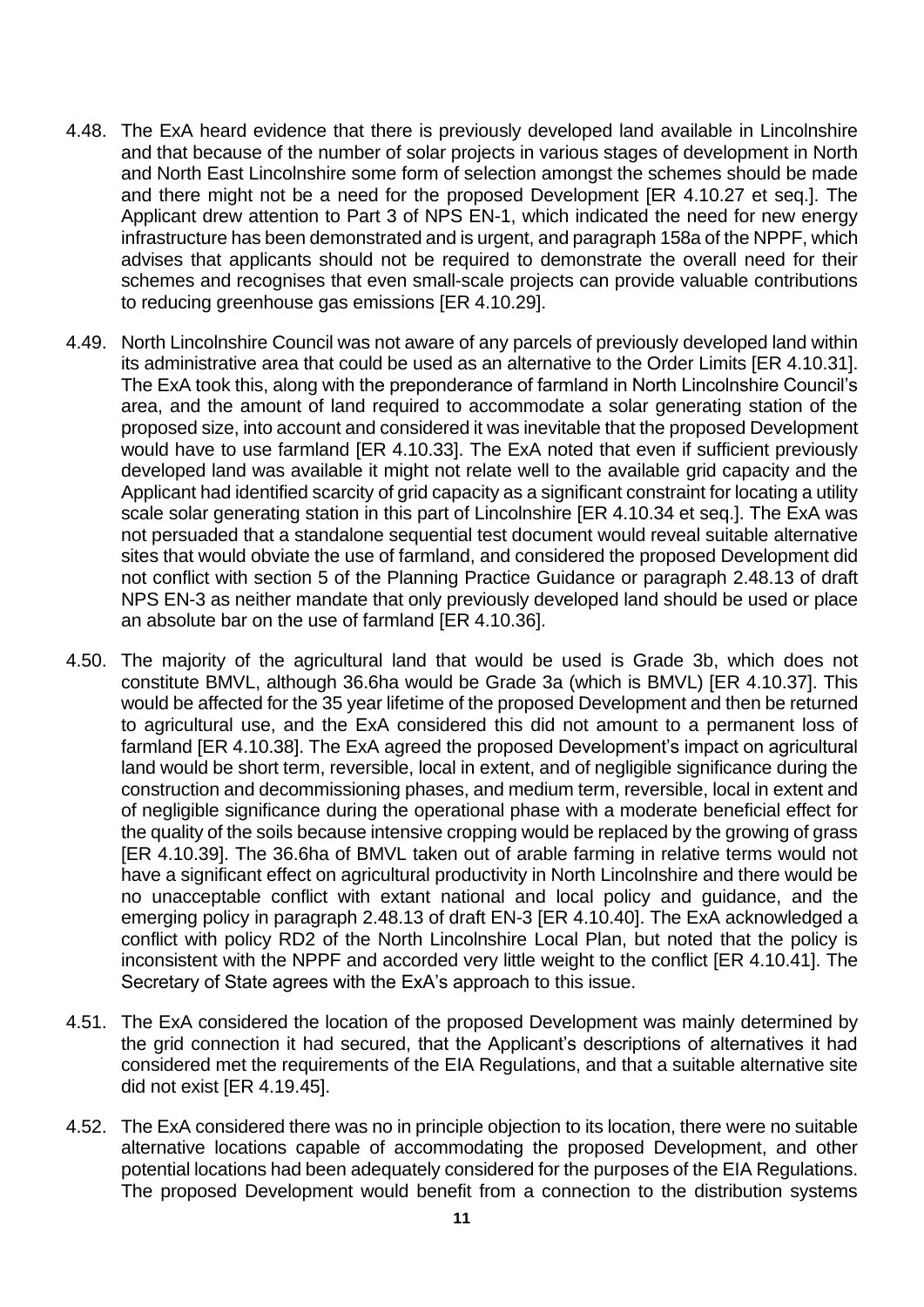within the Order Limits, and there was no evidence it would prejudice the operation of the grid. The ExA considered all these matters provide support for the proposed Development. [ER 6.2.19]

4.53. The ExA considered the use of 36.6ha of BMVL agricultural land would not have a significant effect on agricultural productivity in North Lincolnshire, the Applicant had sought to minimise significant effects on BMVL, there would be no unacceptable conflict with the relevant national and local policies, and as the use would last for around 35 years any adverse effects on agricultural land only weighs moderately against the proposed Development and are of insufficient weight to recommend the Order should not be made [ER 6.2.26 et seq.]. The Secretary of State agrees.

#### Landscape and visual effects, including recreational effects for users of the public right of way network

- 4.54. Paragraph 5.9.8 of NPS EN-1 accepts that virtually all energy infrastructure will have landscape effects and projects need to aim to minimise harm and provide reasonable mitigation where possible and appropriate [ER 4.11.3].
- 4.55. The site is on the edge of a localised ride that is raised slightly above the surrounding landscape, but the woodland surrounding much of the Order Limits results in well contained views [ER 4.11.21].
- 4.56. The Applicant's Landscape and Visual Impact Assessment was undertaken in accordance with the Landscape Institute and Institute for Environmental Management and Assessment guidelines [ER 4.11.18]. The Applicant considered that any views beyond 5km from the Order Limits would be negligible and unlikely to cause any effects greater than minor [ER 4.11.18]. A Zone of Theoretical Visibility was produced to help identify landscape and visual receptors with potential to be significantly affected, and the Applicant argued the extent of the proposed Development's actual visibility would be less due to the woodland to the north, east, and south, and the Scunthorpe steel works immediately to the west which screens the site from Scunthorpe's main residential and commercial areas [ER 4.11.23]. It was considered very few residents of the area would have views of the proposed Development [ER 4.11.26]. The most notable views of the proposed Development would be to users of FP214 which runs through the Order Limits, and there would be very limited visibility in the wider landscape, restricted to possible glimpsed views through very limited breaks in the woodland [ER 4.11.24]. The ExA considered the potential for visibility of the proposed Development in the character areas beyond the Order Limits would be very limited and the potential for effects on landscape character is restricted to the local character of the Order Limits and their immediate surroundings [ER 4.11.31]. The Applicant considers the primary characteristics of the Heathy Woodland Landscape Character Area would not be diminished by the proposed Development [ER 4.11.32]. The Wooded Scarp Slope LCA is partly wooded and partly arable land, and is heavily influenced by the immediately adjoining steel works [ER 4.11.33]. The Applicant recognises the proposed Development would have a localised major effect for its lifetime, but any effects would not extend beyond the Landscape Character Area and the steel works would remain the primary influence on the landscape character in the locality [ER 4.11.33].
- 4.57. The effects of the proposed Development on landform and topography have been assessed as negligible and not significant [ER 4.11.26]. The main change would be from arable fields to solar arrays with grassland beneath [ER 4.11.28]. The sensitivity of the agricultural land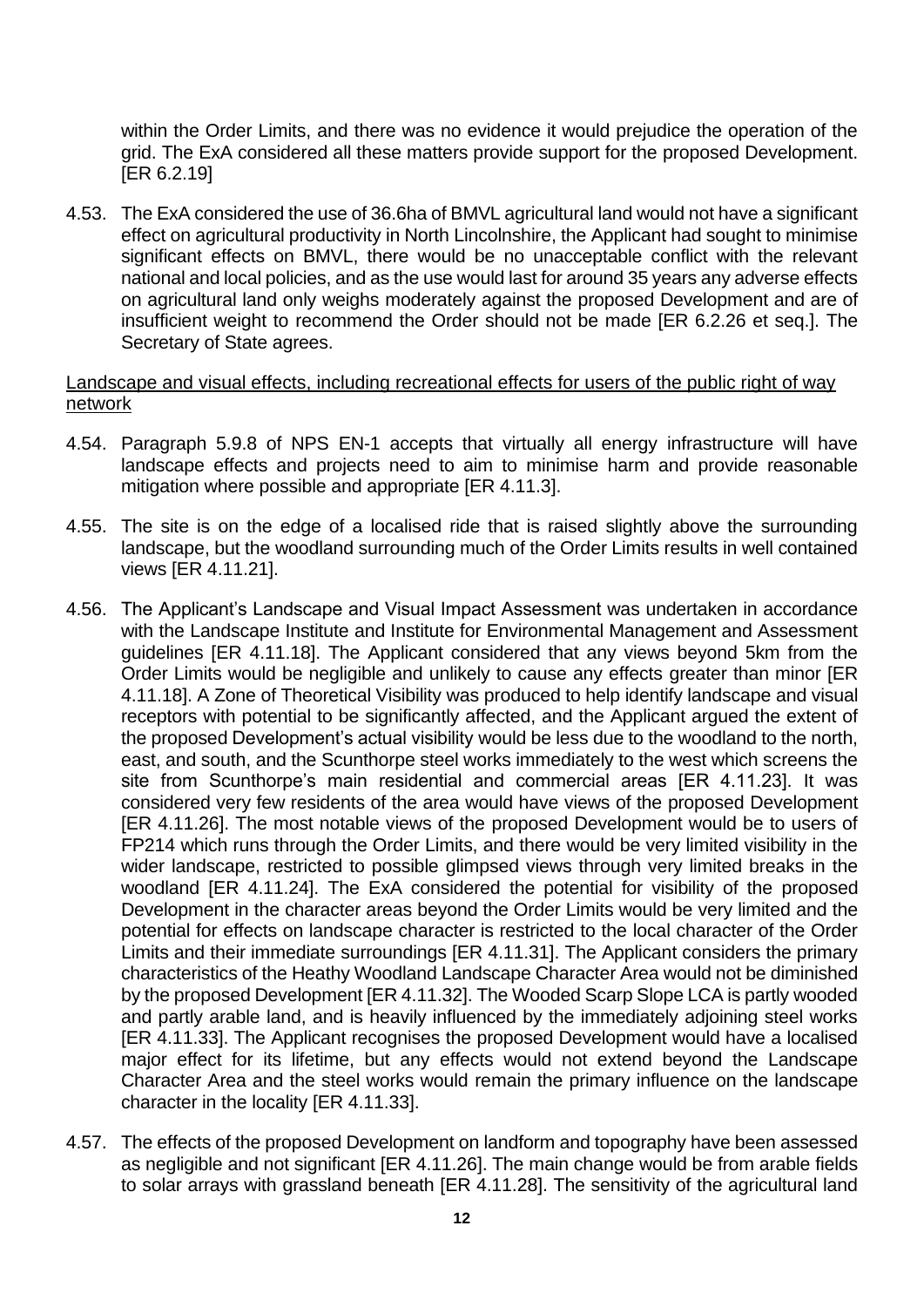use is judged to be low because arable land of this type is common and extensive in the area; the magnitude of change on land use as been assessed as high, resulting in a moderate level of effect, which is not significant because of the continuation of a similar land cover beneath the solar array [ER 4.11.28].

- 4.58. The affected landscape is considered to be of medium susceptibility to the proposed Development because of the large scale, broad nature, gently undulating landform and simple, consistent landcover, and these would be key characteristics that would be capable of successfully accommodating or co-existing with the proposed Development [ER 4.11.29].
- 4.59. The landscape value of the Order Limits is assessed as medium because the landscape is not subject to any designations and other than FP214 there are no valued features within the Order Limits, and the landscape's value is not out of the ordinary [ER 4.11.30]. The impact on users of FP214 was assessed as high, and mitigation proposed planting native hedgerows and the creation of grassy verges adjacent to the footpath: the impacts after mitigation are assessed as major and significant within the Order Limits, but quickly reducing to slight or no effect as walkers enter the adjacent woodland areas [ER 4.11.35]. Impacts to another footpath in the area, FP212, were assessed, with the conclusion that there would be no effects for users of it [ER 4.11.36].
- 4.60. The ExA considered that visual impact on FP214 would be experienced by users throughout the construction, operational, and decommissioning phases of the proposed Development [ER 4.11.60]. The ExA noted there was no survey data about the usage of FP214, but did not request a survey due to the Covid-19 movement restrictions in place immediately prior to and during the early parts of the Examination as the opportunities for obtaining representative survey information were limited [ER 4.11.61 and 63]. The ExA noted that no representations were received from any group representing the recreational walkers, suggesting this was not a particularly well used route [ER 4.11.74].
- 4.61. The ExA considered the change in appearance of FP214 as it crossed the Order Limits would be very marked [ER 4.11.63]. To facilitate construction FP214 would need to be temporarily diverted to largely follow the eastern, southern and western boundaries of the site and would be around 4.5km long compared with the current 1.55km [ER 2.2.20]. The ExA noted this route would require approximately three times longer to walk and would expose walkers to views dominated by the steelworks, from which operational noise would be audible, for nearly 1.4km of the diversionary route [ER 4.11.65 and 69]. The ExA had major reservations whether this route would be much used given its length, time to walk, and the significant change in ambience, and considered it was likely users would stop using FP214 as a continuous recreational through route between Broughton and High Santon, and on this basis considered the impact on users of FP214 would be major [ER 4.11.66]. The ExA noted it was unclear how many users would be deterred from using the temporary route, but considered this impact weighed against the proposed Development [ER 4.11.70].
- 4.62. Mitigation includes consideration of the location of the Order Limits, which are screened from large parts of the landscape due to their proximity to woodland [ER 4.11.42]. Proposals include new native hedgerow planting adjacent to the proposed security fencing along footpath FP214, closing gaps in the existing hedgerow adjacent to FP214, and sowing wildflower seeds along the verges between FP214 and the security fence [ER 4.11.43]. North Lincolnshire Council has drawn attention to the need for the operator or landowner to be responsible for the ongoing maintenance of the hedgerows and wildflower planting throughout the operational phase [ER 4.11.48].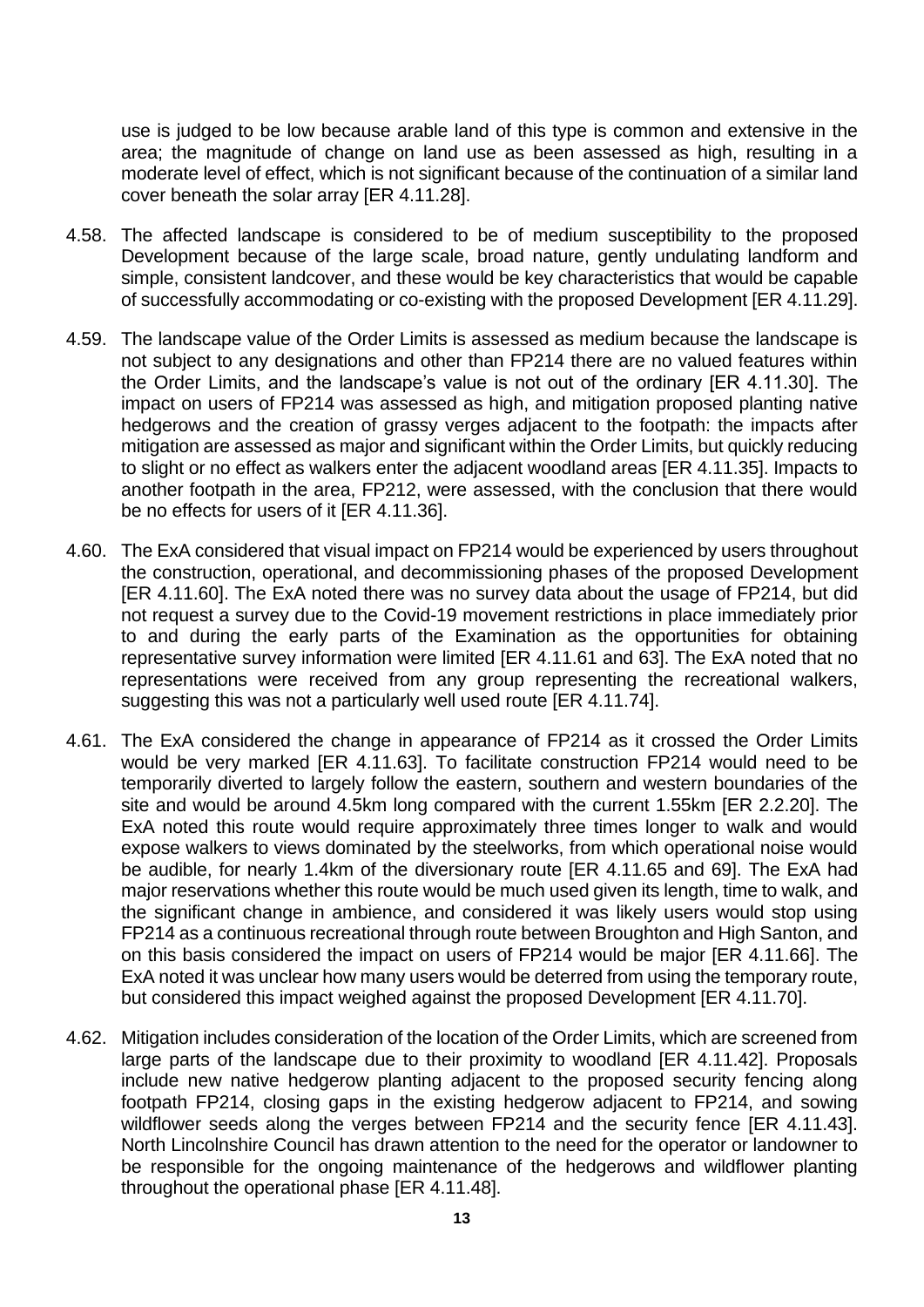- 4.63. The Landscape and Ecology Management and Monitoring Plan must be approved by North Lincolnshire Council, and the ES takes account of the mitigation measures within the oLEMP [ER 4.11.44]. The Council noted the significant landscape enhancements within this document, which reflected its advice to the Applicant [ER 4.11.48]. The wording in Requirement 10 was amended during the examination to clarify that long-term landscape management would be for the lifetime of the proposed Development [ER 4.11.49]. The ExA was satisfied that Requirement 10 would secure the necessary screen planting as long term visual mitigation for users of FP214 [ER 4.11.53].
- 4.64. The Applicant confirmed that the proposal was to retain the mature hedgerows when the proposed Development is decommissioned as doing so would retain much of the additional biodiversity value gained during the proposed Development's operational phase [ER 4.11.71]. North Lincolnshire Council confirmed that, under the Hedgerow Regulations 1997, any hedgerow more than 30 years old, species-rich, and adjacent to grazing land and a footpath is likely to qualify as important and should be retained, and considered it would also qualify as a habitat of principal importance (priority habitat) under section 41 of the Natural Environment and Rural Communities Act 2006 [ER 4.11.72]. The ExA considered the retention of the hedge-lined corridor might appear out of keeping and would preclude outward views from FP214, but given the views of the Applicant and North Lincolnshire Council was content to retain the hedge in the interests of retaining its biodiversity value [ER 4.11.73]. Overall the ExA considered that the construction, operational and decommissioning phases would have adverse impacts for users of FP214, but these would be outweighed by the moderate positive weight attributed to the generation of electricity [ER 4.11.74].
- 4.65. The landscape was considered to be of medium sensitivity to the proposed Development [ER 4.11.30]. Overall the operational effects for landscape character are extremely limited and localised and would be restricted to a major effect that would not extend beyond the Order Limits and a negligible impact on the immediate surroundings within the Heathy Woodland and Wooded Scarp Slope Landscape Character Areas [ER 4.11.34]. When the adjoining woodland and steelworks are taken into account the primary characteristics of the local and wider landscape, including the Landscape Character Area within which the Order Limits are situated, would not be diminished [ER 4.11.34].
- 4.66. The character within the Order Limits would be entirely changed from agriculture to quasiindustrial for the 35 years of the proposed Development's lifetime, but would then be reversed by the decommissioning which is secured through Requirement 4 of the Order [ER 4.11.59].
- 4.67. Field work has established that road users would experience no more than a negligible visual effect from the proposed Development [ER 4.11.37].
- 4.68. The construction effects within the Order Limits and its immediate locality would be significant but temporary [ER 4.11.38]. Beyond the immediate vicinity of the Order Limits it was considered that there would be no greater than an additional low magnitude of change, resulting in no higher than a moderate/minor temporary effect on landscape character which would not be significant [ER 4.11.40].
- 4.69. Movement of construction vehicles, personnel, and material would be the only additional constructions effects of note [ER 4.11.39]. Users of FP214, within the Order Limits or in close proximity, would generally be the only visual receptors from which there would be any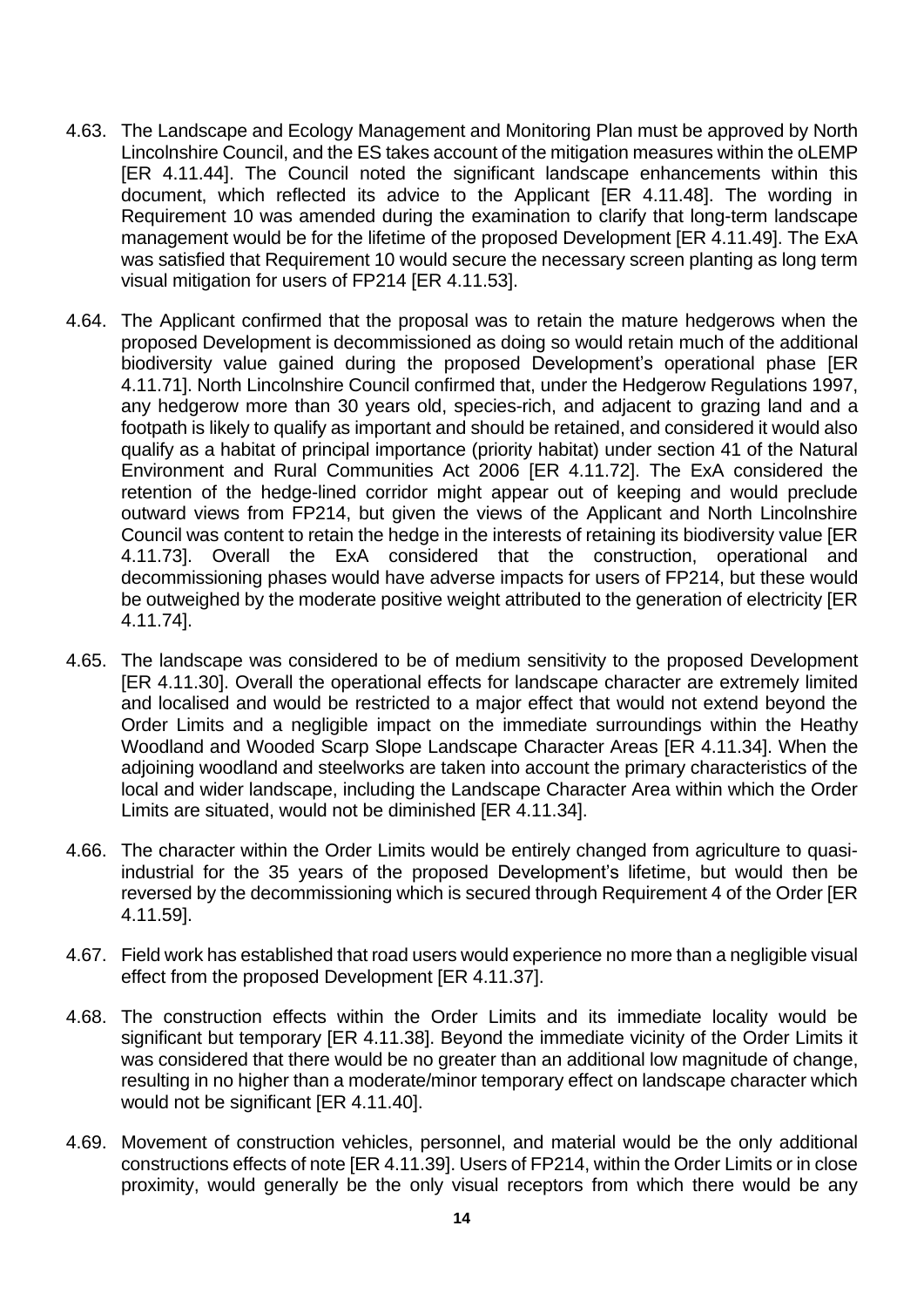notable views of the construction works: and there would be a moderate temporary effect over and above the permanent effects of the proposed Development [ER 4.11.39].

- 4.70. The Applicant considered that the use of an existing farm track as the proposed access to the Order Limits would be screened by the thick continuous woodland cover that lies between the access track and the dwelling and commercial premises at Fennswood which would filter views of vehicles using the track during the construction and operational phases [ER 4.11.51 et seq.]. During the construction phase a total of 16 heavy goods vehicle movements, 10 to 14 light goods vehicle movements (including minibuses transporting some construction workers) and the movements of 100 construction workers are expected, and in the operational phase one vehicle visit four times a year [ER 4.11.52]. The ExA considered that vehicles may be visible to the occupiers of Fennswood, but that the existing mature tree screen would provide no more than glimpses of the construction and decommissioning traffic using the access track and that consequently the movement of construction and decommissioning traffic would not have a significant visual impact and vehicle movements during the operational phase would have no adverse visual effect on the occupiers of Fennswood [ER 4.11.54 et seq.].
- 4.71. Impacts of decommissioning were considered to be similar to those for construction, with the effects gradually reducing as the proposed Development was dismantled [ER 4.11.41].
- 4.72. Operational solar energy schemes in the surrounding landscape have been included in the baseline environment. The Applicant considers there would be no significant cumulative effects above and beyond those identified for the proposed Development itself. Although there may be a small number of locations where the proposed Development would be seen in combination with existing solar energy developments, these would be of a highly limited nature [ER 4.11.45]. The Applicant considered no projects in planning or permitted in the vicinity have the potential for cumulative effects [ER 4.11.46].
- 4.73. The ExA noted the solar arrays would have a very significant horizontal emphasis with a functional and somewhat monotonous appearance, but considered this unavoidable given the scale of the proposed Development and the need to capture as much of the available solar energy for conversion into electricity [ER 4.11.56]. The ExA agreed the effects on landscape character and visual amenity would be primarily confined to the Order Limits with negligible effects beyond them because of the site's enclosure by woodland and the steel works and with the solar arrays having a maximum height of 3.5m and the other buildings and structures, primarily associated with the substation, being no more than 7.2m tall, which would serve to reduce its effect on landscape character and visibility for receptors beyond the Order Limits [ER 4.11.58]. The ExA considered the chosen location means the proposed Development's design complies with the requirement in NPS EN-1 to minimise harm to the landscape, and there would be no conflict with paragraph 158 of the NPPF, paragraph 13 of section 5 of the PPG, Policies DS21 and LC7 of the North Lincolnshire Local Plan and Policy CS5 of the Core Strategy [ER 4.11.58]. The ExA concluded there would also be no unacceptable conflict with emerging policy in draft EN-1 and draft EN-3 [ER 4.11.75].
- 4.74. The ExA considered that beyond the Order Limits there would be no significant landscape effects during the construction, operation and decommissioning of the proposed Development. However, there would be an adverse effect for users of footpath 214 crossing the Order Limits during all phases of the proposed Development, and the ExA had reservations whether the temporary diversion would be of much practical utility. In the absence of evidence noting the number of users of the footpath, or submissions during the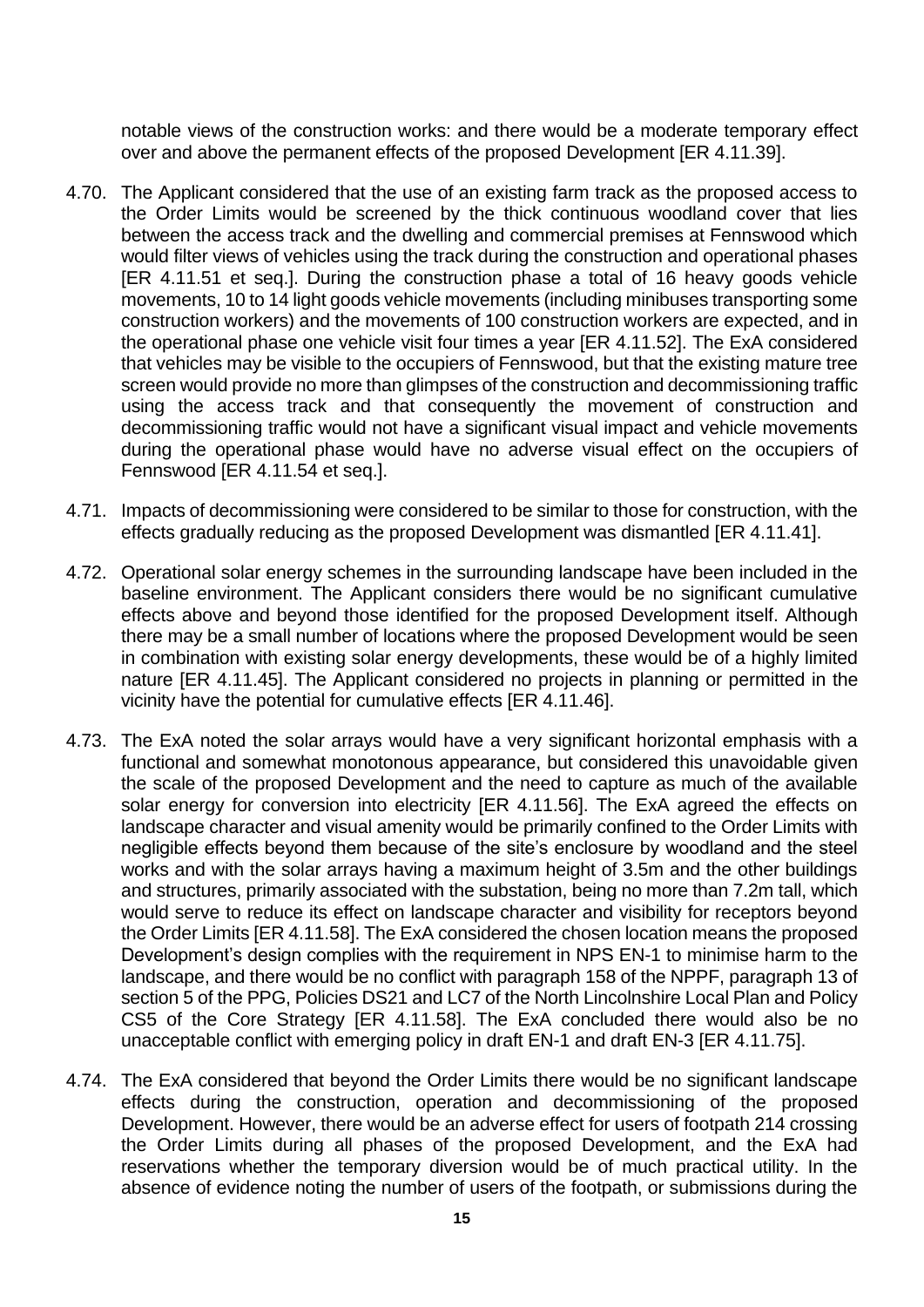Examination in relation to this footpath, the ExA considered visual harm for all phases of the proposed Development would be outweighed by the benefits associated with the generation of electricity from a renewable source. The ExA considered the effects on landscape character and visual amenity on users of FP214 would result in no unacceptable conflict with NPS EN-1, the NPPF or the relevant local plan policies, and would not give rise to any unacceptable conflict with the emerging policy in draft NPS EN-1 and EN-3. The ExA considered the effect on landscape character and visual amenity weighed moderately against the proposed Development, but does not warrant a recommendation that the Order should not be made. [ER 6.2.28 et seq.]

4.75. The Secretary of State agrees with these conclusions.

#### Historic Environment

- 4.76. The Applicant used a minimum 1km study area around the Order Limits as the baseline for the heritage assessment [ER 4.12.9]. There are no designated heritage assets (listed buildings, scheduled ancient monuments or conservation areas) within the Order Limits, and the Applicant has considered the effects of the proposed Development on known and potentially buried archaeological and other heritage assets within and near the Order Limits which could potentially be affected by changes within their settings [ER 4.12.12]. An assessment of the settings of heritage assets has been undertaken in accordance with Historic England's guidance and the relevant policy in section 16 of the NPPF [ER 4.12.13]. This included 23 test pits, 155 trial trenches, and fieldwalking of approximately a quarter of the Order Limits [ER 4.12.10 et seq.]. Historic England considered that the Applicant's heritage assessment appeared to be of sufficient scope [ER 4.12.31]. North Lincolnshire Council considered the assessment and methodology to be appropriate [ER 4.12.32].
- 4.77. The Applicant's ES identified the baseline conditions and referred to prehistoric, Roman, medieval and post-medieval features along with various undated features possibly associated with historic enclosure of land [ER 4.12.14]. There is tentative evidence of a ploughed out prehistoric barrow [ER 4.12.21], and a substantial ditch, likely to represent a Middle to Late Iron Age field boundary [ER 4.12.22]. To protect the prehistoric feature and those of uncertain date a no-dig zone will be established using concrete pads rather than driving array legs into the ground, relocation of trench cabling to avoid the potential barrow, archaeological recording during any works on the fringes of the Archaeological Exclusion Zone, and an archaeological watching brief during ground works within several sensitive locations [ER 4.12.26].
- 4.78. Within 2km of the Order Limits are the scheduled monument of the Raventhorpe medieval settlement, the grade I listed St Mary's Church, Broughton, and ten grade II listed buildings to the north, east, and south of the Order Limits [ER 4.12.15]. The closest are two grade II listed buildings approximately 650m to the north east, and Raventhorpe House (grade II listed) and the Raventhorpe Scheduled Monument around 870m to the south [ER 4.12.15]. The proposed Development would cause no harm to the Scheduled Monument [ER 4.12.29]. North Lincolnshire Council agreed that there would be no adverse effects for designated heritage assets beyond the Order Limits [ER 4.12.32].
- 4.79. The former Gokewell Priory is considered to be a non-designated heritage asset, and the ES considers that any below ground remains would be of heritage significance, although unlikely to constitute non-designated heritage assets of archaeological interest [ER 4.12.18]. There would be no indirect harm to the significance of any other non-designated heritage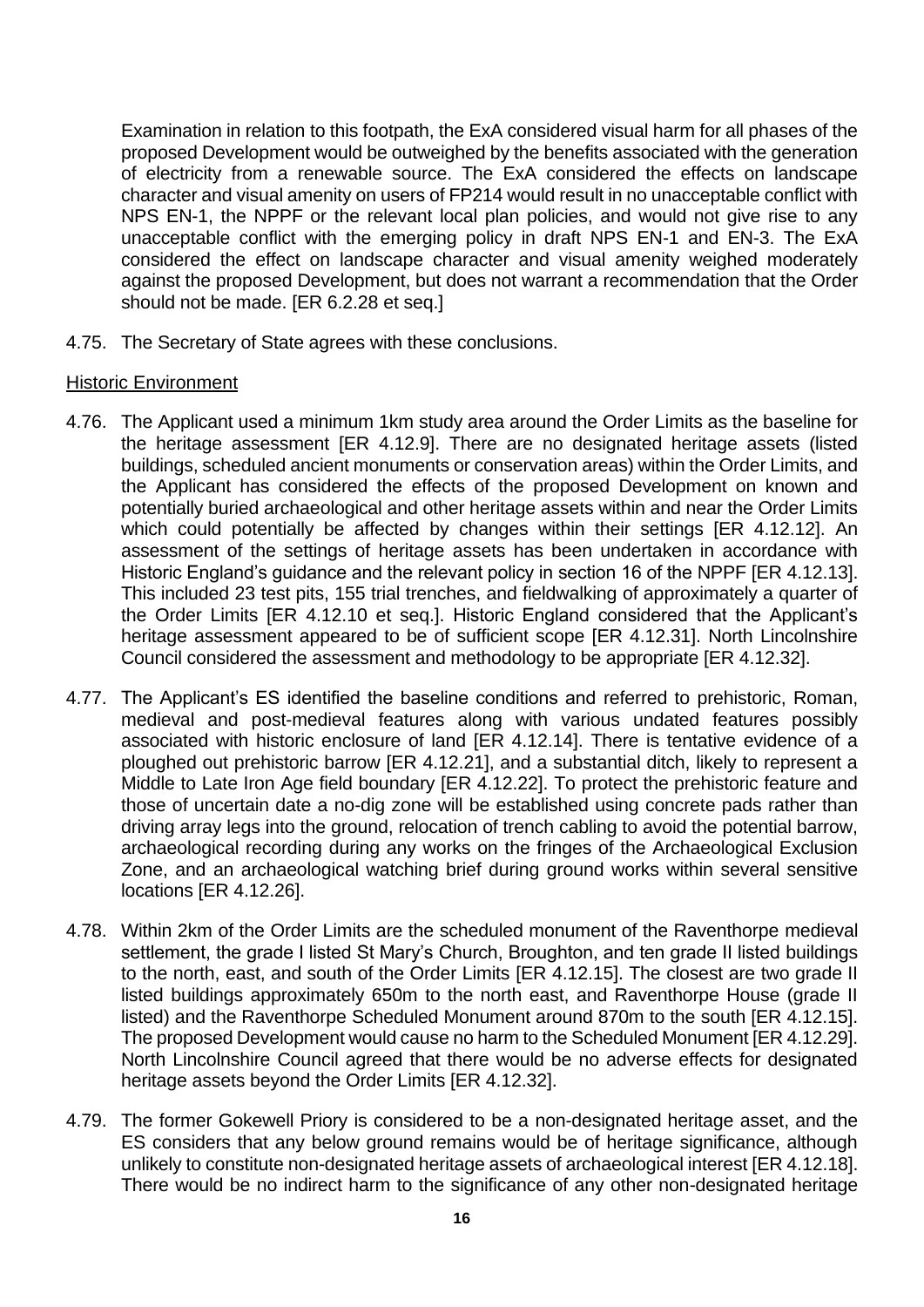assets [ER 4.12.19]. To mitigate effects the Applicant intends to establish an Archaeological Exclusion Zone within which no solar arrays or associated works would be installed, ensuring any buried archaeology would remain unaffected and in situ [ER 4.12.25]. It is anticipated that there would be no significant effects for the setting of the Priory [ER 4.12.29].

- 4.80. The Applicant concluded that the Order Limits do not form any part of the settings of significance to any of the designated heritage assets due to distance, topography and tree planting, and will therefore not result in any change and harm to any of the designated heritage assets [ER 4.12.17].
- 4.81. The Applicant considers it has a good understanding of the archaeological potential of the Order Limits due to the investigations already undertaken, and considers there is limited scope for further undiscovered archaeological remains to be present, and, based on the known archaeological potential, any encountered are unlikely to be of the highest significance and would probably relate to non-designated heritage assets [ER 4.11.21].
- 4.82. The ES considers that the excavation of cable trenches and building foundations, the construction of new roads and the installation and removal of mounting system structure have the potential to truncate or totally remove the archaeological features within their footprint, which would lead to a significant adverse effect [ER 4.12.24]. During the Examination the Applicant submitted a freestanding Archaeological Management Plan that would apply for the duration of the proposed Development and specifies all the mitigation measures that would be followed during the construction and decommissioning phases [ER 4.12.27]. Requirement 13 would secure the implementation of the proposed Development in accordance with the Archaeological Management Plan and preclude any phase being commenced until the Archaeological Exclusion Zone was established [ER 4.12.28]. Historic England welcomed the range of mitigation measures [ER 4.12.31].
- 4.83. The Applicant considered that the only other development to be taken into consideration in the assessment is the 80ha Raventhorpe solar farm south of the Order Limits, and the Applicant considered that because of the mitigation measures for both schemes there would be no anticipated significant adverse cumulative effects [ER 4.12.30].
- 4.84. The ExA noted that the Order Limits may contain unknown archaeological remains, but that on the available evidence it is unlikely that those would be of significance [ER 4.12.40]. The ExA concluded that there would be no significant effects either physically or for the settings of any designated heritage assts, and that would be no harm to their significance [ER 4.12.41]. The ExA considered that there would be no significant cumulative archaeological historic environment effects from the proposed Development [ER 4.12.42].
- 4.85. The ExA considered that with the necessary mitigation for buried archaeology there would be no significant archaeological or historic environment related effects arising from the proposed Development, and the impacts have been addressed in ways that would accord with the relevant provisions of NPS EN-1, the NPPF, and the development plan, and there would be no conflict with the emerging policy in draft NPS EN-1 and EN-3. Overall the ExA considered that the proposed Development would have a neutral effect on the historic environment. [ER 6.2.33 et seq.]. The Secretary of State agrees.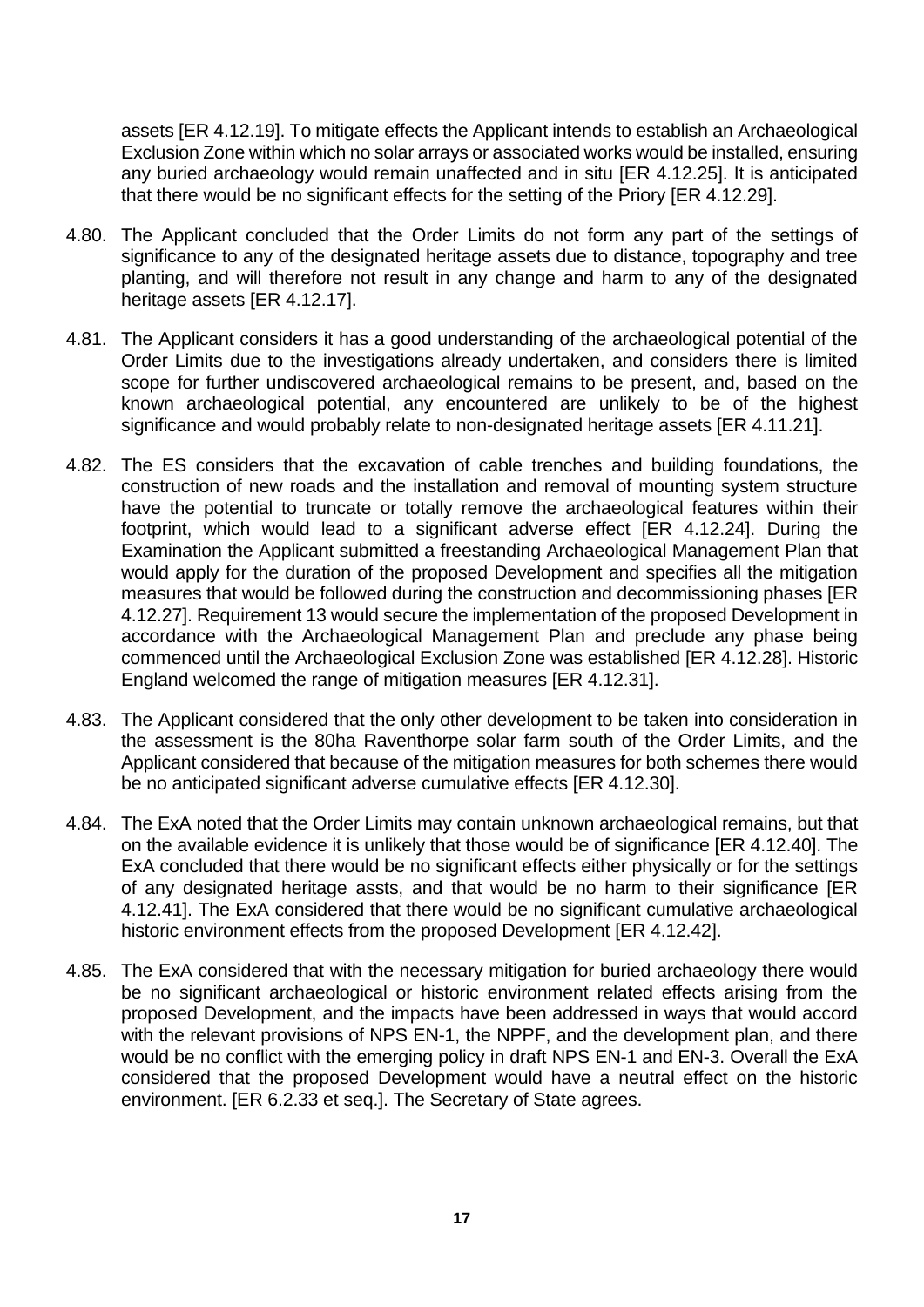#### Ecology

- 4.86. EN-1 provides the primary basis for decision making in relation to ecology, setting out the policy tests in Section 5.3 [ER 4.13.3 et seq.].
- 4.87. Policy LC5 of the North Lincolnshire Local Plan states that planning permission will not be granted for developments that would have an adverse impact for badgers and other species subject to protection under Schedules 1, 5, and 8 of the Wildlife and Countryside Act 1981, but where development may have an adverse effect conditions will be considered to facilitate the survival of individual members of the affected species, reduce disturbance to a minimum, and provide alternative habitats [ER 4.13.10].
- 4.88. Policy CS17 of the Core Strategy indicates that appropriate consideration will be given to species; the retention, protection and enhancement of features of biological interest and the provision of appropriate management; and ensuring net gain in biodiversity by designing in wildlife and ensuring that any unavoidable impacts are appropriately mitigated [ER 4.13.10].
- 4.89. The Applicant undertook a range of surveys of the Order Limits [ER 4.13.12 et seq.]. In its Local Impact Report North Lincolnshire Council confirmed that it considered these to be appropriate [ER 4.13.30].
- 4.90. There are no internationally or nationally designated habitats within the Order Limits [ER 4.13.14]. There are five Sites of Special Scientific Interest within 5km of the Order Limits: there is the potential for construction traffic on the B1208 to have an indirect impact on the Broughton Far Wood SSSI; the Broughton Alder Wood SSSI, the Risby Warren SSSI, and the Manton and Twigmoor SSSI are all considered to be beyond the zone of influence of the proposed Development, whilst Castlethorpe Tufas SSSI is designated for its geological interest and was not considered further by the Applicant [ER 4.13.15]. Natural England ("NE") considered there would be no significant impact on the Broughton Far Wood SSSI [ER 4.13.27 et seq.].
- 4.91. Eleven locally designated sites for nature conservation are designated within 1km: the effects on five have been assessed because of their proximity to the Order Limits; a further two have been assessed because they border the B1208; the other sites have been excluded because of their distance from the Order Limits [ER 4.13.17]. A range of habitats were identified within or immediately adjacent to the Order Limits, mostly identified as of local importance, or site importance, except for the arable fields which were considered to be of negligible importance [ER 4.13.18].
- 4.92. Surveys identified five bat species using the Order Limits and identified the hedgerows and woodland edges as of most value for foraging/commuting bats, and the Order Limits were assessed as of local level importance for bats [ER 4.13.19].
- 4.93. The water bodies within the Order Limits were considered unsuitable for otters, and a data search revealed no otters present within 2km of the Order Limits: Otter has therefore been scoped out of the ecological assessment [ER 4.13.19].
- 4.94. Small numbers of brown hare were recorded using the arable fields during the surveys. The population was assessed as of local importance. It was considered likely that the ranges for hare recorded on site extend beyond the Order Limits and the zone of influence has been selected as up to 1km from the Order Limits. [ER 4.13.19].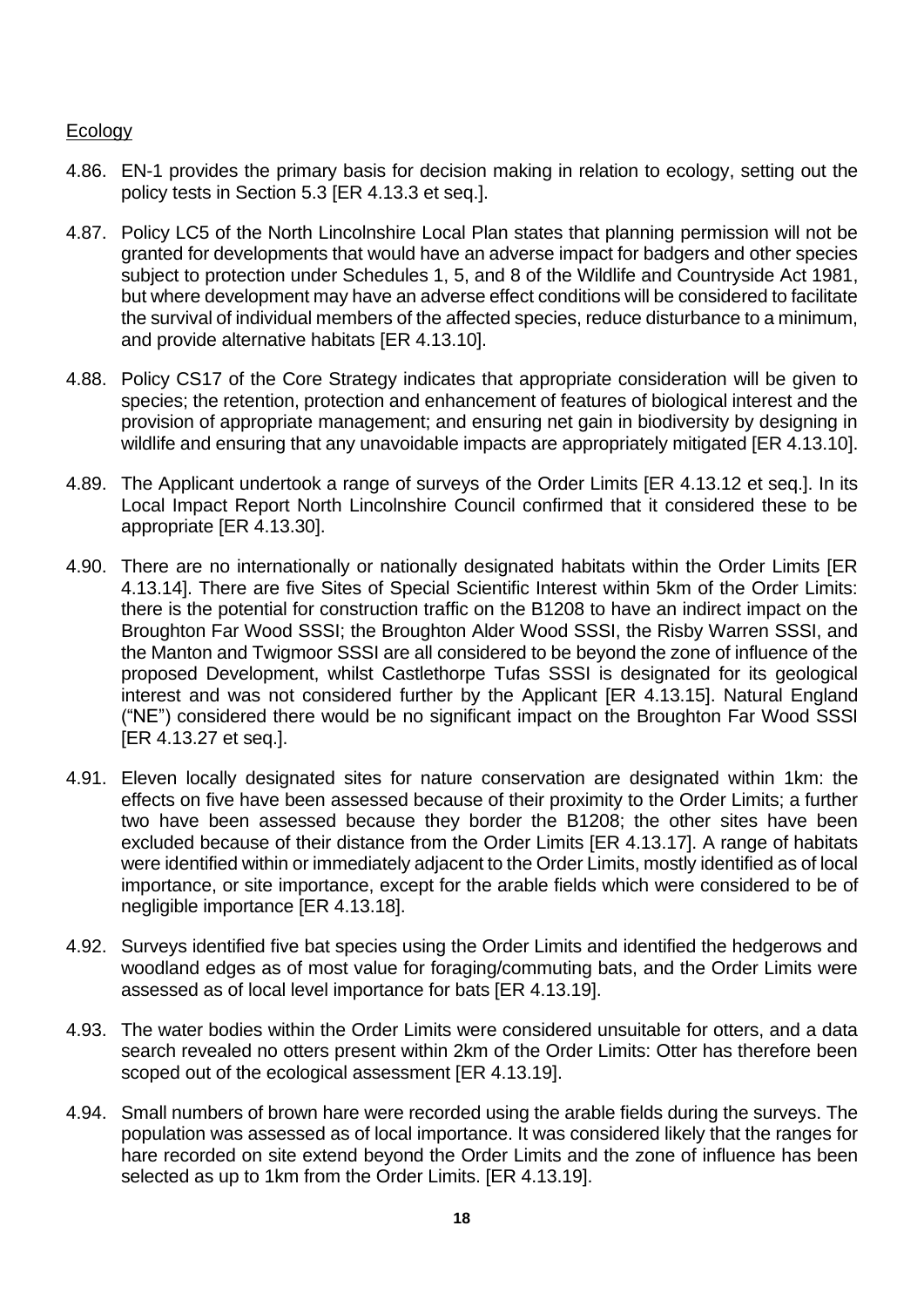- 4.95. Breeding bird surveys undertaken between April and June 2018 recorded 55 species of birds using the Order Limits, of which 21 are listed as species of conservation concern. Several farmland bird species are targets for both local and national conservation. Most recorded bird species were associated with the boundary habitats, predominantly, within the woodland, hedgerows, scrub and wetland. The exceptions were considered to be nesting within the open fields: these were assessed as being of district importance. The breeding birds within the woodland, hedgerows, trees and scrub habitats at the field boundaries were used by a range of species of conservation concern, generally in small to moderate numbers, and overall the assemblage of species associated with the boundary habitat was assessed as of local importance. The zone of influence for the birds recorded has been identified of the Order Limits and up to 500m beyond. [ER 4.13.19]
- <span id="page-18-0"></span>4.96. Wintering bird surveys were undertaken between November 2017 and February 2018, recording a total of 51 bird species using the Order Limits, of which 24 are listed as of conservation concern. Most were associated with the boundary habitats, however some species of conservation concern which are known to rely on or regularly use arable fields for foraging and roosting were recorded either as part of large flocks or as small, loose flocks and individuals. The consistent presence of large numbers of skylarks (peak count of 159) indicates the site is of noteworthy importance to local wintering populations. Lapwing were present in relatively large numbers on two survey visits (peak count of 109), although their absence from the two remaining survey visits indicates that the Order Limits are used at least in part in conjunction with other suitable fields in the surrounding area (see paragraph [5.5 below\)](#page-27-0). The zone of influence for wintering birds was set as up to 2km from the Order Limits. The Order Limits have been assessed as of site importance to wintering birds of woodland and hedgerow habitats. [ER 4.13.19]
- 4.97. No great crested newt DNA was found in ponds within the Order Limits, but was found in a pond 330m to the south, which is within the dispersal range of the species. It is possible that great crested newts may be present in around 7ha of the Order Limits, albeit that the arable farmland and semi-improved grassland within that area provides sub-optimal habitat. Because of the legal protection given to the species and its status of local conservation priority the Order Limits are considered to be of local importance for great crested newts. [ER 4.13.19]
- 4.98. Suitable habitat for reptiles was restricted to the margin and boundary habitats and reptiles were likely to be present in small number, if at all, and restricted to those areas. They are considered most likely to be of site importance if present. [ER 4.13.19]
- 4.99. The data search revealed a number of existing records for notable butterfly and moth species within the local area. Habitats at the margins and boundaries of the fields are likely to be of value for a range of invertebrates typical of woodland and hedgerows, and a number of species of butterflies and moths were recording during the surveys, including cinnabar moth (a priority species). The ponds and ditches within the Order Limits are likely to support a range of aquatic invertebrates. However, the arable fields are likely to be poor habitat, particularly for pollinating species, and the zone of influence is considered to be the extent of the Order Limits. The invertebrates using this are considered to be of local importance. [ER 4.13.19]
- 4.100. A local resident raised concerns about the adequacy of the assessment of effects on biodiversity, citing a number of species that the author considered to be omitted, but the ExA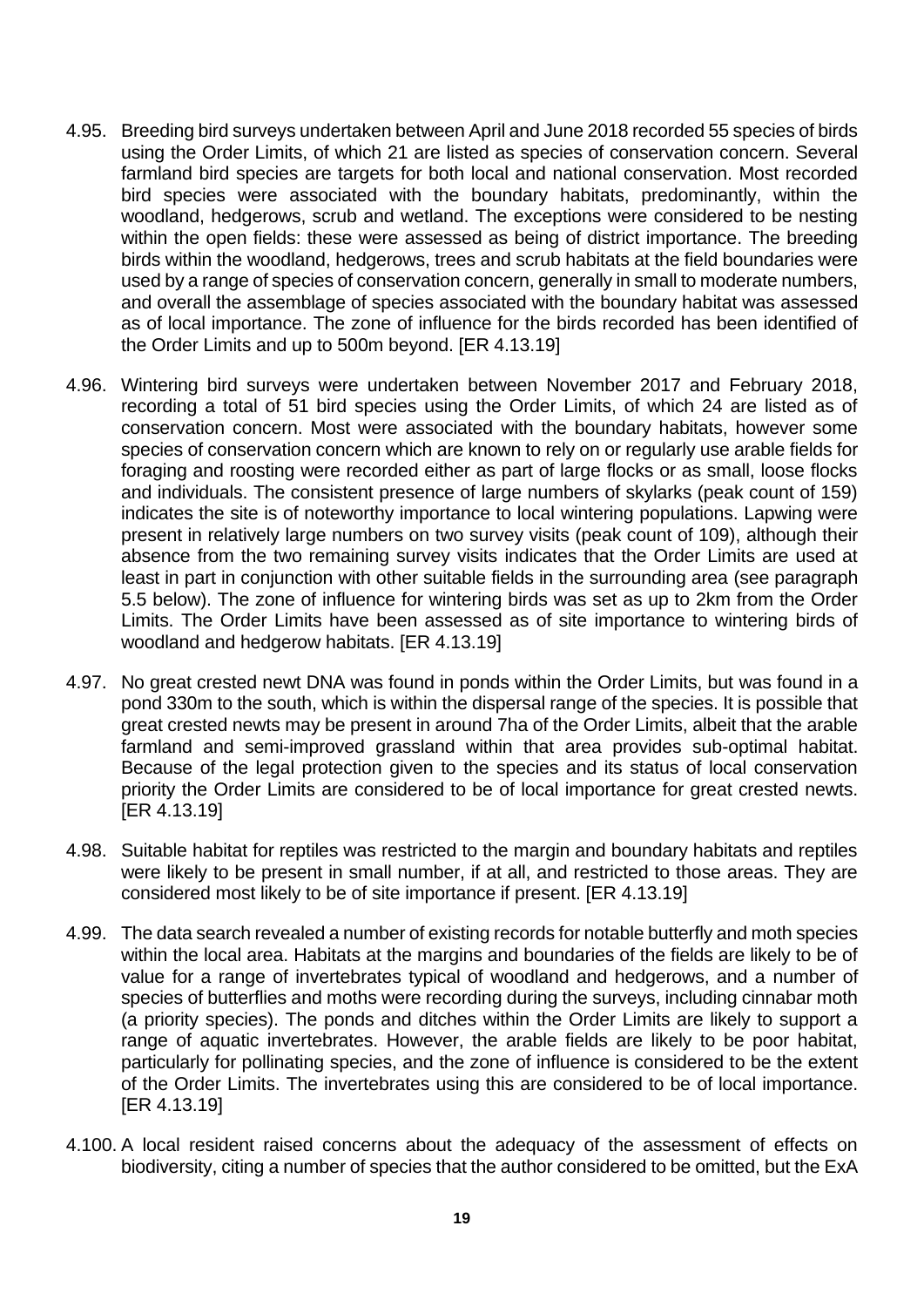noted that neither NE nor North Lincolnshire Council have identified any concerns about the species scoped into the assessment [ER 4.13.44].

- 4.101. Design measures with ecological influence would include a minimum 10m wide buffer between the Order Limits habitats and the boundary security fencing, and a minimum 4m buffer will be provided between hedgerows and interior fencing; the planting of approximately 2.5km of native hedgerows alone either site of PF214, increasing connectivity and foraging opportunities for a range of species including birds, bats, and small mammals; creation of 4m wide 400mm deep swales along some field boundaries; and the sowing of grass below the solar arrays with either sheep grazing or a grass cutting regime if grazing is not available [ER 4.13.20]. North Lincolnshire Council welcomed the proposed mitigation and enhancement measures, but noted that experience with other solar farms in its area suggested that sheep grazing may not occur [ER 4.13.30]. The Applicant considered that as the landowner currently grazes approximately 800ha of land and keeps between one and two thousand sheep that there is a reasonable prospect that this would happen, but otherwise a grass cutting regime, secured in the oLEMP via Requirement 10 of the draft Order, would be implemented to deliver the biodiversity benefits intended [ER 4.13.31 et seq.].
- 4.102. Measures to safeguard or enhance the nature conservation value of the Order Limits during the construction and operation phases have been incorporated into the Outline Construction Environmental Management Plan for Biodiversity ("oCEMPfB") and the oLEMP [ER 4.13.20]. The oLEMP explains how the site would be managed during the operational phase to maximise the proposed Development's ecological value, and includes conservation management for the grassland and hedgerows to maximise their value for wildlife and other measures for the retention and ongoing management of the land for arable plant species; bat and bird boxes would also be installed and hedgerows in-filled where appropriate; and sets out details for monitoring and reporting [ER 4.13.22]. NE considered that the provisions of the oCEMPfB and the oLEMP and Requirements 8 and 10 in the draft Order are appropriate [ER 4.13.29]. North Lincolnshire Council considered that the oLEMP will adequately address the provision of the proposed mitigation and enhancement measures, but highlighted the need for those measures to be fully implemented for the lifetime of the proposed Development through Requirement 10 of the draft Order [ER 4.13.30].
- 4.103. The ES assessed the expected ecological effects, mitigation proposes, and residual effects after mitigation: during construction the mitigation would seek to avoid impacts such as runoff, dust deposition and accidental damage, and would be secured through measures in the CEMP [ER 4.13.21]. With the proposed mitigation measures the residual effects have been as assessed as being neutral for the construction phase in most instances, but have been assessed as adverse for most breeding birds because the conditions would be unsuitable for ground nesting birds [ER 4.13.23]. Despite this impact the overall significance for construction impacts has been assessed as not significant due to the temporary nature of the effects [ER 4.13.23]. For the operational phase the residual effects have been assessed as being positive because intensive arable farming, including the use of insecticides, would cease and be replaced by a more diverse foraging habitat, being either not significant, or significant at a local level for brown hare, breeding birds, great crested newts, and invertebrates [ER 4.13.24]. North Lincolnshire Council considered that the overall effect of the development would be neutral or minor positive when compared with other solar farms that have come forward in its area [ER 4.13.30].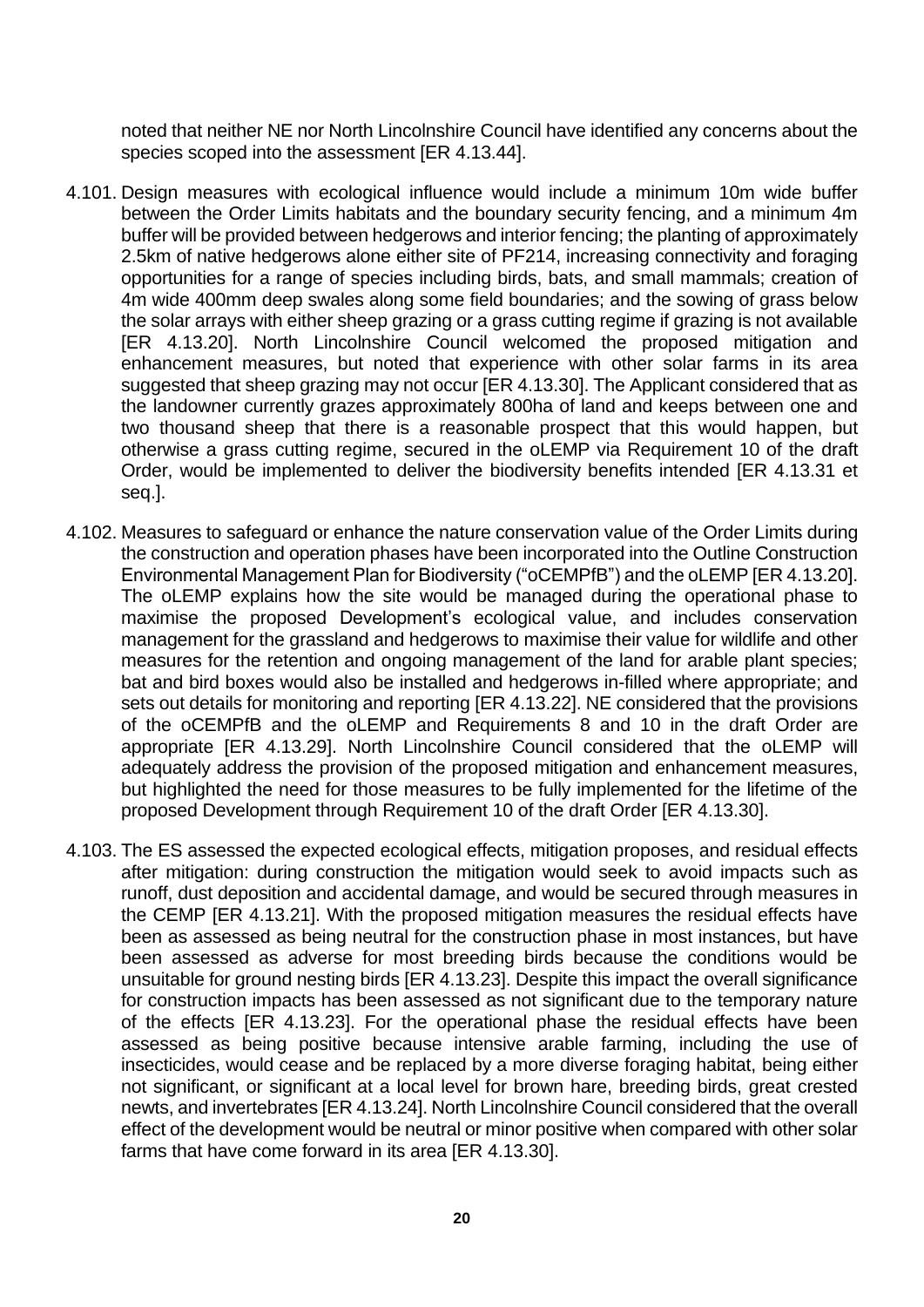- 4.104. Confidential information on badgers was submitted to the Examination and has been supplied to the Secretary of State [ER 4.13.25]. The Secretary of State has had regard to this information and considers that there is unlikely to be a negative interaction between badgers and the proposed Development. Taking into account mitigation measures proposed by the applicant, there are no likely adverse effects on badgers during the construction phase, and potentially a positive effect during the operational phase.
- 4.105. The operational 38MW Raventhorpe and 5.9MW Flixborough solar farms and the proposed 50MW Conesby solar farm were considered in the cumulative impact assessment, and in response to a question from the ExA, the Applicant confirmed that consideration of cumulative impacts was not restricted to the proposed Development with other solar farm schemes [ER 4.13.26 and 4.7.5 et seq.].
- 4.106. The ExA noted that various mitigation and/or enhancement measures for the construction and operational phases are identified in the oCEMP, oCEMPfB, outline Decommissioning Strategy, and oLEMP, and the ExA provided revised wording to ensure that these are all secured in requirements 8, 4, and 10 of the Order [ER 4.13.35 et seq.].
- 4.107. The ExA noted that the ES has not identified any significant effects on designated sites, protected species and habitats, and other species of principal importance for the conservation of biodiversity. The mitigation measures would ensure no significant residual effects are anticipated. The proposed Development would comply with NPS EN-1, the NPPF and the development plan. The ExA considered there would be no conflict with the emerging policy in draft NPS EN-1 and EN-3. This matter was neutral in the planning balance. [ER 6.2.36 et seq.]. The Secretary of State agrees.

#### Traffic and transport

- 4.108. The ES assessed transportation impacts on the basis of a construction period of 47 weeks with work hours between 7am and 6pm Monday to Friday and 8am to 1.30pm on Saturdays, and an average of eight heavy goods vehicle deliveries per day (16 two-way movements) [ER 4.14.9]. If the BESS is built separately from the rest of the proposed Development, the Applicant estimates there would be a construction period of three months [ER 4.14.10]. It is predicted that there would be a maximum of 100 workers on site during the construction period, some of whom would be transported to and from the construction site in minibuses [ER 4.14.12]. Smaller construction vehicle and minibus movements would give rise to an anticipated 10 to 14 light goods vehicle movements per day [ER 4.14.12]. The combination of an average of 16 HGV and 10 to 14 light goods vehicles movements per day was assessed as not having a significant environmental effect when compared with existing traffic in the area [ER 4.14.14]. The construction traffic impacts are considered to be negligible [ER 4.14.14].
- 4.109. For the operational phase there are anticipated to be four site visits per year, made by van or 4x4 vehicle, assessed as having a negligible effect, either alone or cumulatively [ER 4.14.15].
- 4.110. The transportation impacts for decommissioning are expected to be very similar to the construction impacts, and will also be temporary [ER 4.14.17].
- 4.111. An outline Construction Traffic Management Plan ("oCTMP") was submitted with the Application, which would include requiring HGVs to use a signed route to and from the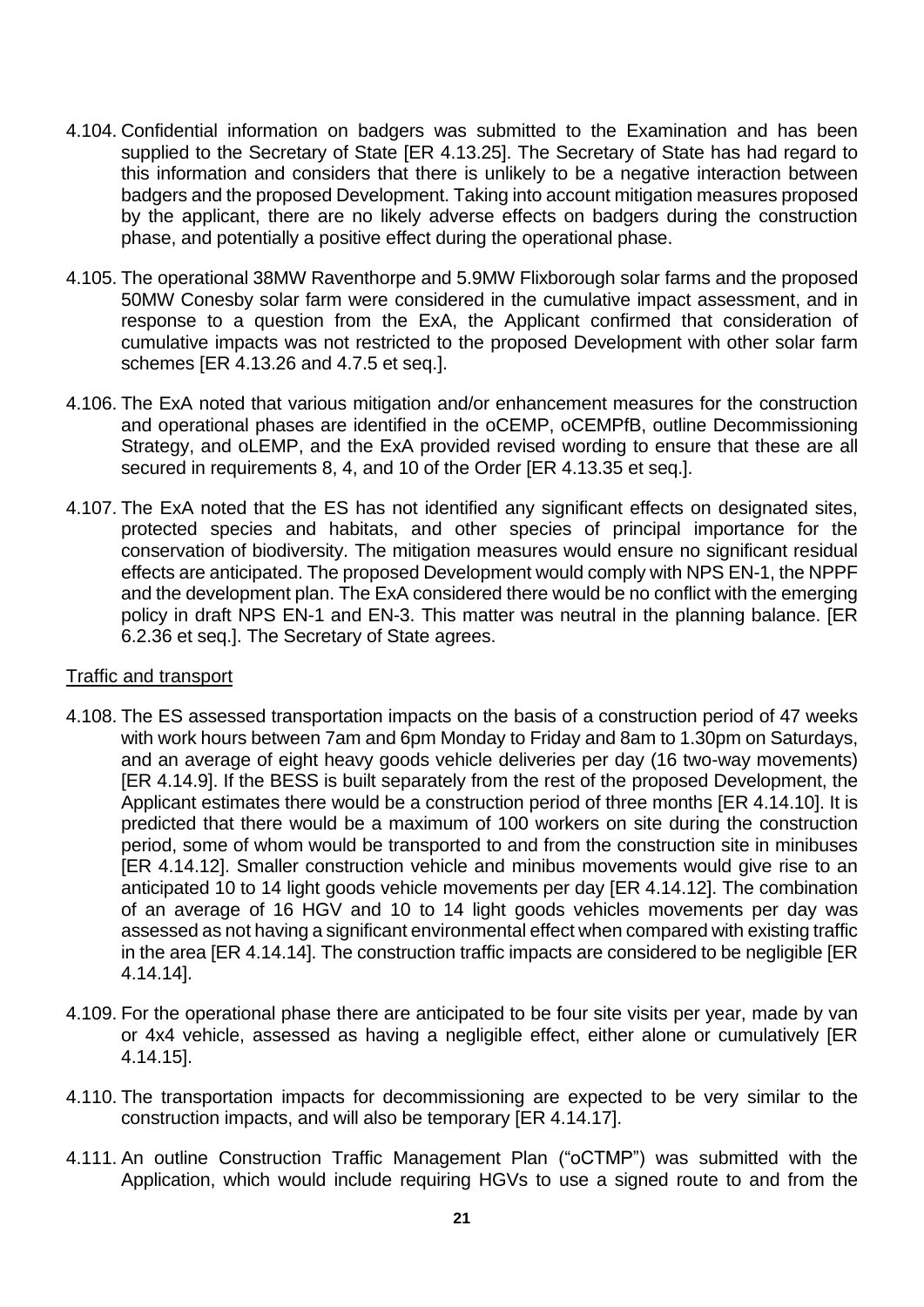construction site [ER 4.14.17 et seq.]. With its implementation the transportation effects during construction, operation, and decommissioning, were assessed as negligible, either alone or in-combination [ER 4.14.20].

- 4.112. Highways England signed a Statement of Common Ground with the Applicant recording that all matters were agreed between it and the Applicant, including the construction traffic route, the construction traffic generation predictions, and the proposed mitigation measures identified in the oCTMP [ER 4.14.21]. North Lincolnshire Council concluded that the development would not have an adverse impact on the highway network, agreed the construction traffic route which avoids settlements will minimise disruption to residents, had no road safety concerns, and considered the oCTMP to be acceptable, and in a Statement of Common Ground with the Applicant confirmed that all matters relating to traffic and transportation are agreed [ER 4.11.22 et seq.].
- 4.113. No other Interested Parties raised concerns relating to traffic impacts on the public highway [ER 4.14.26]. The ExA agreed with the Applicant's assessment on traffic impacts both on its own and in relation to cumulative and in combination effects [ER 4.14.29]. The ExA considered that the proposed Development would accord with policy in NPS EN-1, the NPPF, and the North Lincolnshire development plan, and that the necessary traffic management measures would be adequately secured through Requirement 9 of the draft Order [ER 4.14.30].
- 4.114. Traffic and transport effects would be controlled by a Construction Traffic Management Plan and a Decommissioning Strategy. The ExA was satisfied the ES has adequately assessed traffic and transport effects from all phases of the proposed Development. The ExA considered the proposed Development would accord with NPS EN-1, the NPPF and the development plan and would not conflict with draft NPS EN-1 and EN-3. Traffic and transport effects were neutral in the planning balance. [ER 6.2.39] The Secretary of State agrees.

#### Noise

- 4.115. Section 5.11 of NPS EN-1 advises that projects should demonstrate good design through the selection of the quietest cost-effective plant available, contain noise within buildings wherever possible, optimise the layout to minimise noise emissions, and, where possible, utilise landscaping or noise barriers to reduce noise transmission. It advises that consent should not be granted unless significant adverse impacts are avoided, and developments should mitigate and minimise other adverse noise impacts for health and the quality of life [ER 4.15.4 et seq.].
- 4.116. Section 2.9 of NPS EN-5 recognises audible noise can arise from operation of substation equipment such as transformers, and appropriate mitigation measures should be considered and adopted. Where the applicant can demonstrate appropriate mitigation measures would be in place the residual impacts are unlikely to be significant [ER 4.15.5].
- 4.117. Paragraph 185 of the NPPF states decisions should ensure new development is appropriate for its location and should mitigate and reduce to a minimum, potential adverse impacts resulting from noise from new development and avoid noise giving rise to significant adverse impacts on health and the quality of life [ER 4.15.6]. The PPG notes that the subjective nature of noise and the impact on those affected [ER 4.15.7]. Policy DS1 of the North Lincolnshire Local Plan requires that new development should not unacceptably affect the amenity of neighbouring land uses through the generation of noise [ER 4.15.8].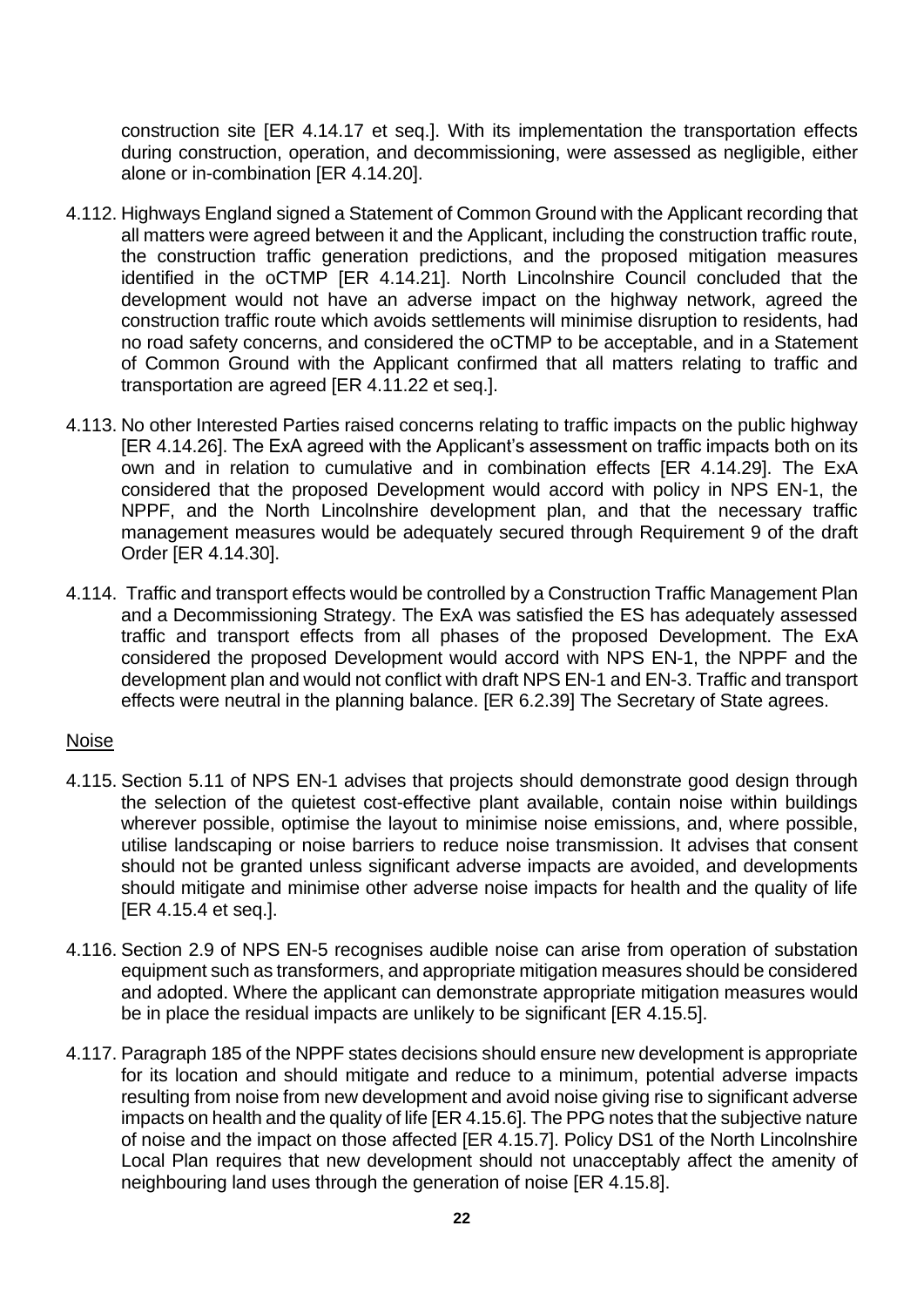- 4.118. The Applicant prepared a Noise Impact Assessment which was updated to address queries from the ExA [ER 4.15.9]. Noise surveys were undertaken at positions deemed to be representative of each noise receiver location, in accordance with British Standard BS7445:1991 [ER 4.15.10]. The Applicant agreed that the appropriate standard for assessing the proposed Development's operational noise is BS 4142:2014 [ER 4.15.11].
- 4.119. The noise surveys identified the typical background noise levels at 36dB(A) during the daytime and 32dB(A) during night-time [ER 4.15.12]. Data for typical plant has been used as the precise specification of the plant for the proposed Development is currently unknown, and the predictive noise modelling has also taken account of the alternative locations for the BESS [ER 4.15.13]. The daytime difference between the operational and background noise levels was predicted to be +4.5dB/4.6dB (depending on which location was chosen for the BESS) at receiver 2 (Fennswood) and +5.9dB at receiver 3 (Gokewell Priory Farm): at nighttime the noise is predicted to be below the background level at all receiver locations [ER 4.15.14]. To safeguard living conditions of the occupiers at these locations mitigation was identified to be necessary, with the Applicant proposing to install plant with noise attenuation capable of providing an 8dB reduction [ER 4.15.15]. Noise predictions for the operational phase visits to the generating station were 32dB(A), which is 4dB below the background level [ER 4.15.16]. Noise mitigation would be provided through the CEMP [ER 4.15.23].
- 4.120. Assessment of construction noise was undertaken using BS 5228-1:2009 and was based on the predictions for vehicle movements and the working hours [ER 4.15.17]. The Noise Impact Assessment recognises the current use of the farm track proposed for construction access is sporadic, and making predictions from this would be unlikely to provide a reliable and representative assessment [ER 4.15.19]. If cumulative noise levels for construction and the existing ambient noise exceeded 65dB(A) a significant construction noise effect would be deemed to occur, however as the background noise levels measured within the Order Limits are more than 10dB lower than the threshold level a significant construction noise effect would not be expected [ER 4.15.19]. The calculated worst case construction noise levels were 59dB(A) for Fennswood and 53dB(A) for Gokewell Priory Farm, both below the threshold level for significant effects [ER 4.15.21]. The ExA rejected Fennswood's request that the access track should be surfaced with a noise reducing material because the NIA had not identified the noise from the track's use to require mitigation [ER 4.15.45].
- 4.121. Vibration was not expected to be a concern due to the ground conditions, the distance from the nearest properties, and the works being primarily above ground with no piled foundations. Vibration was expected to be at a level that cannot be predicted or detected and therefore insignificant. HGV movements are expected to generate vibration below the lowest threshold levels defined in BS 5228-2:2009. [ER 4.15.23].
- 4.122. During the Examination, the Applicant added Requirement 15 on operational noise, based on the requirement in the Cleve Hill Order, and North Lincolnshire Council expressed no concerns about this wording [ER 4.15.27].
- 4.123. The ExA considered the construction works would not cause unacceptable noise disturbance for the occupiers of the premises adjoining the Order Limits [ER 4.15.47]. The four annual maintenance visits would be very unlikely to cause an adverse noise impact for the occupiers of Fennswood either from use of the access track or maintaining the generating station's plant [ER 4.15.48]. In the event that grass cutting, rather than grazing, is required the ExA considered that activity would be unlikely to differ greatly from the current arable farming of the Order Limits [ER 4.15.48]. The ExA concluded noise associated with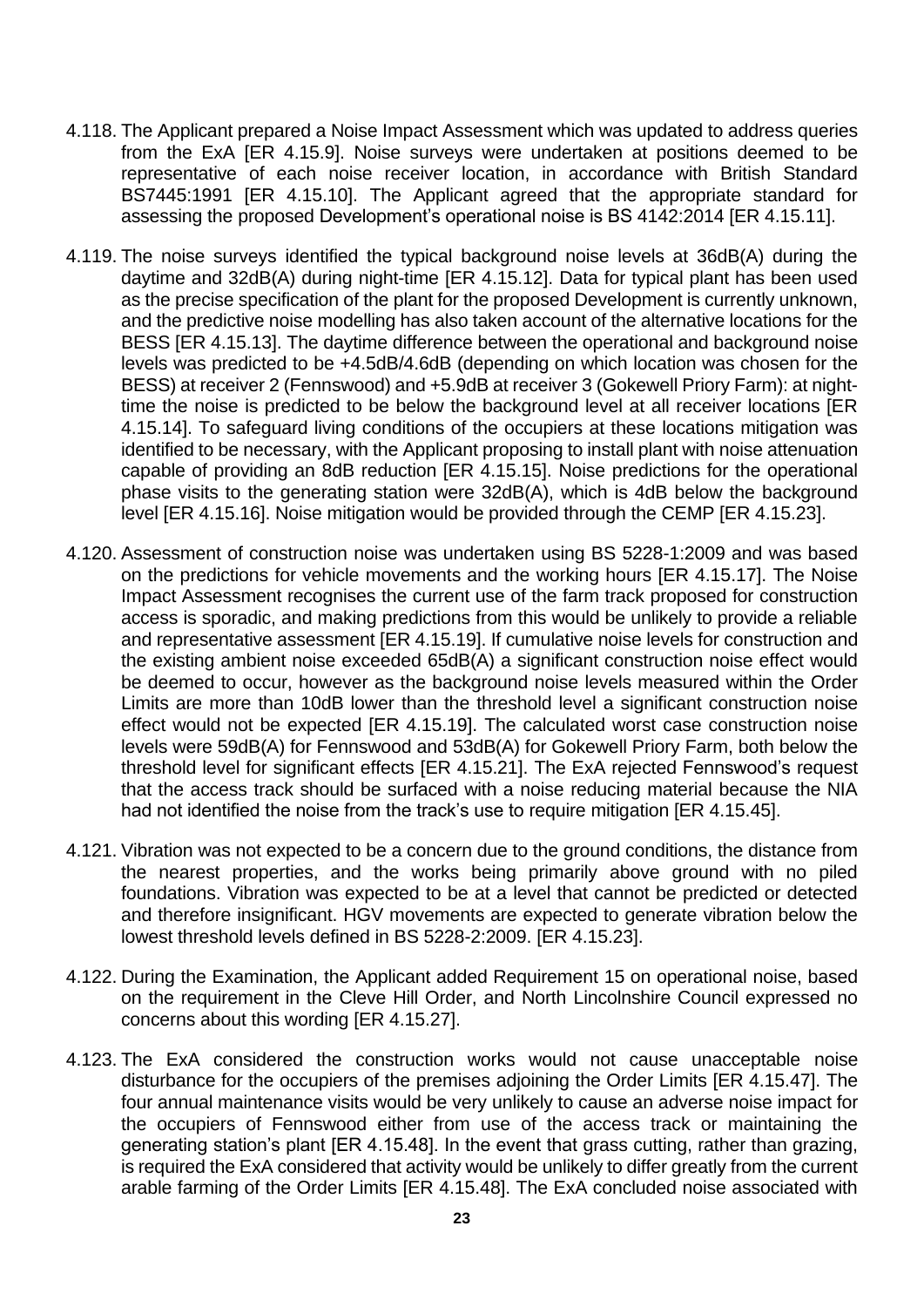maintenance would be at a low level that would not adversely affect the occupiers of the premises immediately adjoining the Order Limits and consequently there was no need for a requirement restricting the times when maintenance works could be undertaken [ER 4.15.49]. The ExA agreed operational noise needed to be controlled, and considered this was adequately secured through Requirement 15 in the draft Order [ER 4.15.50].

- 4.124. The ExA considered the proposed Development was designed with mitigation to minimise noise emissions and avoid significant adverse impacts on the health and quality of life for the occupiers of the neighbouring properties [ER 4.15.51]. The ExA considered that the risk of noise nuisance has been reduced to the extent reasonably feasible and will be negligible [ER 7.6.8].
- 4.125. The ExA was content the Applicant had adopted a reasonable and proportionate approach to assessing noise and vibration. Necessary mitigation during the construction and operation phases had been identified and would be secured. Construction and decommissioning noise impacts would be capable of being mitigated appropriately and would be of a comparatively short duration. The proposed Development would accord with the policy in NPS EN-1 and EN-5, the NPPF and the development plan. There would be no conflict with emerging policy in draft NPS EN- 1 and EN-3. Noise was neutral in the planning balance. [ER 6.2.40 et seq.] The Secretary of State agrees.

### Air quality

- 4.126. The Applicant submitted an Air Quality and Carbon Assessment ("AQCA"), which was revised during the Examination [ER 4.16.8].
- 4.127. The site is in an Air Quality Management Area<sup>5</sup> declared by North Lincolnshire Council for the presence of PM<sub>10</sub> associated with the operation of Scunthorpe steel works [ER 3.3.14] and 4.16.9]. In 2016 there were 25 exceedances of the 24 hour mean objective for PM<sub>10</sub> against the Air Quality Strategy target of no more than seven per year [ER 4.16.10].
- 4.128. In accordance with Institute of Air Quality Management guidance, the assessment of dust impacts had regard to the scale and nature of the construction works to determine a potential magnitude for dust emissions and the area's sensitivity [ER 4.16.11]. The construction dust magnitudes were assessed as large for the worst case (given the scale of the Order Limits), small for construction works (due to the scale of the proposed buildings and the nature of the arrays' installation), and large for trackout by outbound construction vehicles (as unpaved roads exceeding 100m in length would be used) [ER 4.16.12]. The sensitivity for all residential receptors within the vicinity of the Order Limits was assessed as low because of the limited number of dwellings and the background PM<sup>10</sup> concentration being significantly below the annual mean AQS objective [ER 4.16.13]. There was a low risk in relation to human health impacts [ER 4.16.16]. Section 5 of the AQCA identifies mitigation measures for the construction and trackout activities, which were not essential but represent good practice, and these are incorporated into the oCEMP [ER 4.16.18]. Impact from earthworks was classified as being of low risk and no mitigation was identified for it [ER 4.16.18].
- 4.129. Whilst Fennswood is within 50m of the Order Limits, its sensitivity to dust is considered low because of the extent of forestry between Fennswood and the construction access, which is

<sup>5</sup> The North Lincolnshire Borough Council Air Quality Management Area (No.2) Order 2018.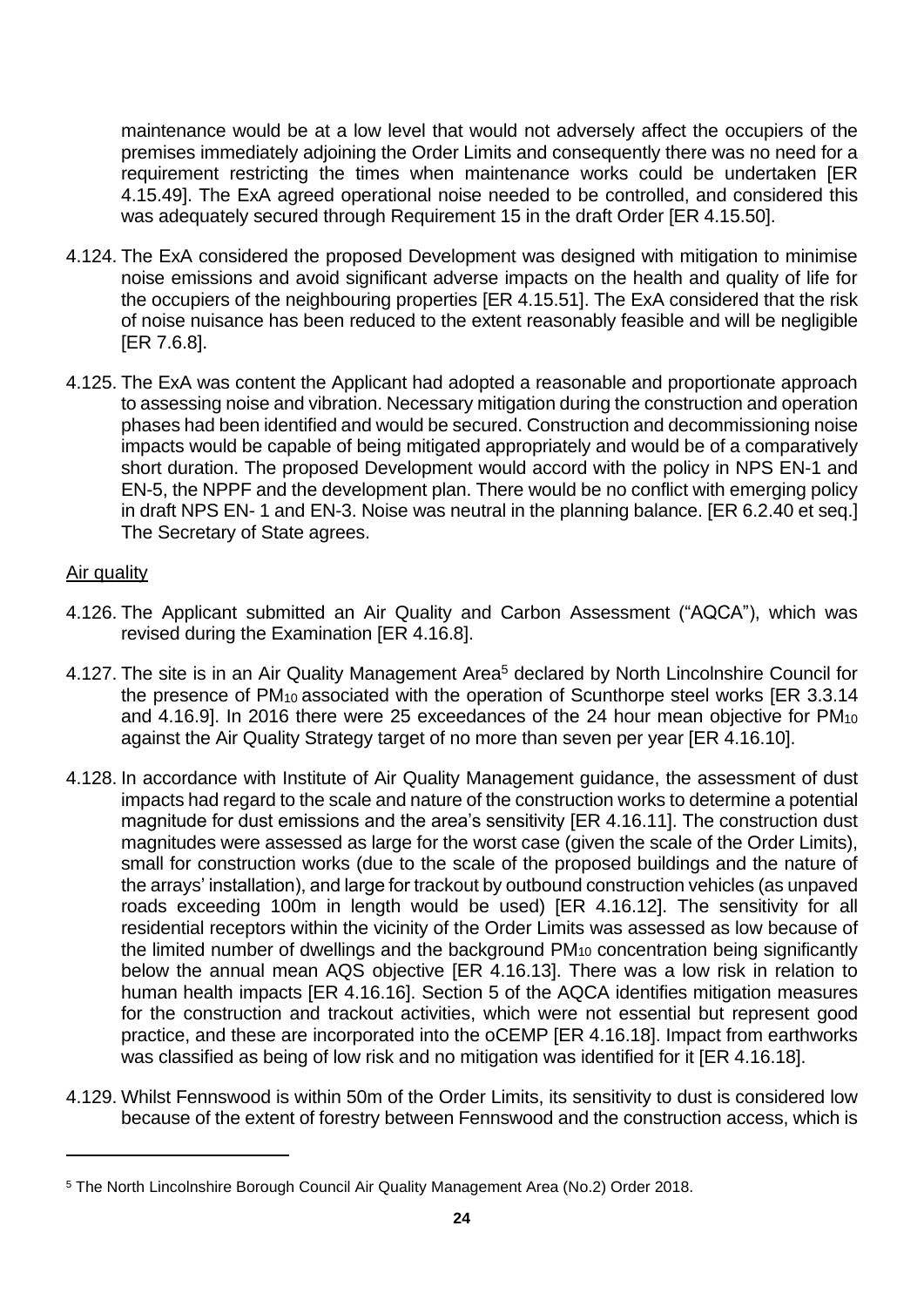more than the 20m considered to be the proximity threshold where dust soiling effects are likely to become disruptive to people and property [ER 4.16.14]. In accordance with IAQM guidance, because there are no designated ecological sites within 50m of the Order Limits, no dust effects assessment for ecological receptors has been done [ER 4.16.15].

- 4.130. It is considered that the volume of construction traffic would result in no significant air quality effects, with HGVs being routed to avoid residential areas. Emissions were scoped out from requiring detailed assessment. Operational phase impacts were also scoped out from requiring detailed assessment. [ER 4.16.18]
- 4.131. The Applicant considered that the low dust impact did not justify hard surfacing the access track [ER 4.16.27]. The ExA agreed with the Applicant on this issue [ER 4.16.31]. The Applicant proposed that if there was transient dust on the access track the track would be dampened down and this mitigation is included in the oCEMP [ER 4.16.29]. The ExA considered the occupiers of Fennwsood would be unlikely to experience detrimental construction dust impacts [ER 4.16.30]. The ExA noted there was no suggestion the construction works would lead to PM<sup>10</sup> exceedances [ER 4.16.32]. The ExA was satisfied that with the mitigation in the CEMP there would be no significant effects or air quality from the construction and operational phases [ER 4.16.33].
- 4.132. The ExA considered there would be no significant effects of air quality during the construction phase despite the Order Limits being located in an Air Quality Management Area. Mitigation would be secured through the oCEMP. The ExA considered appropriate mitigation would be available to manage the dust impacts of the development. The ExA considered the proposed Development, alone or cumulatively, accorded with policy in NPS EN-1, the NPPF and the relevant development plan policies, and that there would be no conflict with emerging policy in draft NPS EN-1. Air quality was neutral in the planning balance. [ER 4.16.33 and 6.2.43 et seq.]

#### Socio-economic effects

- 4.133. The ES assessed socio-economic effects, primarily focussing on North Lincolnshire Council's area. At the peak of the construction phase, a maximum of 100 construction workers are predicted to be working on site, which it is suggested could support 133 temporary jobs in the wider economy during construction period. The Gross Value Added ("GVA") for the construction phase was calculated to be £15.9 million. The construction impacts were assessed as minor beneficial in the short term, which is not a significant impact in EIA terms. During the operational phase a maximum of ten jobs (full time equivalent) would be created, providing support for thirteen jobs in the wider economy, with the GVA predicted to contribute £1.2 million each year. [ER 4.17.3 et seq.] North Lincolnshire Council agreed with the Applicant's assessment of the moderate economic benefit from the temporary construction jobs [ER 4.17.7]. The ExA agreed with these conclusions [ER 4.17.10 et seq.].
- 4.134. Overall the proposed Development was assessed as having a long term moderate positive impact, with no negative effects requiring mitigation [ER 4.17.4 et seq.]. The Applicant contended that the proposed Development would have significant positive socio-economic effects [ER 4.17.6].
- 4.135. The ExA concluded that there would be no significant adverse socio-economic effects associated with the proposed Development, either alone or cumulatively with other developments, and that it would accord with relevant policy in NPS EN-1 and the NPPF and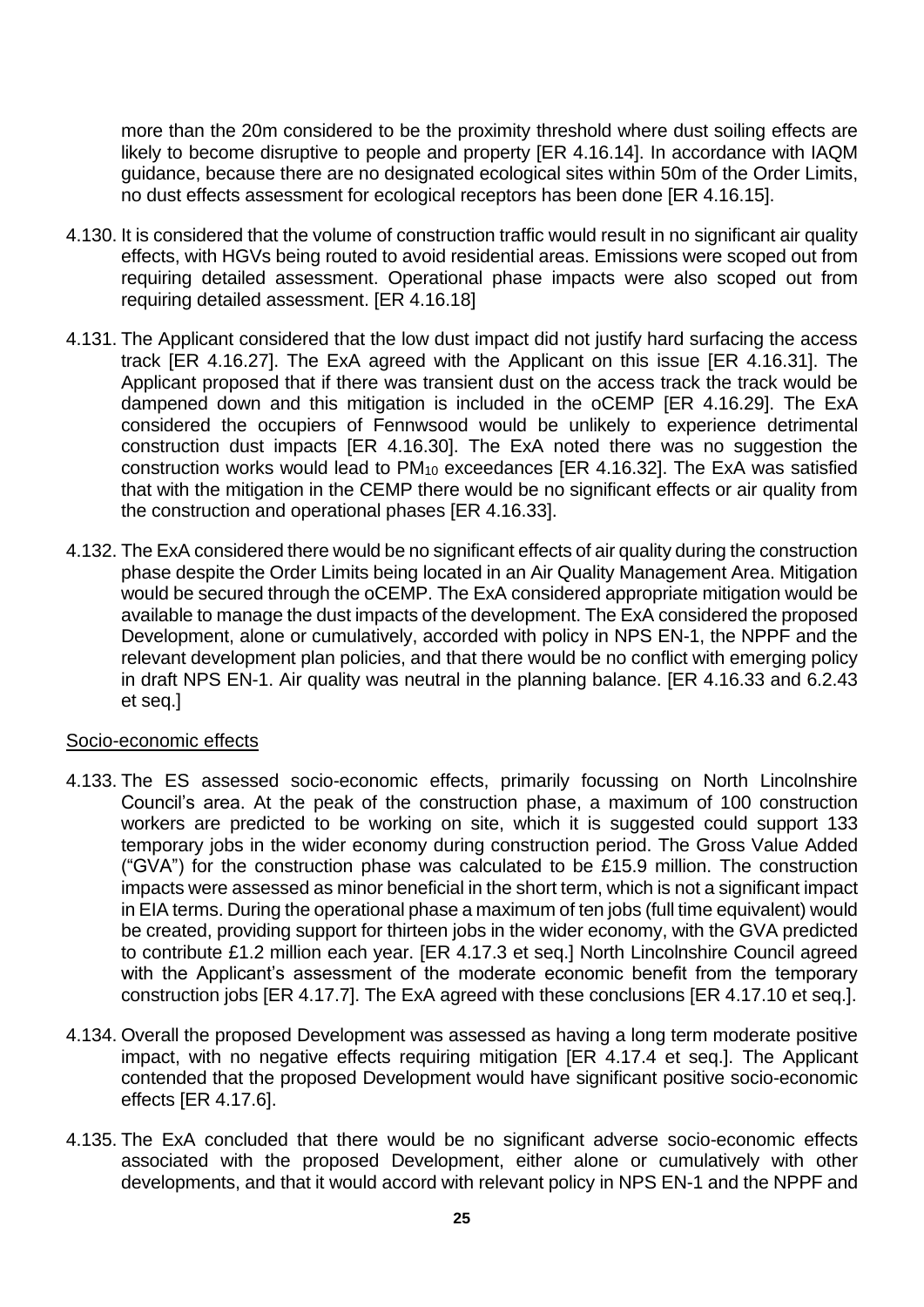that there would be no incompatibility with the emerging policy in draft NPS EN-1 [ER 4.17.13]. There would be minor positive socio-economic benefits which would not give rise to conflict with any extant national or local policies or the emerging policy in draft NPS EN-1. Socio-economic effects weighed moderately for the proposed Development in the planning balance. [ER 6.2.45 et seq.]

4.136. The Secretary of State agrees.

#### Other matters

- 4.137. Although the ExA identified water and flooding as a potential issue to be examined no Interested Parties raised this as an issue of concern during the Examination: The Secretary of State notes that the ExA has had regard to the issue while reviewing the application documentation but has concluded that there is no need to report on it [ER 4.1.5]. The Secretary of State agrees.
- 4.138. The Secretary of State notes the ExA considered the potential for cumulative and incombination impacts with other existing and/or approved projects and that during preapplication consultation North Lincolnshire Council did not identify the need to take account of other developments as part of a cumulative assessment [ER 4.7.5]. North Lincolnshire Council responded to a Written Question from the ExA advising that there were no additional existing or proposed developments that needed to be included [ER 4.7.6]. The ExA notes that the Applicant undertook cumulative effects assessments for both the Keadby 3 and Able Marine Energy Park Material Change 2 applications, both of which were submitted for examination during the course of the proposed Development's examination, and that the Applicant and North Lincolnshire Council concluded that neither project would have the potential to generate any likely significant cumulative impacts when considered alongside the proposed Development [ER 4.7.7 et seq.]. The ExA was satisfied on this point [ER 4.7.12]. The Secretary of State agrees.
- 4.139. The ExA noted that a screening under regulation 32 of the EIA Regulations on the environment in any European Economic Area States concluded that the proposed Development would be unlikely to have a significant effect alone or cumulatively, and no issues arose during the Examination to indicate there might be a significant effect. The ExA was satisfied the duties under regulation 32 of the EIA Regulations had been discharged [ER 3.6.1 et seq.]. The Secretary of State agrees.
- 4.140. No submissions raised concerns about the adequacy of the EIA or ES. The ExA considered the ES and associated information submitted by the Applicant by the end of the Examination provided an adequate assessment of the environmental effects and met the requirements of the EIA Regulations, and was sufficient to describe the Rochdale Envelope for the proposed Development and secure its delivery within that envelope through the Order. [ER 6.2.16] The Secretary of State agrees.
- 4.141. The ExA considered the proposed Development was consistent with the general thrust of Government policy, which identifies a need for low-carbon and renewable energy NSIPs in order to address climate change, through meeting the legal commitment to Net Zero and ensuring a secure, diverse and affordable energy supply [ER 6.2.18]. However, due to the small scale of the output the ExA considered that the proposed Development's contribution to meeting the need for electricity attracted no more than moderate positive weight [ER 6.2.20 et seq.]. The Secretary of State disagrees with the ExA's suggested weighting and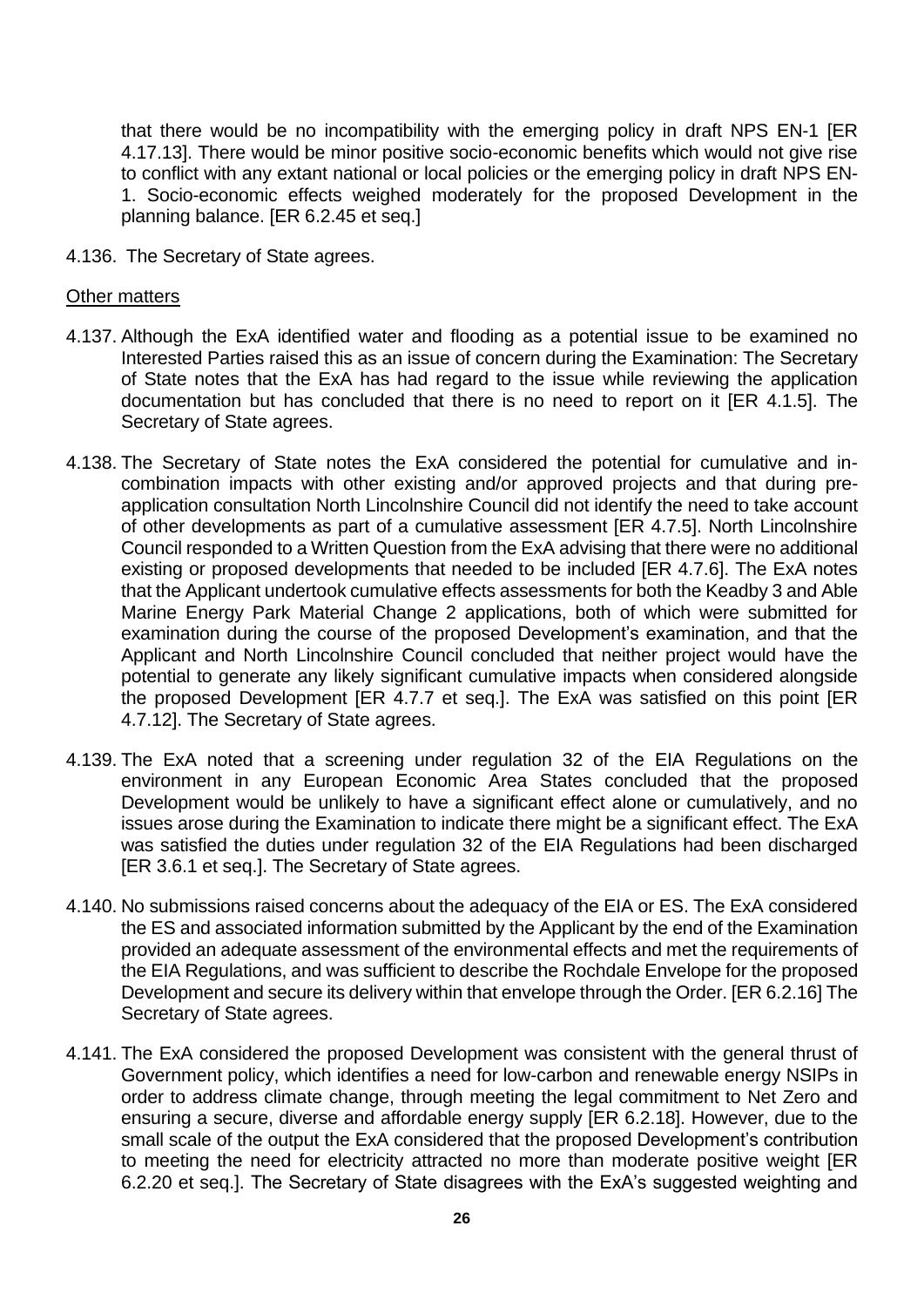considers that it is appropriate to accord substantial positive weight to the project due to the contribution it will make towards the decarbonisation of the UK's energy production.

- 4.142. The ExA considered the potential for the proposed Development to be operational by the end of 2023 or early 2024 weighs moderately in favour of the Order being made [ER 6.3.7]. The Secretary of State does not accord any weight to this point due to the inherent uncertainty over when the proposed Development would be built. However, even if the proposed Development were to become operational at a later time, the Secretary of State still considers that the planning balance remains in favour of the proposed Development.
- 4.143. The ExA considered that the moderate positive benefits outweighed those weighing against the proposed Development, and if its concerns about effective land use were not resolved that this narrowly outweighs factors against consent being given [ER 6.3.11 and 13]. The Secretary of State notes the ExA's conclusion that its concerns about effective land use could mean that the benefits of the proposed Development may only narrowly outweigh the adverse effects if 420wp panels are used, but he considers that even with such panels the proposed Development has significant positive benefits which outweigh its impacts more than narrowly.
- 4.144. The ExA noted that a planning agreement had been entered into, but considered that it was not necessary to make the proposed Development acceptable in planning terms and therefore considered that no weight should be attached to it [ER 7.5.4 et seq.]. The Secretary of State agrees.

#### **5. Habitats Regulations Assessment**

- 5.1. The Conservation of Habitats and Species Regulations 2017 ("the Habitats Regulations") aim to ensure the long-term conservation of certain species and habitats by protecting them from possible adverse effects of plans and projects. Following the UK's departure from the European Union, these domestic regulations continue to apply. The Habitats Regulations provide for the designation of sites for the protection of habitats and species of international importance. These sites are called Special Areas of Conservation ("SACs"). They also provide for the classification of sites for the protection of rare and vulnerable birds and for regularly occurring migratory species within the UK and internationally. These sites are called Special Protection Areas ("SPAs"). SACs and SPAs together form part of the UK's National Site Network.
- 5.2. The Convention on Wetlands of International Importance 1972 ("the Ramsar Convention") provides for the listing of wetlands of international importance. These sites are called Ramsar sites. Government policy is to afford Ramsar sites in the United Kingdom the same protection as sites within the National Site Network (collectively with SACs and SPAs referred to in this decision letter as "protected sites").
- 5.3. The proposed Development is not directly connected with, or necessary to the management of a protected site. Therefore, under regulation 63 of the Habitats Regulations, the Secretary of State is required (as Competent Authority) to consider whether the proposed Development would be likely, either alone or in combination with other plans and projects, to have a significant effect on any protected site. If likely significant effects ("LSE") cannot be ruled out, the Secretary of State must undertake an Appropriate Assessment ("AA") addressing the implications for the protected site in view of its conservation objectives. This process is collectively known as a Habitats Regulations Assessment ("HRA"). In light of any such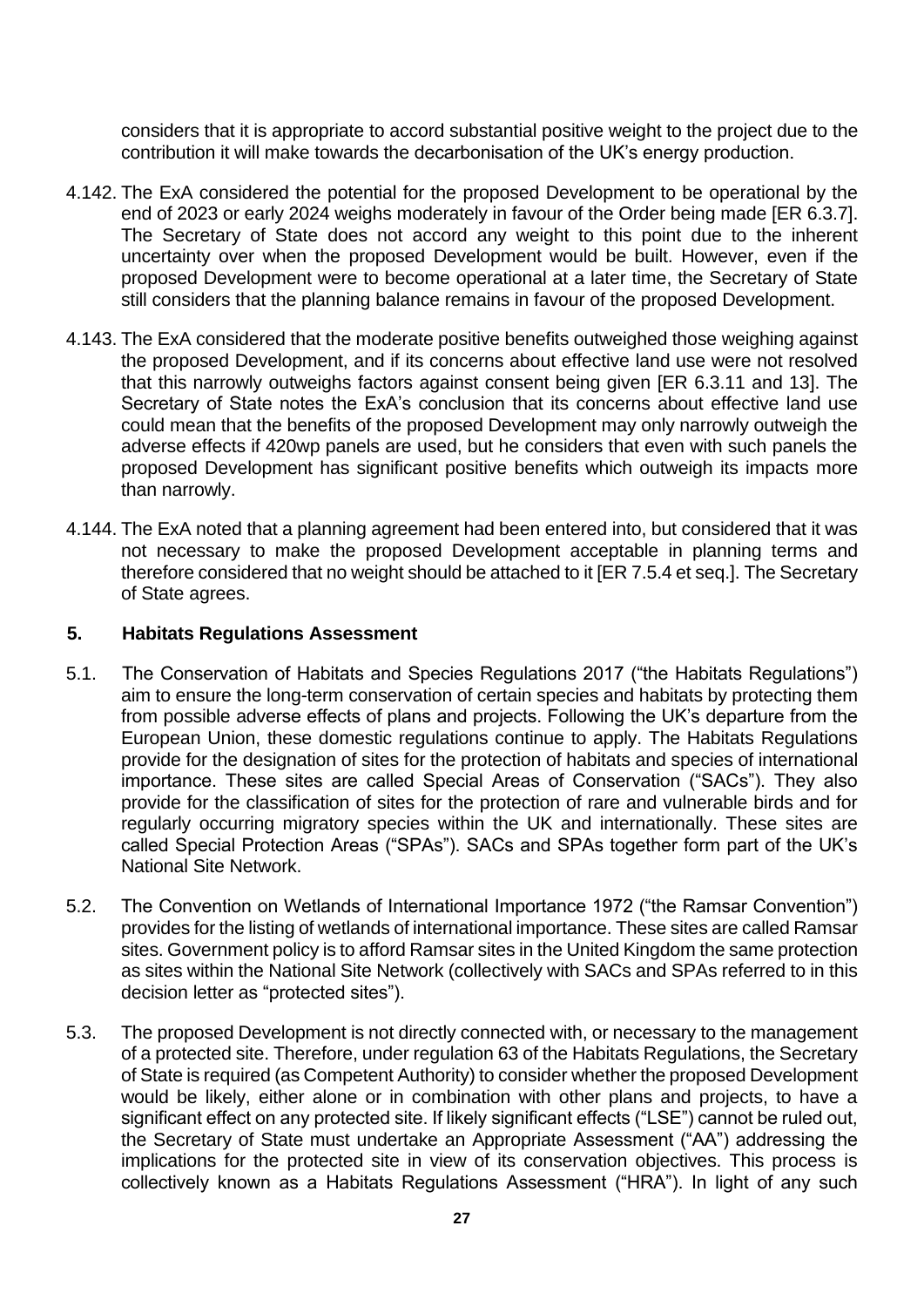assessment, the Secretary of State may grant development consent only if it has been ascertained that the proposed Development will not, either on its own or in combination with other plans or projects, adversely affect the integrity of such a site unless there are no feasible alternatives or imperative reasons of overriding public interest apply.

- 5.4. The Applicant submitted a Habitat Regulations No Significant Effects Report ("NSER")<sup>6</sup> with the Application and supporting ES. The NSER considered the potential for LSE on protected sites within 10km of the Order Limits boundary, which the applicant considered to reflect the maximum likely distance over which impacts could reasonably be foreseen to occur. NE consider, in the Statement of Common Ground ("SoCG")<sup>7</sup>, that a 10km screening distance is appropriate for the nature and scale of the project. These sites are:
	- Humber Estuary SPA, approximately 11km to the north at the closest point (screened in on a precautionary basis despite being beyond the screening radius);
	- Humber Estuary SAC, approximately 8.1km to the west at the closest point;
	- Humber Estuary Ramsar, approximately 8.1km to the west at the closest point;
- <span id="page-27-0"></span>5.5. The Secretary of State has carefully considered the information presented before and during the Examination, including the ES, NSER, Report on the Implications for European Sites  $("RIES")<sup>8</sup>$ , representations made by Interested Parties, and the ExA's Report. The Secretary of State has considered the conservation objectives and qualifying features for each of the three above sites against the potential effects of the proposed Development:
	- **Direct physical effects, habitat loss, habitat fragmentation and displacement:** Lapwing are not a qualifying species for the Humber Estuary SPA but are listed as a contributory species to the Waterbird Assemblage Qualification. Lapwing were recorded within the Order Limits during two of four survey visits (see paragraph [4.96 above\)](#page-18-0). There was uncertainty during the examination whether the land within the Order Limits represent functionally linked habitat for the SPA's Waterbird Assemblage. The Applicant considered that there is no functional link due to the transient nature of Lapwing sightings, a peak count of Lapwing representing 0.4% of the population associated with the SPA, and the widespread distribution of Lapwing across farmland. NE advised, in its Relevant Representation<sup>9</sup>, its SoCG and its response to  $ExQ3.5.1(a)^{10}$ , that it agrees with the Applicant that the proposed Development would be unlikely to have a significant effect on the interest features of the Humber Estuary SPA, either alone or in-combination

<sup>6</sup> [https://infrastructure.planninginspectorate.gov.uk/wp-content/ipc/uploads/projects/EN010101/EN010101-000748-](https://infrastructure.planninginspectorate.gov.uk/wp-content/ipc/uploads/projects/EN010101/EN010101-000748-7.29B%20Environmental%20Statement%20-%20Technical%20Appendices%20-%20Appendix%207.9%20-%20Habitats%20Regulations%20Statement%20-%20No%20Significant%20Effects%20Report%20(NSER)%20(Clean%20Version)%20-%20Revision%20B.pdf) [7.29B%20Environmental%20Statement%20-%20Technical%20Appendices%20-%20Appendix%207.9%20-](https://infrastructure.planninginspectorate.gov.uk/wp-content/ipc/uploads/projects/EN010101/EN010101-000748-7.29B%20Environmental%20Statement%20-%20Technical%20Appendices%20-%20Appendix%207.9%20-%20Habitats%20Regulations%20Statement%20-%20No%20Significant%20Effects%20Report%20(NSER)%20(Clean%20Version)%20-%20Revision%20B.pdf) [%20Habitats%20Regulations%20Statement%20-](https://infrastructure.planninginspectorate.gov.uk/wp-content/ipc/uploads/projects/EN010101/EN010101-000748-7.29B%20Environmental%20Statement%20-%20Technical%20Appendices%20-%20Appendix%207.9%20-%20Habitats%20Regulations%20Statement%20-%20No%20Significant%20Effects%20Report%20(NSER)%20(Clean%20Version)%20-%20Revision%20B.pdf)

[<sup>%20</sup>No%20Significant%20Effects%20Report%20\(NSER\)%20\(Clean%20Version\)%20-%20Revision%20B.pdf](https://infrastructure.planninginspectorate.gov.uk/wp-content/ipc/uploads/projects/EN010101/EN010101-000748-7.29B%20Environmental%20Statement%20-%20Technical%20Appendices%20-%20Appendix%207.9%20-%20Habitats%20Regulations%20Statement%20-%20No%20Significant%20Effects%20Report%20(NSER)%20(Clean%20Version)%20-%20Revision%20B.pdf)

<sup>7</sup> [https://infrastructure.planninginspectorate.gov.uk/wp-content/ipc/uploads/projects/EN010101/EN010101-000717-](https://infrastructure.planninginspectorate.gov.uk/wp-content/ipc/uploads/projects/EN010101/EN010101-000717-PEGASUS%20GROUP%20-%20Update%20on%20the%20preparation%20of%20SoCG%201.pdf) [PEGASUS%20GROUP%20-%20Update%20on%20the%20preparation%20of%20SoCG%201.pdf](https://infrastructure.planninginspectorate.gov.uk/wp-content/ipc/uploads/projects/EN010101/EN010101-000717-PEGASUS%20GROUP%20-%20Update%20on%20the%20preparation%20of%20SoCG%201.pdf)

<sup>8</sup> [https://infrastructure.planninginspectorate.gov.uk/wp-content/ipc/uploads/projects/EN010101/EN010101-000729-](https://infrastructure.planninginspectorate.gov.uk/wp-content/ipc/uploads/projects/EN010101/EN010101-000729-LCRW%20-%20Report%20on%20the%20Implications%20for%20European%20Sites.pdf) [LCRW%20-%20Report%20on%20the%20Implications%20for%20European%20Sites.pdf](https://infrastructure.planninginspectorate.gov.uk/wp-content/ipc/uploads/projects/EN010101/EN010101-000729-LCRW%20-%20Report%20on%20the%20Implications%20for%20European%20Sites.pdf)

<sup>9</sup> [https://infrastructure.planninginspectorate.gov.uk/projects/yorkshire-and-the-humber/little-crow-solar](https://infrastructure.planninginspectorate.gov.uk/projects/yorkshire-and-the-humber/little-crow-solar-park/?ipcsection=relreps&relrep=42175)[park/?ipcsection=relreps&relrep=42175](https://infrastructure.planninginspectorate.gov.uk/projects/yorkshire-and-the-humber/little-crow-solar-park/?ipcsection=relreps&relrep=42175)

<sup>10</sup> [https://infrastructure.planninginspectorate.gov.uk/wp-content/ipc/uploads/projects/EN010101/EN010101-000764-](https://infrastructure.planninginspectorate.gov.uk/wp-content/ipc/uploads/projects/EN010101/EN010101-000764-Natural%20England%20-%20Natural%20England) [Natural%20England%20-%20Natural%20England's%20response%20to%20ExQ3.pdf](https://infrastructure.planninginspectorate.gov.uk/wp-content/ipc/uploads/projects/EN010101/EN010101-000764-Natural%20England%20-%20Natural%20England)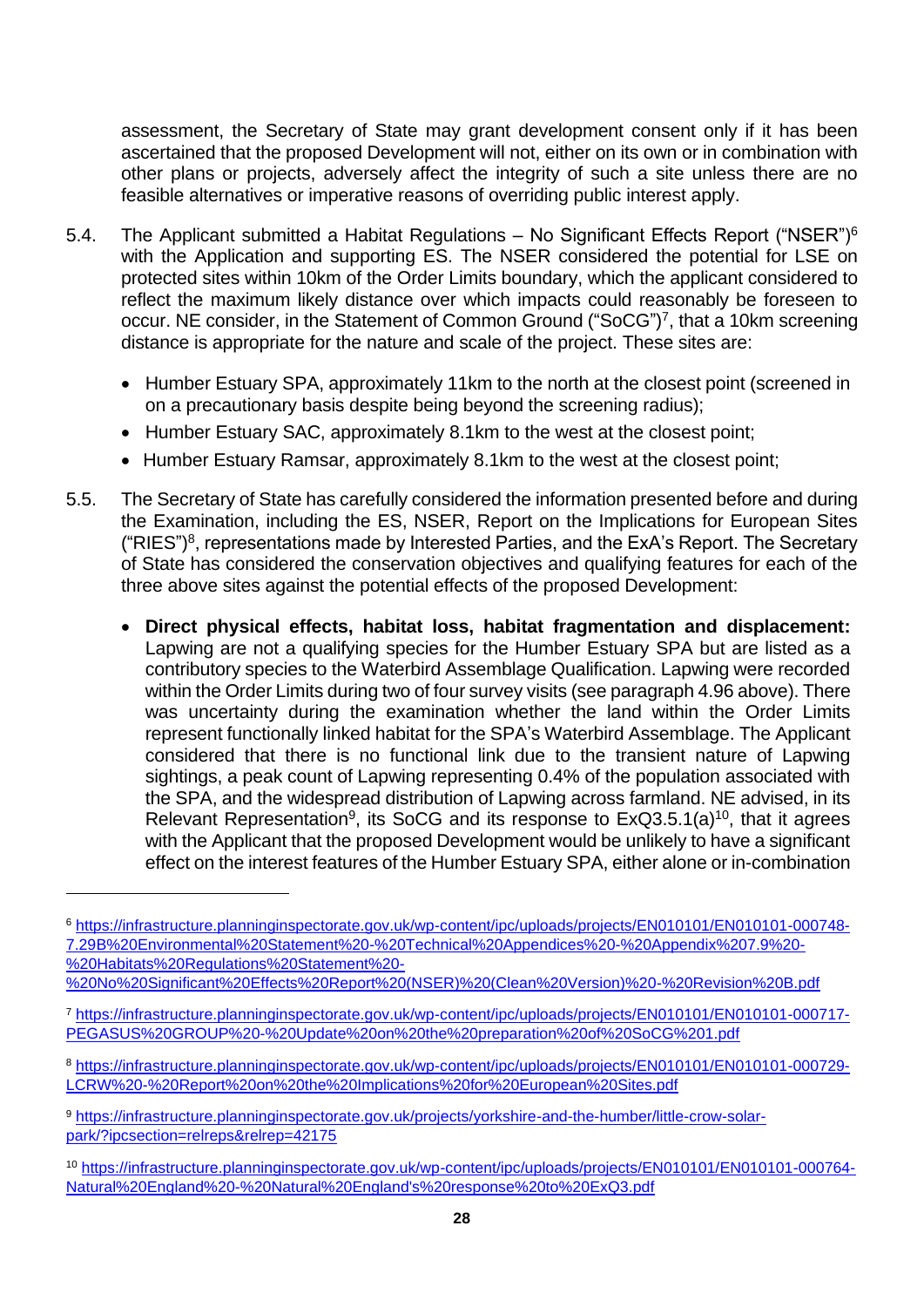with other plans or projects, and that the order limits are unlikely to be functionally linked to the Humber Estuary SPA for mobile species which are qualifying features of the designation [ER 5.4.7 et seq.]. The Secretary of State considers that no LSE on the Waterbird Assemblage qualifying feature of the SPA are expected, in accordance with NE's views on the matter. Due to the distance between the proposed Development and protected sites, no other significant effects are considered likely. The ExA notes in its RIES that no Interested Party disputed this conclusion.

- **Disturbance as a result of noise:** Due to the nature of the proposed Development and distance between it and protected sites, no significant noise effects are likely during the construction, operation and decommissioning phases. The ExA notes in its RIES that no Interested Party disputed this conclusion.
- **Changes in water quality:** The proposed Development is located within the catchment of the Humber Estuary and is hydrologically connected to the Humber Estuary SAC. A reduction in surface water runoff and improvement in the quality of water entering the environment is expected, compared to the sites existing agricultural land use. Due to the distance between the proposed Development and the three protected sites, it is considered that an impact pathway to the protected sites is unlikely, and no significant effects are considered likely. The ExA notes in its RIES that no Interested Party disputed this conclusion.
- **Cumulative effects:** The applicant considered three other large solar farms located within 10km of the Order Limits, Keadby 3 Low Carbon Gas Power Station Project and Able Marine Energy Park Material Change 2 applications in its assessments of cumulative impacts. The proposed Development in combination with other plans or projects is unlikely to result in significant effects on qualifying features of the protected sites, during the construction, operation and decommissioning phase, due to their nature, distance from the proposed Development and planned timescales. The ExA notes in its RIES that no Interested Party disputed this conclusion.
- 5.6. The Secretary of State considers, on the basis of the above, that the proposed Development, either alone or in-combination with other plans or projects, is not likely to have a significant effect on any protected site and that an AA is therefore not required. This conclusion and reasoning is consistent with the advice provided during the examination by the Statutory Nature Conservation Body, NE, and the ExA's recommendation [ER 5.5.1 et seq.]. The Secretary of State also agrees with the ExA that sufficient information has been provided for him to determine that an AA under the Habitats Regulations is not required.
- 5.7. The Secretary of State notes that mitigation measures have been proposed by the Applicant to avoid local environmental effects. He agrees with the inclusion of these measures, but whilst they strengthen the above conclusions they are not intended or necessary to avoid significant effects on protected sites, nor have they been considered when reaching his above conclusion.

#### **6. The Secretary of State's Consideration of the Planning Balance**

- 6.1. The ExA recommends that on balance the Secretary of State makes the Order in the form recommended in Appendix D to the Report or with a minimum solar panel rating should the Secretary of State consider that to be appropriate [ER 8.3.1].
- 6.2. The ExA accorded moderate positive weight in relation to electricity generation; moderate positive weight for socio-economic effects; potential for the proposed Development to be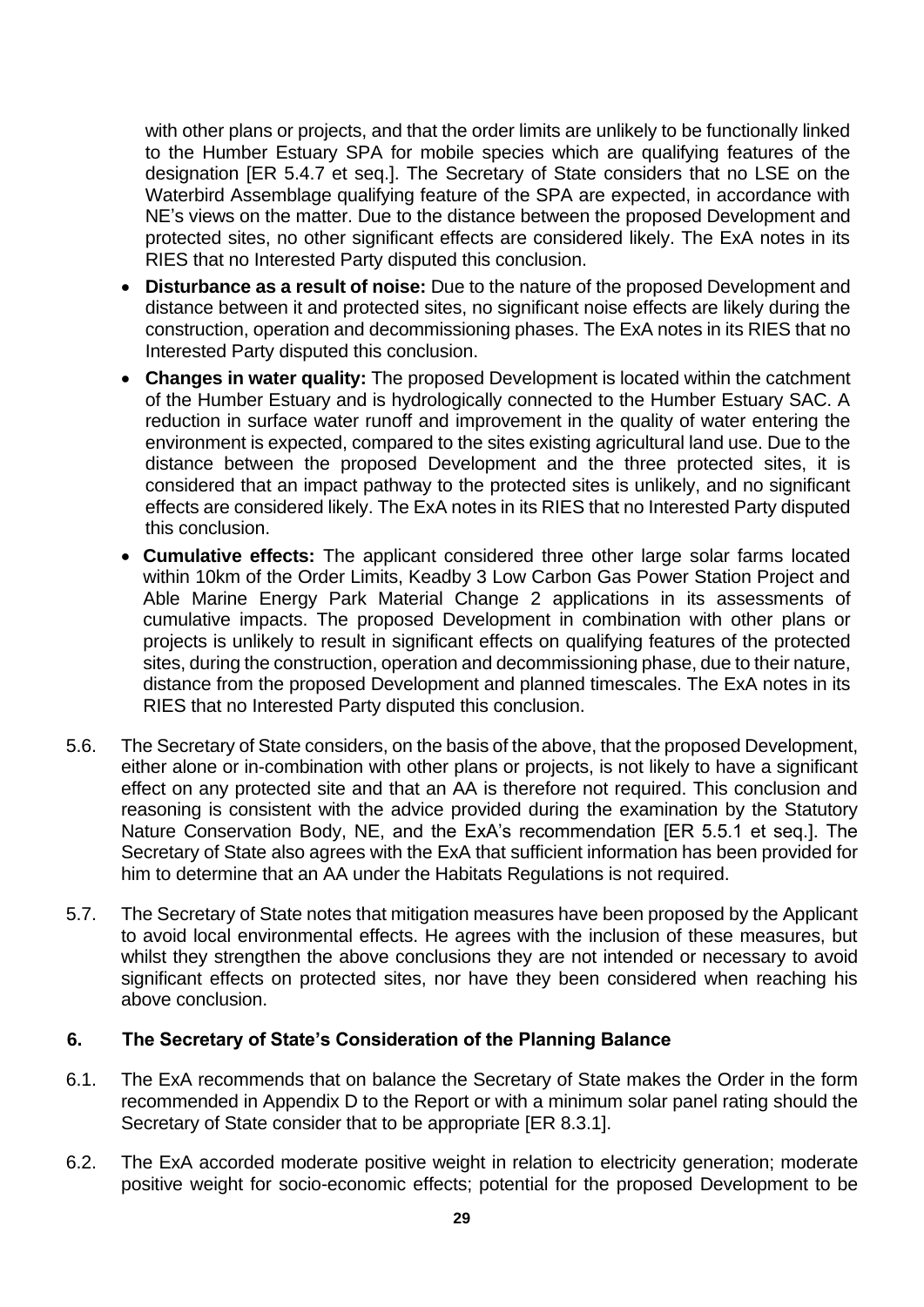operational by the end of 2023 or early 2024 moderate positive weight; against these the ExA accorded moderate negative weight in relation to landscape and visual impacts due to the impacts on the users of FP214; moderate negative weight in relation to the impact on agricultural land; neutral weight to the visual impacts of the proposed Development; neutral weight to the historic environment; neutral weight to ecology; neutral weight to traffic and transport; neutral weight to noise; neutral weight to air quality.

- 6.3. The ExA also expressed its concerns about the effective use of land by the proposed Development, considering that the need for electricity generation narrowly outweighs factors against consent being given. For reasons set out above the Secretary of State does not agree with this approach and considers that this concern does not weigh against the proposed Development.
- 6.4. The ExA considered that moderate positive weight should be given to the proposed Development's electricity generation. The Secretary of State disagrees with the ExA's suggested weighting and considers that it is appropriate to accord substantial positive weight to the project due to the contribution it will make towards the decarbonisation of the UK's energy production. However, the Secretary of State agrees with the ExA's position to the extent that even had he accorded only moderate positive weight to the proposed Development, it would still have outweighed the adverse effects of the proposed Development.
- 6.5. The Secretary of State has considered all the merits and disbenefits of the proposed Development, and concluded that, on balance, its benefits outweigh its negative impacts.

### **7. General Considerations**

#### Equality Act 2010

- 7.1. The Equality Act 2010 includes a public sector "general equality duty" ("PSED"). This requires public authorities to have due regard in the exercise of their functions to the need to eliminate unlawful discrimination, harassment and victimisation and any other conduct prohibited under the Act; advance equality of opportunity between people who share a protected characteristic and those who do not; and foster good relations between people who share a protected characteristic and those who do not in respect of the following "protected characteristics": age; gender; gender reassignment; disability; marriage and civil partnerships<sup>11</sup>; pregnancy and maternity; religion and belief; and race.
- 7.2. In considering this matter, the Secretary of State (as decision-maker) must pay due regard to the aims of the PSED. This must consideration of all potential equality impacts highlighted during the Examination.
- 7.3. The Secretary of State has had due regard to this duty and has not identified any parties with a protected characteristic that might be discriminated against as a result of the proposed Development.

<sup>&</sup>lt;sup>11</sup> In respect of the first statutory objective (eliminating unlawful discrimination etc.) only.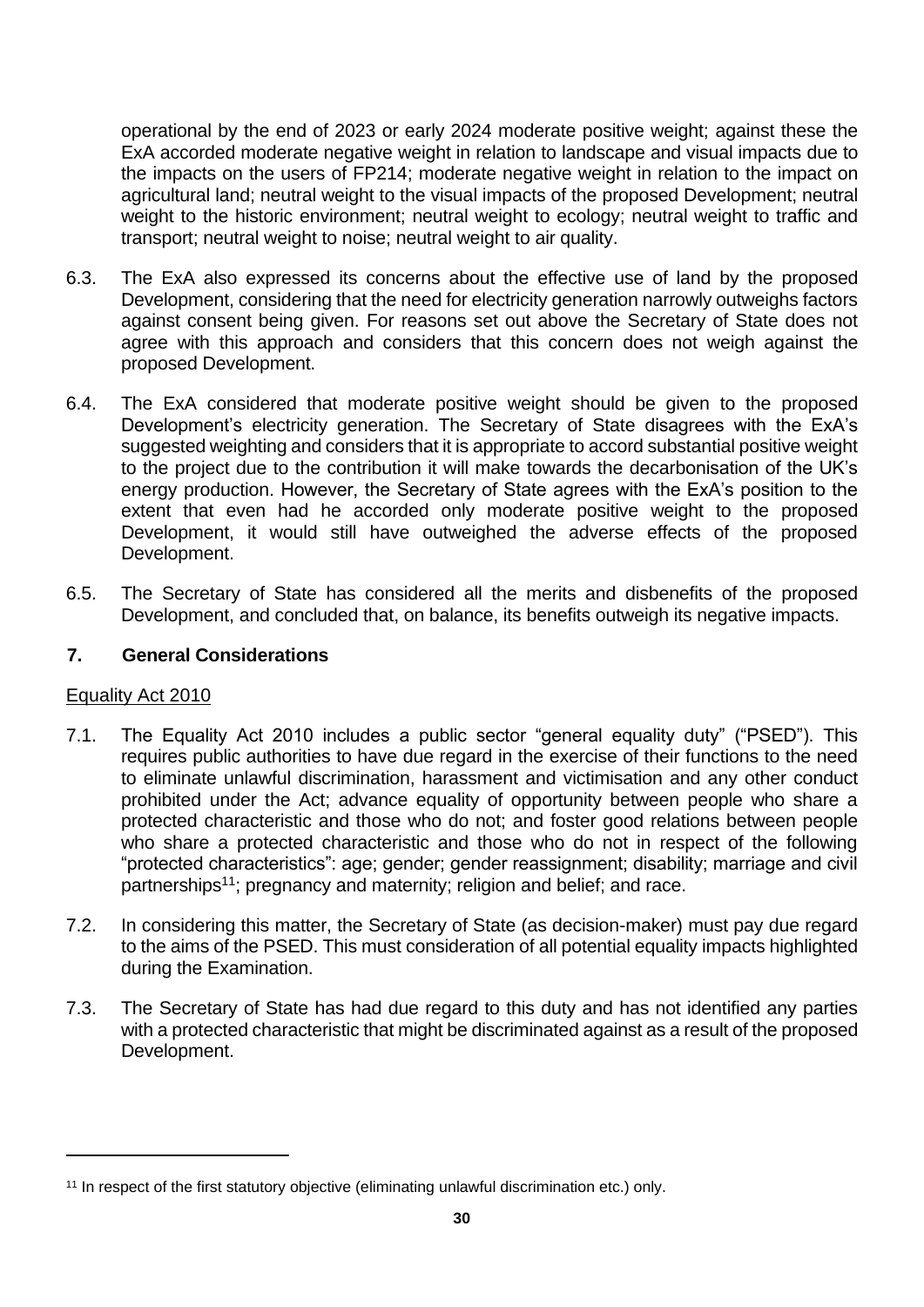### Natural Environment and Rural Communities Act 2006

- 7.4. The Secretary of State, in accordance with the duty in section 40(1) of the Natural Environment and Rural Communities Act 2006, has to have regard to the purpose of conserving biodiversity, and in particular to the United Nations Environmental Programme Convention on Biological Diversity of 1992, when granting development consent.
- 7.5. The Secretary of State is of the view that the ExA's Report, together with the environmental impact analysis, considers biodiversity sufficiently to inform him in this respect. In reaching the decision to give consent to the proposed Development, the Secretary of State has had due regard to conserving biodiversity.

### **8. Other Matters**

8.1. The Secretary of State notes that other consents, licences, and permits are likely to be required to construct and operate the proposed Development, and has no reason to believe that the relevant approvals would also not be forthcoming [ER 1.8.1 et seq.].

### **9. Representations Received After the Close of the Examination**

9.1. The Planning Inspectorate received one item of correspondence after the close of the Examination. This has been supplied to the Secretary of State, who has considered the matter raised in the correspondence but does not think it raises any new issues that were not considered by the ExA in its Report.

### **10. Secretary of State's Conclusions and Decision**

- 10.1. For the reasons given in this letter, the Secretary of State considers that the benefits of the proposed Development outweigh its adverse impacts and that consequently development consent should be granted for the Little Crow Solar Park. Given the national need for the proposed Development the Secretary of State does not consider that this is outweighed by the proposed Development's adverse impacts, as mitigated by the proposed terms of the Order.
- 10.2. The Secretary of State has decided to make the Order granting development consent to include modifications set out below in section 11 below. In reaching this decision, the Secretary of State confirms regard has been given to the ExA's Report, the LIR submitted by North Lincolnshire Council, the NPSs, and to all other matters which are considered important and relevant to the Secretary of State's decision as required by section 105 of the Planning Act 2008. The Secretary of State confirms for the purposes of regulation 4(2) of the EIA Regulations that the environmental information as defined in regulation 3(1) of those Regulations has been taken into consideration.

#### **11. Modifications to the Order by the Secretary of State**

- 11.1. Following consideration of the draft Order provided by the ExA, the Secretary of State has made the following modifications to the draft Order:
	- In article 2, amended the definition of "authorised development" to refer only to the development and associated development as described in schedule 1;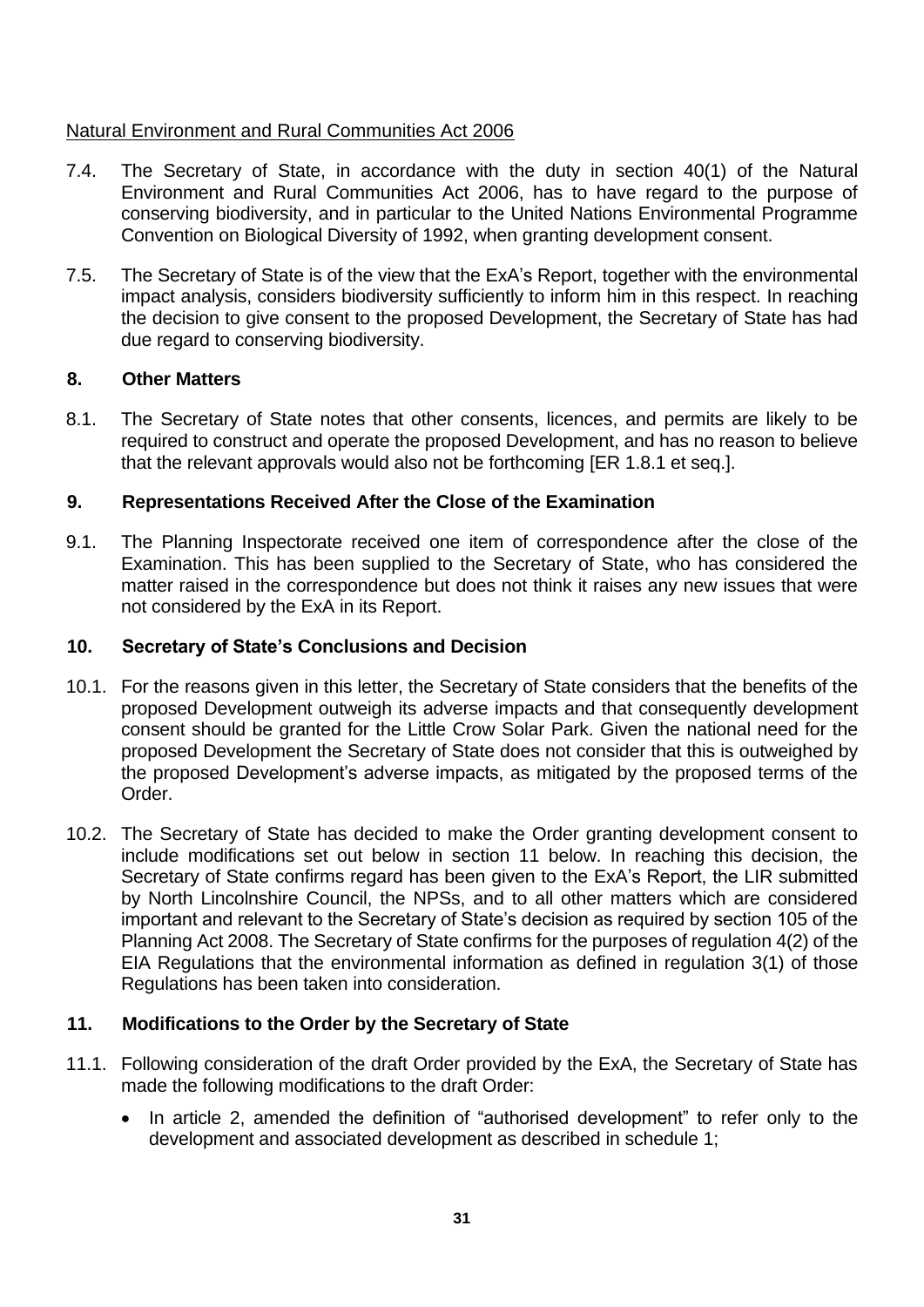- In article 5(9) amended period for giving notice of transfer to 14 days, to be consistent with recent DCOs;
- Article 17 amended to exclude decisions of the Secretary of State from arbitration; and
- Schedule 1 (Works 2A and 2B) to include the capacity of the battery storage system.
- 11.2. In addition to the above, the Secretary of State has made various changes to the draft Order which do not materially alter its effect, including changes to conform with the current practice for statutory instruments (for example, modernisation of language), changes made in the interests of clarity and consistency, and changes to ensure that the Order has its intended effect.

#### **12. Challenge to decision**

12.1. The circumstances in which the Secretary of State's decision may be challenged are set out in the Annex to this letter.

#### **13. Publicity for decision**

13.1. The Secretary of State's decision on this Application is being publicised as required by section 116 of the Planning Act 2008 and regulation 31 of the Infrastructure Planning (Environmental Impact Assessment) Regulations 2017.

Yours sincerely,



**Gareth Leigh** Head of Energy Infrastructure Planning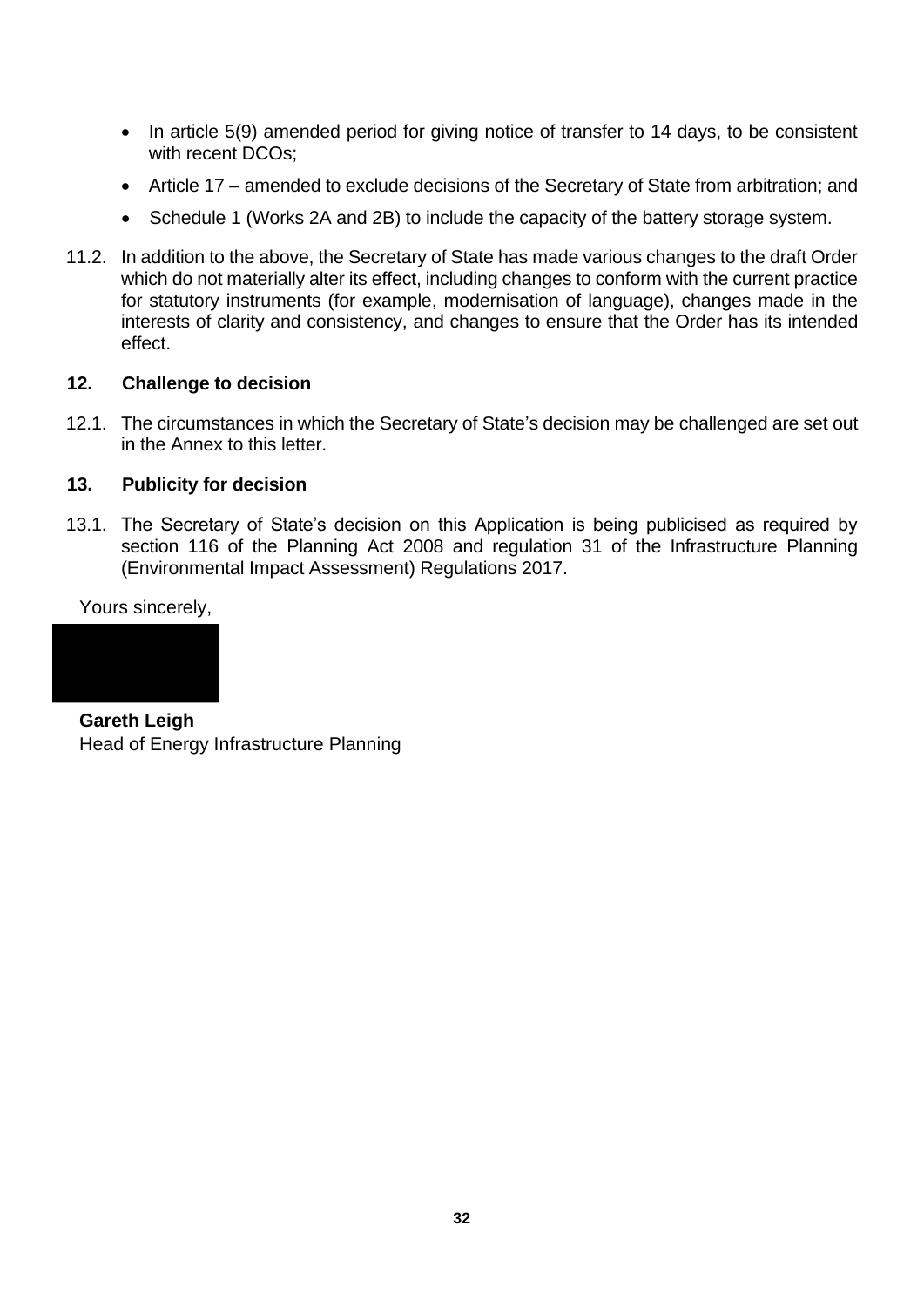### **ANNEX A: LEGAL CHALLENGES RELATING TO APPLICATIONS FOR DEVELOPMENT CONSENT ORDERS**

Under section 118 of the Planning Act 2008, an Order granting development consent, or anything done, or omitted to be done, by the Secretary of State in relation to an application for such an Order, can be challenged only by means of a claim for judicial review. A claim for judicial review must be made to the Planning Court during the period of 6 weeks beginning with the day after the day on which the Order is published. The decision documents are being published on the date of this letter on the Planning Inspectorate website at the following address:

[https://infrastructure.planninginspectorate.gov.uk/projects/yorkshire-and-the-humber/little-crow](https://infrastructure.planninginspectorate.gov.uk/projects/yorkshire-and-the-humber/little-crow-solar-park/)[solar-park/](https://infrastructure.planninginspectorate.gov.uk/projects/yorkshire-and-the-humber/little-crow-solar-park/)

**These notes are provided for guidance only. A person who thinks they may have grounds for challenging the decision to make the Order referred to in this letter is advised to seek legal advice before taking any action. If you require advice on the process for making any challenge you should contact the Administrative Court Office at the Royal Courts of Justice, Strand, London, WC2A 2LL (0207 947 6655).**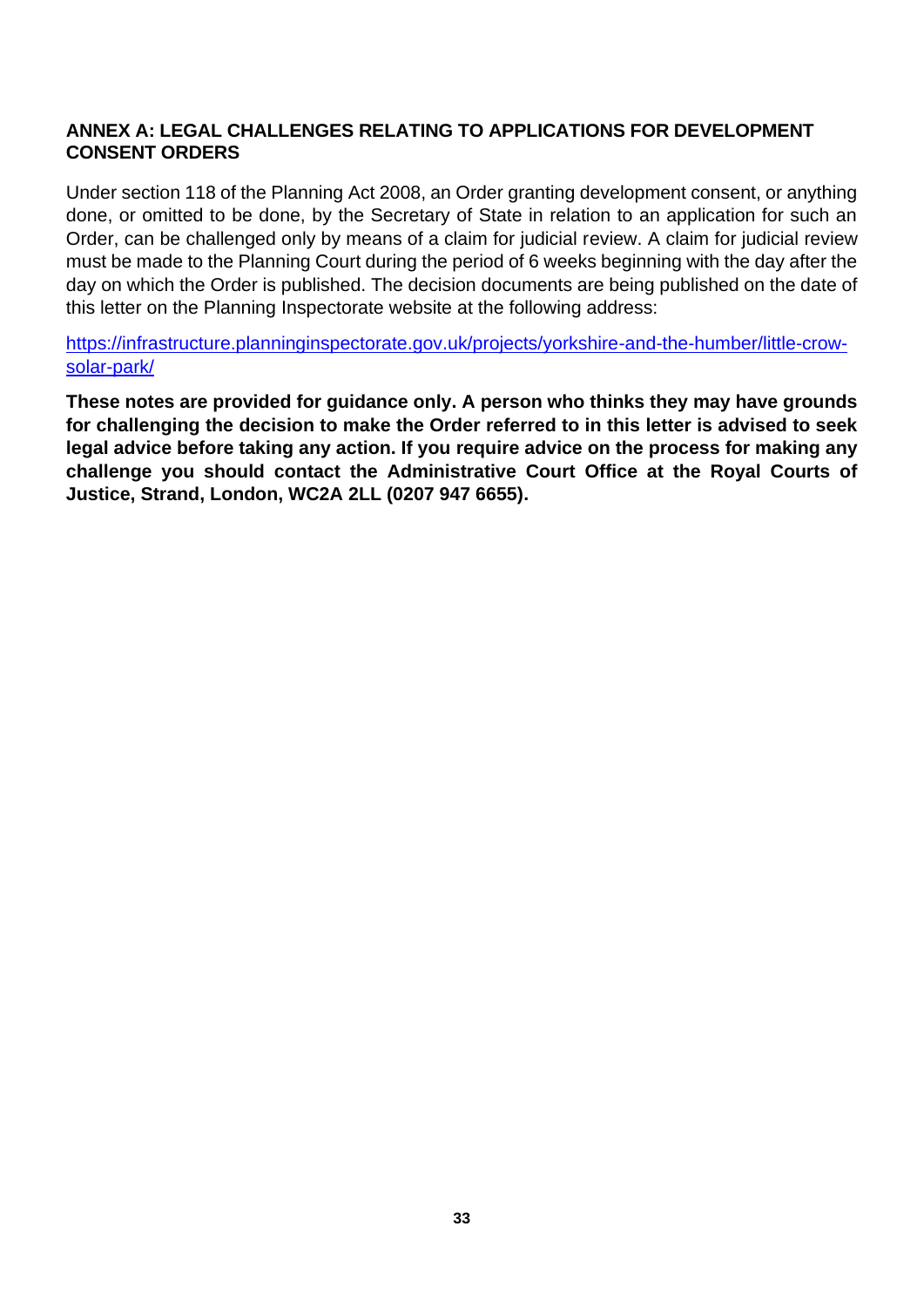# <span id="page-33-0"></span>**ANNEX B: LIST OF ABBREVIATIONS**

| <b>Abbreviation</b>      | <b>Reference</b>                                                                  |
|--------------------------|-----------------------------------------------------------------------------------|
| AA                       | <b>Appropriate Assessment</b>                                                     |
| <b>AQCA</b>              | Air Quality and Carbon Assessment                                                 |
| <b>AQMA</b>              | Air Quality Management Area                                                       |
| <b>BESS</b>              | <b>Battery Energy Storage System</b>                                              |
| <b>BMVL</b>              | <b>Best and Most Versatile Land</b>                                               |
| <b>CEMP</b>              | <b>Construction Environmental Management Plan</b>                                 |
| <b>DCO</b>               | Development Consent Order                                                         |
| <b>EIA</b>               | <b>Environmental Impact Assessment</b>                                            |
| <b>EIA Regulations</b>   | The Infrastructure Planning (Environmental Impact Assessment) Regulations<br>2017 |
| $EN-1$                   | Overarching National Policy Statement for Energy (EN-1)                           |
| $EN-3$                   | National Policy Statement for Renewable Energy Infrastructure (EN-3)              |
| $EN-5$                   | National Policy Statement for Electricity Networks Infrastructure (EN-5)          |
| ER                       | <b>Examining Authority's Report</b>                                               |
| <b>ES</b>                | <b>Environmental Statement</b>                                                    |
| ExA                      | The Examining Authority                                                           |
| <b>GVA</b>               | <b>Gross Value Added</b>                                                          |
| ha                       | Hectare                                                                           |
| <b>HGV</b>               | <b>Heavy Good Vehicle</b>                                                         |
| <b>HRA</b>               | <b>Habitats Regulations Assessment</b>                                            |
| $\overline{\mathsf{kV}}$ | Kilovolt                                                                          |
| <b>LIR</b>               | <b>Local Impact Report</b>                                                        |
| <b>LSE</b>               | <b>Likely Significant Effect</b>                                                  |
| m                        | <b>Metre</b>                                                                      |
| <b>MW</b>                | Megawatt                                                                          |
| <b>MWh</b>               | Megawatt hour                                                                     |
| <b>NE</b>                | Natural England                                                                   |
| <b>NIA</b>               | Noise Impact Assessment                                                           |
| <b>NPG</b>               | Norther Powergrid (Yorkshire) Plc                                                 |
| <b>NPPF</b>              | <b>National Planning Policy Framework</b>                                         |
| <b>NPS</b>               | <b>National Policy Statement</b>                                                  |
| <b>NSER</b>              | No Significant Effects Report                                                     |
| oCEMP                    | Outline Construction Environmental Management Plan                                |
| <b>oCEMPfB</b>           | Outline Construction Environmental Management Plan for Biodiversity               |
| oLEMP                    | Outline Landscape and Ecological Management Plan                                  |
| <b>The 2008 Act</b>      | The Planning Act 2008                                                             |
| <b>PPG</b>               | <b>Planning Practice Guidance</b>                                                 |
| <b>PSED</b>              | <b>Public Sector Equality Duty</b>                                                |
| <b>RIES</b>              | Report on the Implications for European Sites                                     |
| <b>SAC</b>               | Special Area of Conservation                                                      |
| <b>SoCG</b>              | <b>Statement of Common Ground</b>                                                 |
| <b>SPA</b>               | <b>Special Protection Area</b>                                                    |